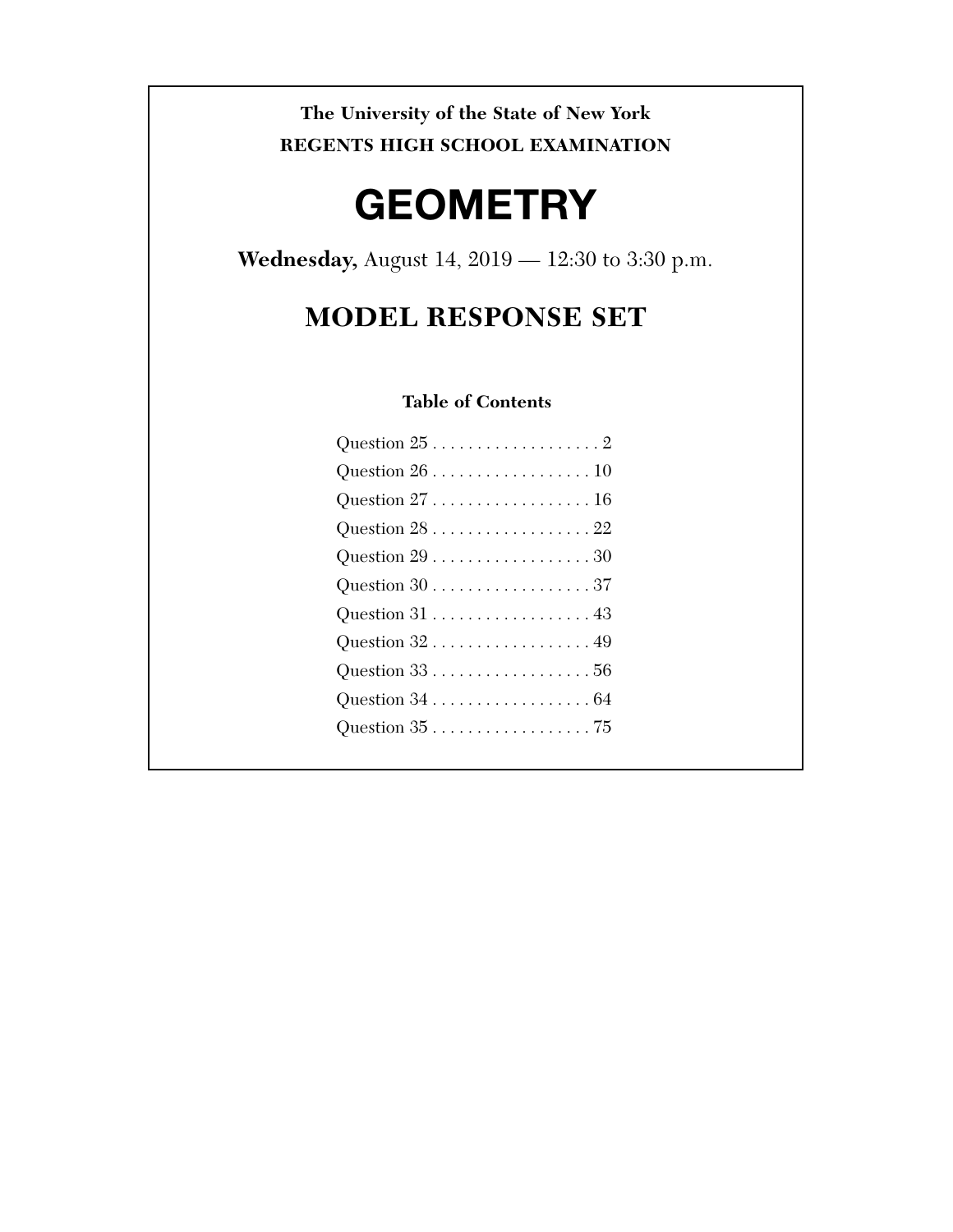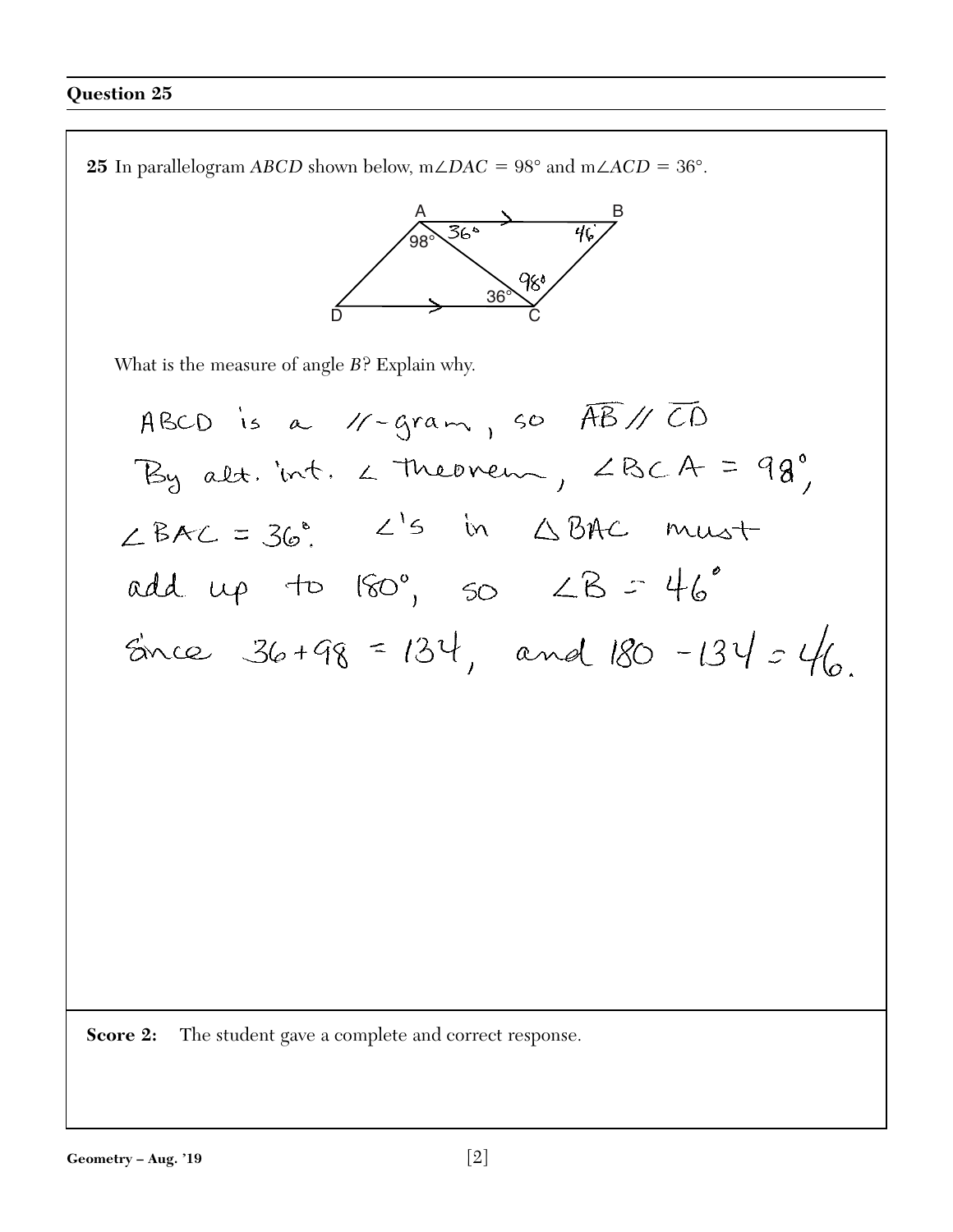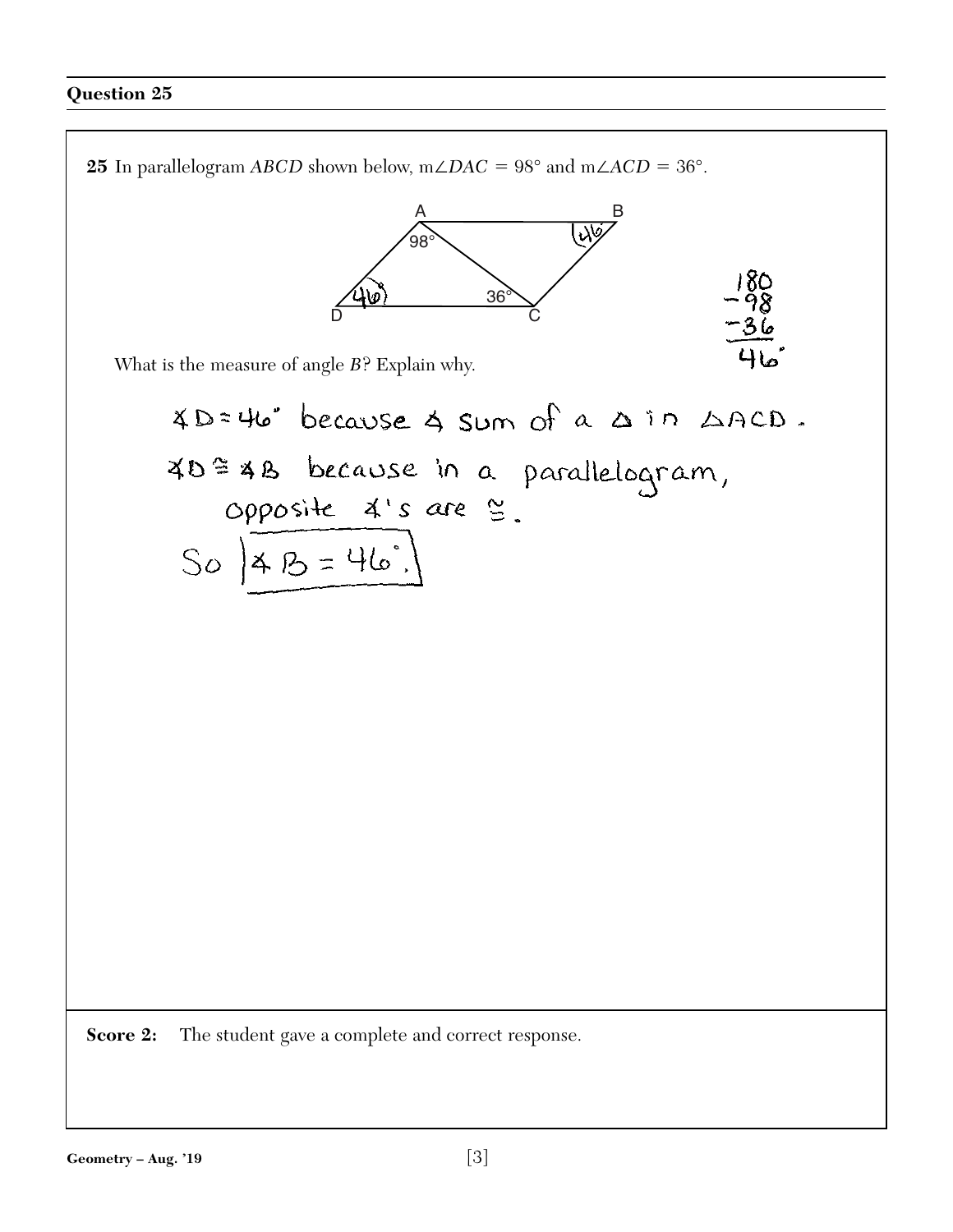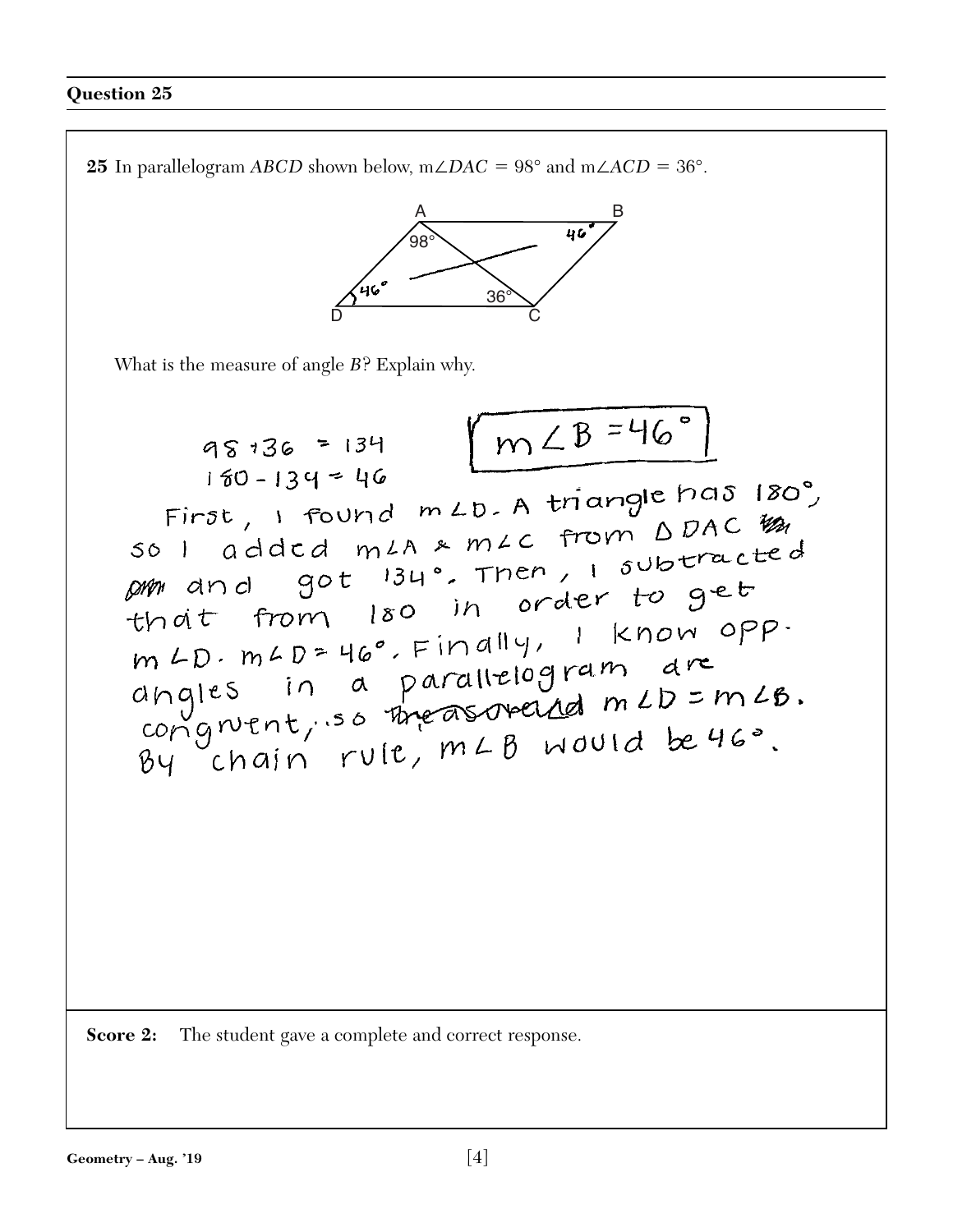**25** In parallelogram *ABCD* shown below, m∠*DAC* = 98° and m∠*ACD* = 36°.  $\sqrt{a}$ 98° 36° 98 D Constantinople of the constant of the constant of the constant of the constant of the constant of the constant of the constant of the constant of the constant of the constant of the constant of the constant of the consta What is the measure of angle *B*? Explain why.  $99 + 36 = 134$ 180-134= 46 MIB is MC° because of = affermate **Score 2:** The student gave a complete and correct response.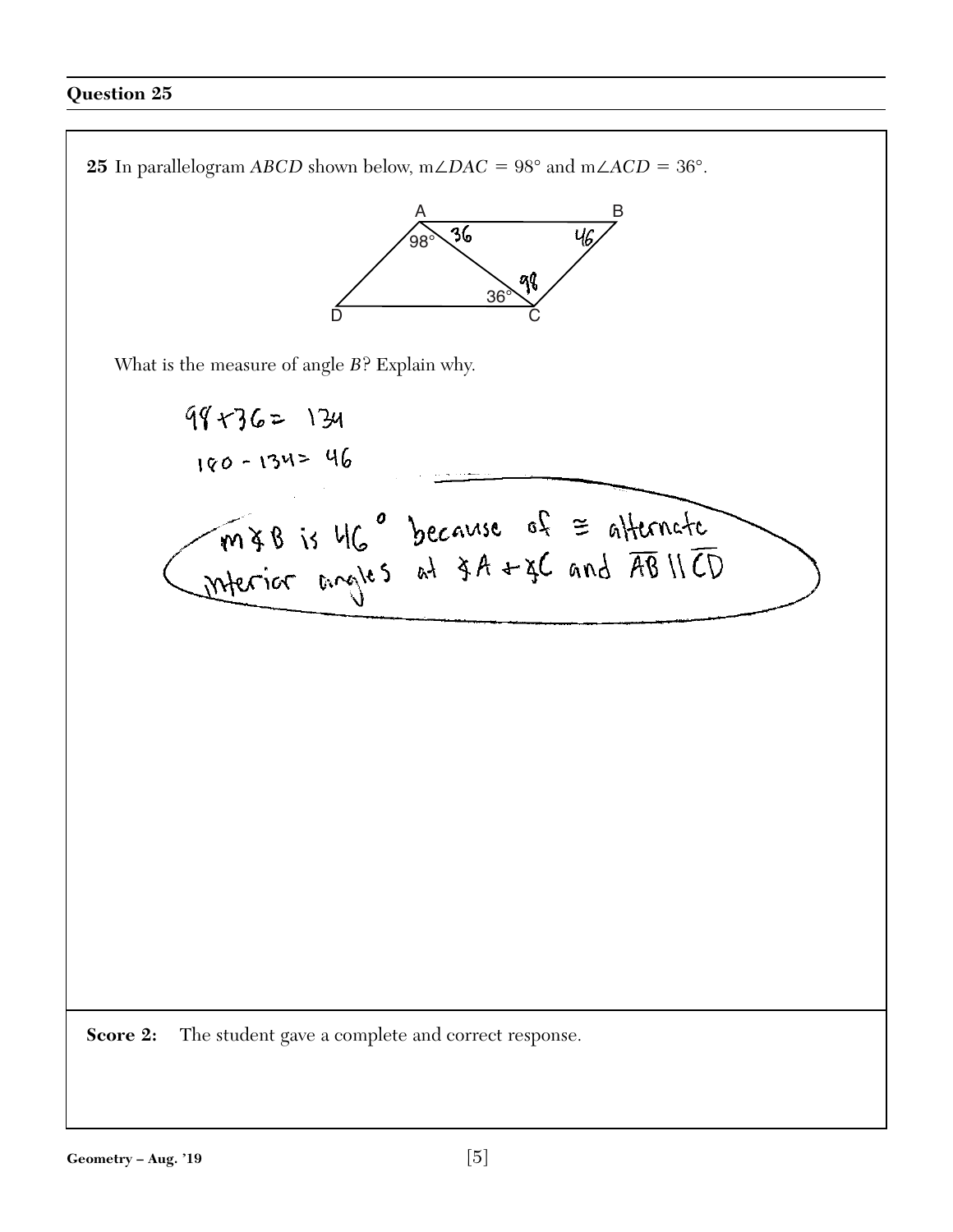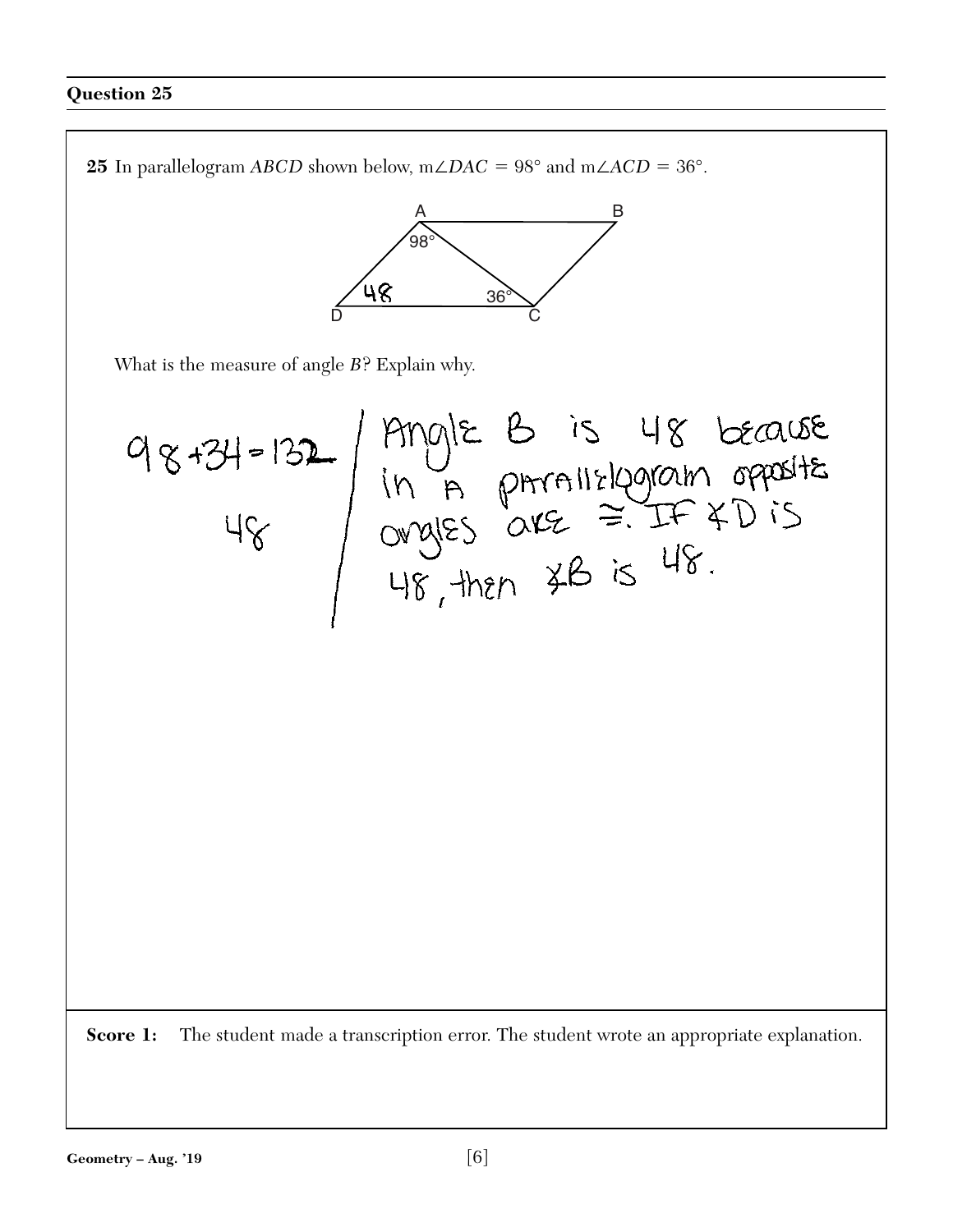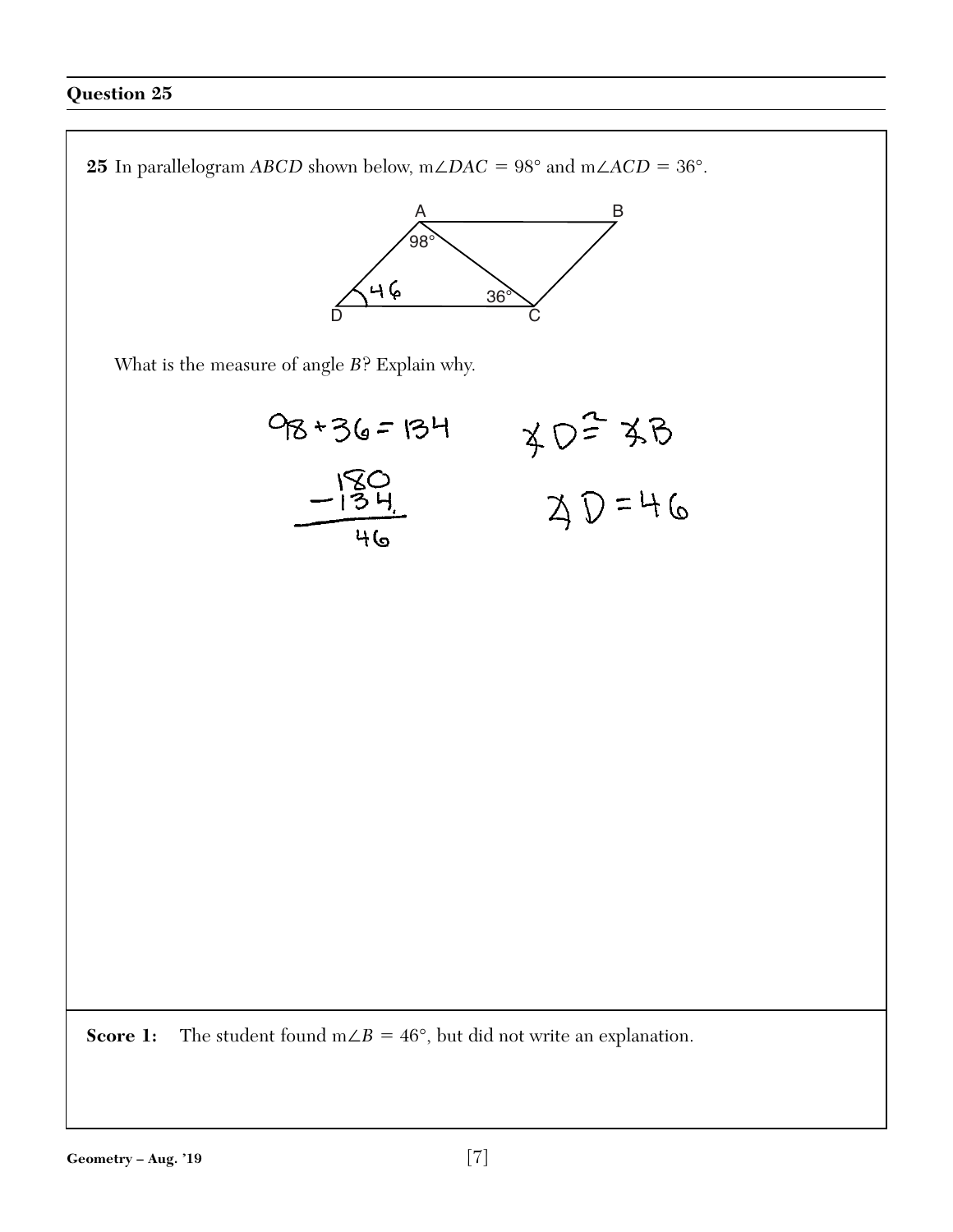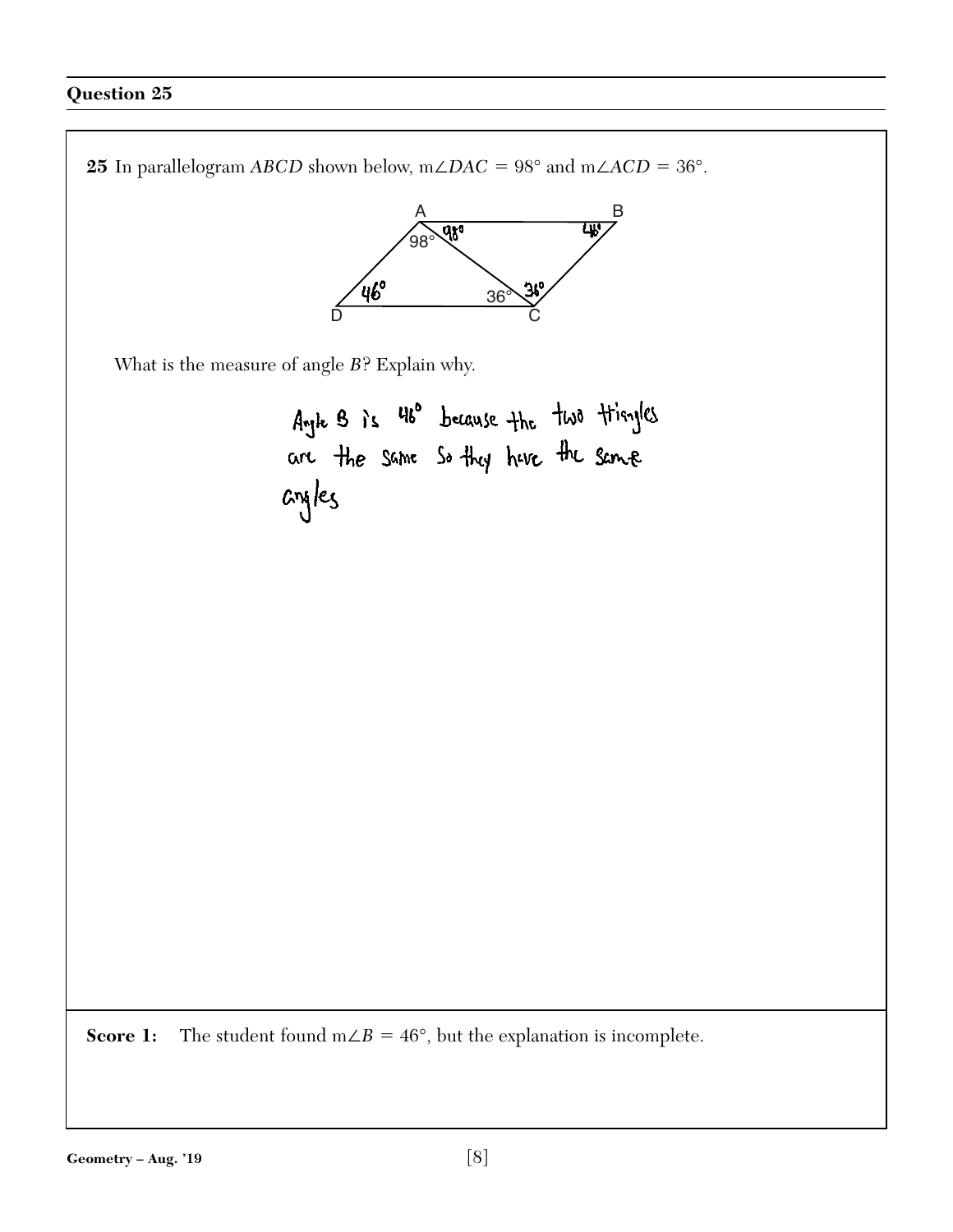**25** In parallelogram *ABCD* shown below, m∠*DAC* = 98° and m∠*ACD* = 36°.  $\sim$   $41/$   $\sim$   $\sim$   $\sim$  $\frac{98^{\circ}}{2}$  $R_{\Omega}$  $-36'$  $\frac{36}{9}$  $a-bh$  144 D Constantinople of the constant of the constant of the constant of the constant of the constant of the constant of the constant of the constant of the constant of the constant of the constant of the constant of the consta What is the measure of angle *B*? Explain why.  $80$ The Measure of anyle B is 230 pecase  $-96$ in a parallelogram, opposite sides are<br>congruent and a triangue equal to 186. and divided by 2 remessure  $i523$ **Score 0:** The student gave a completely incorrect response.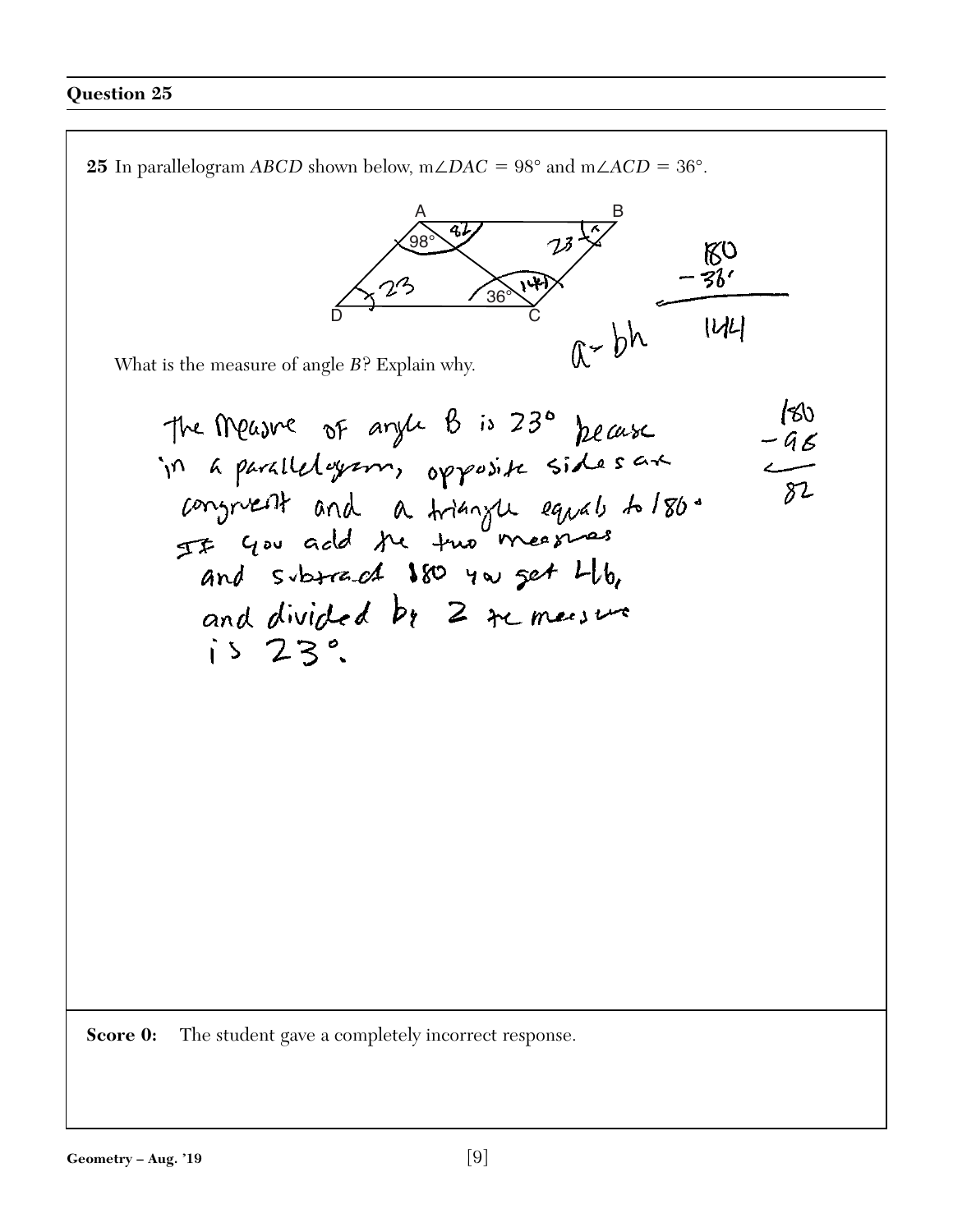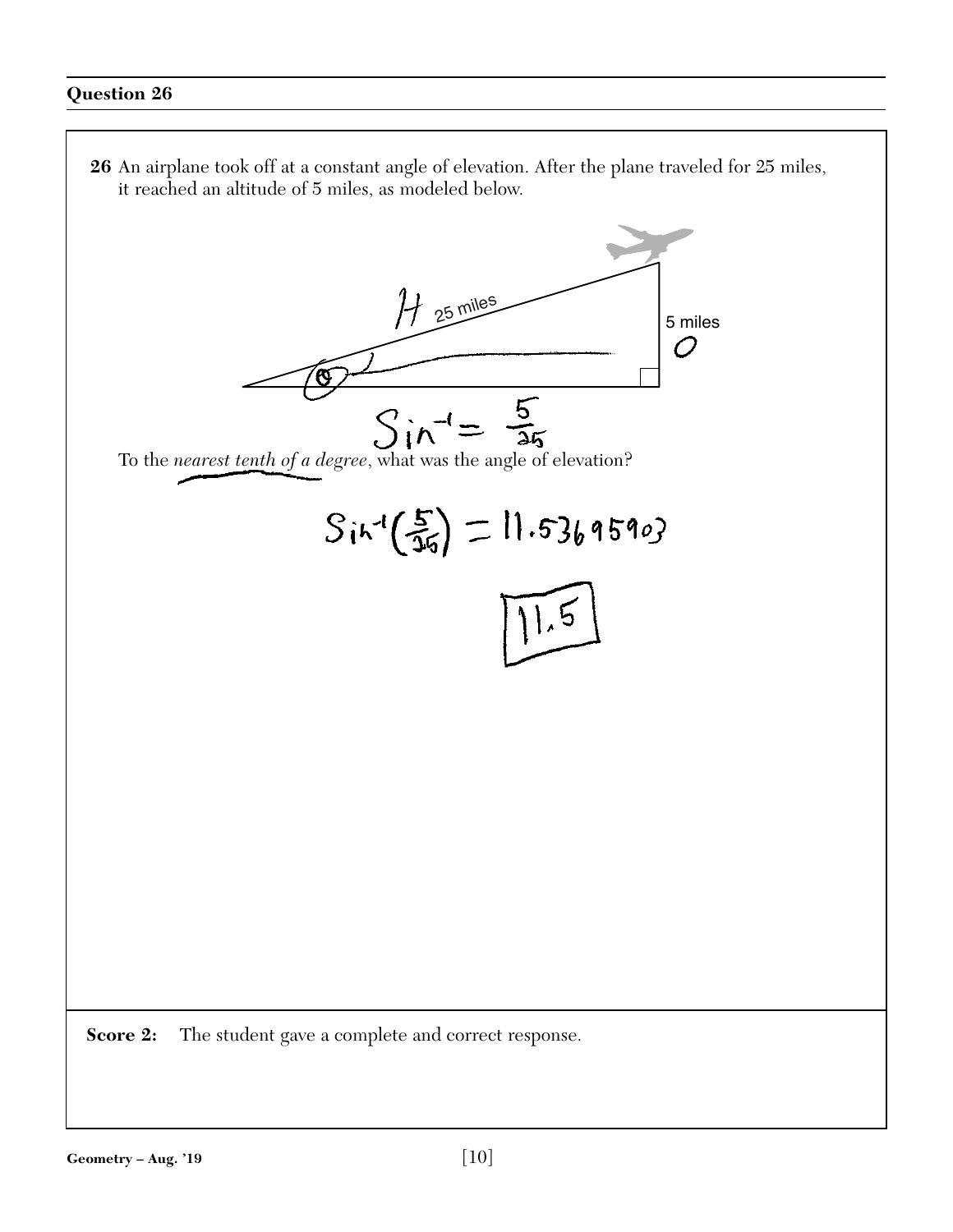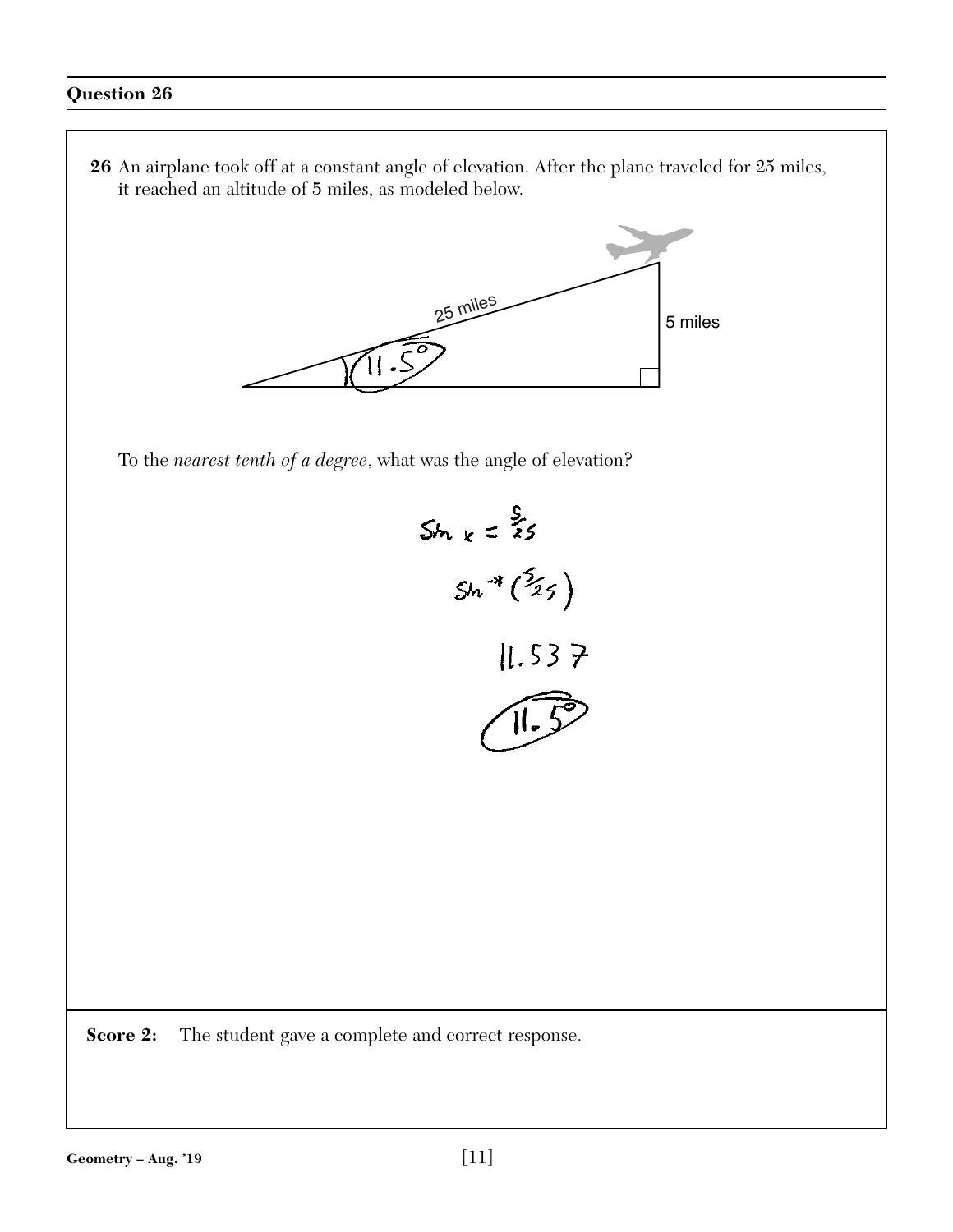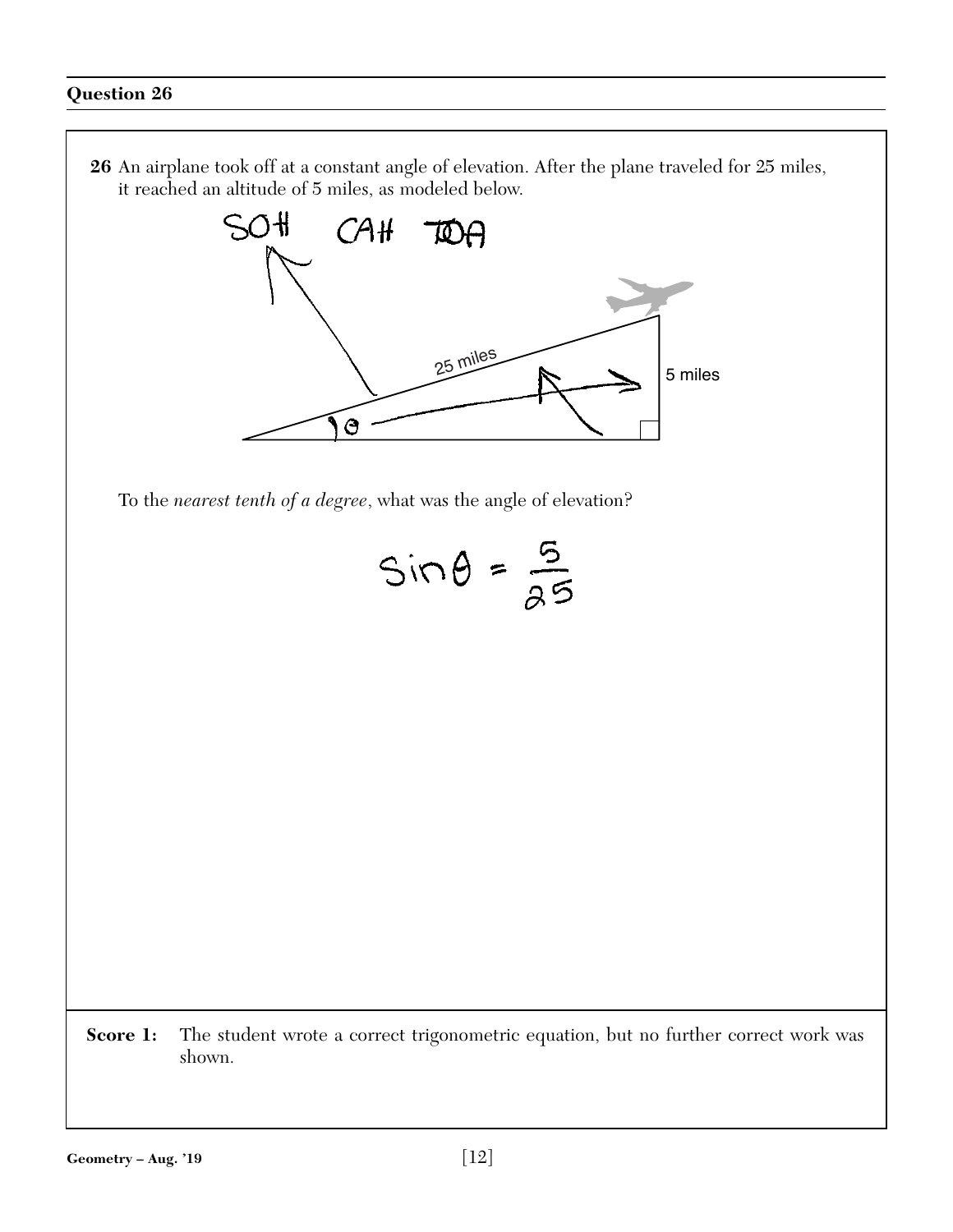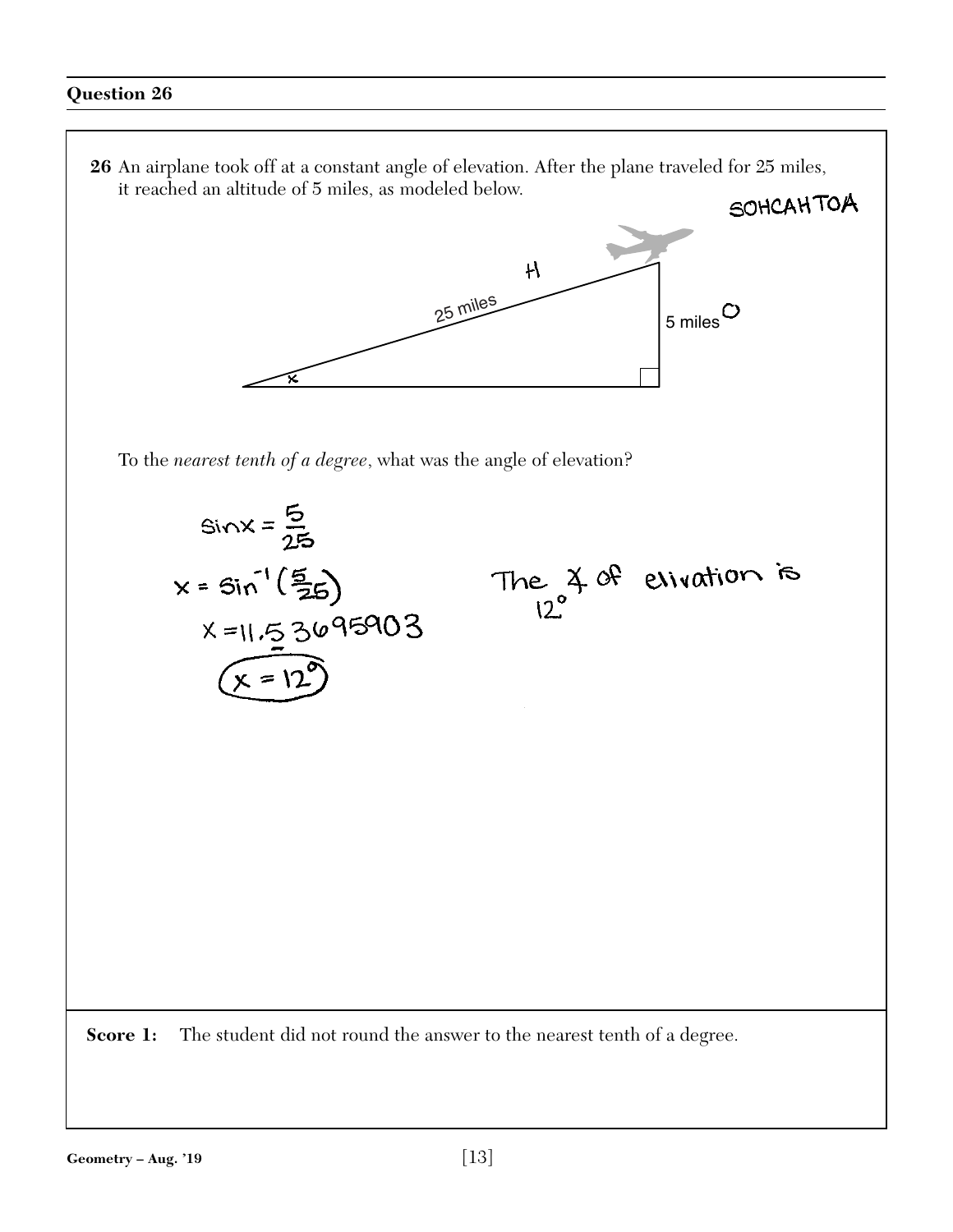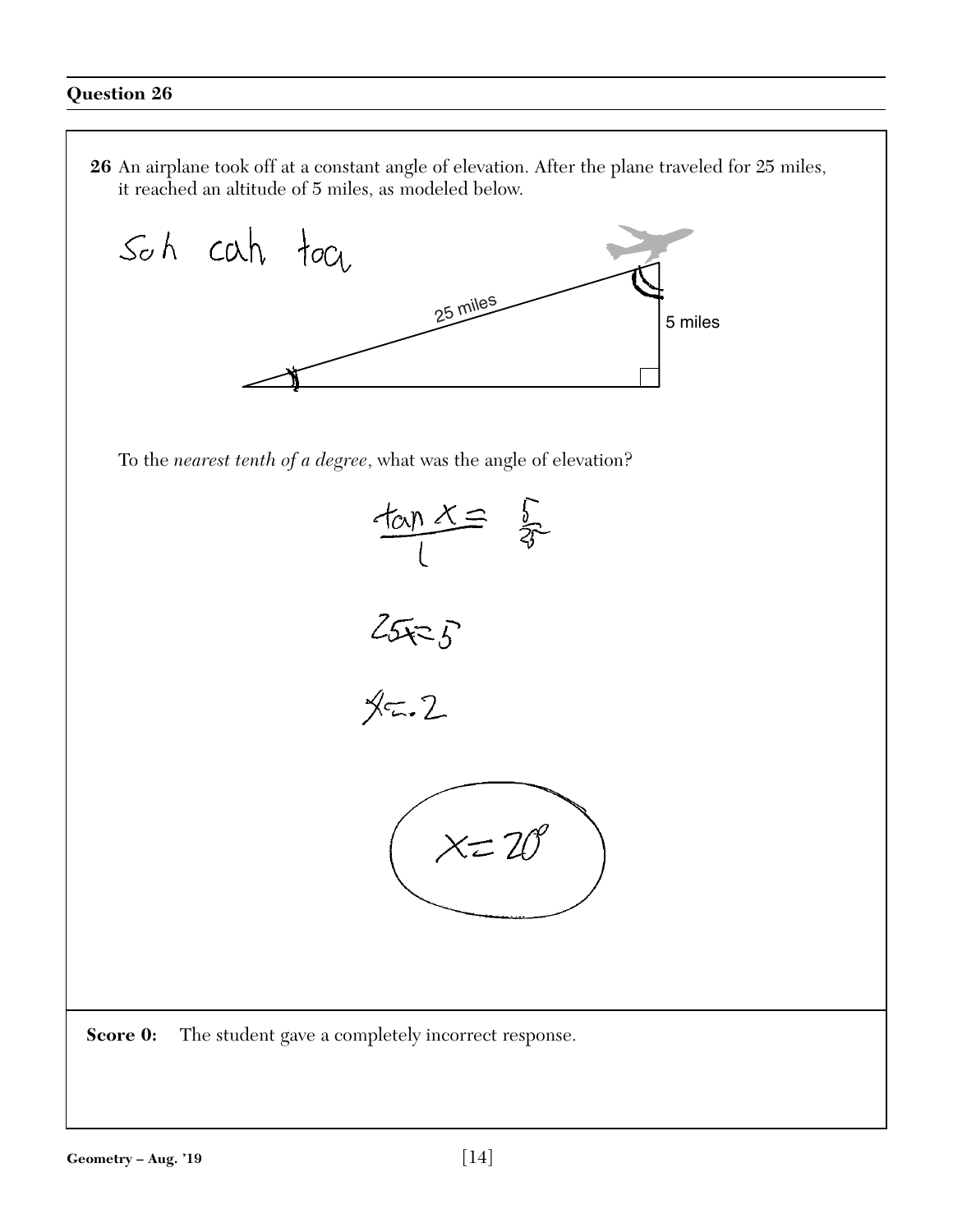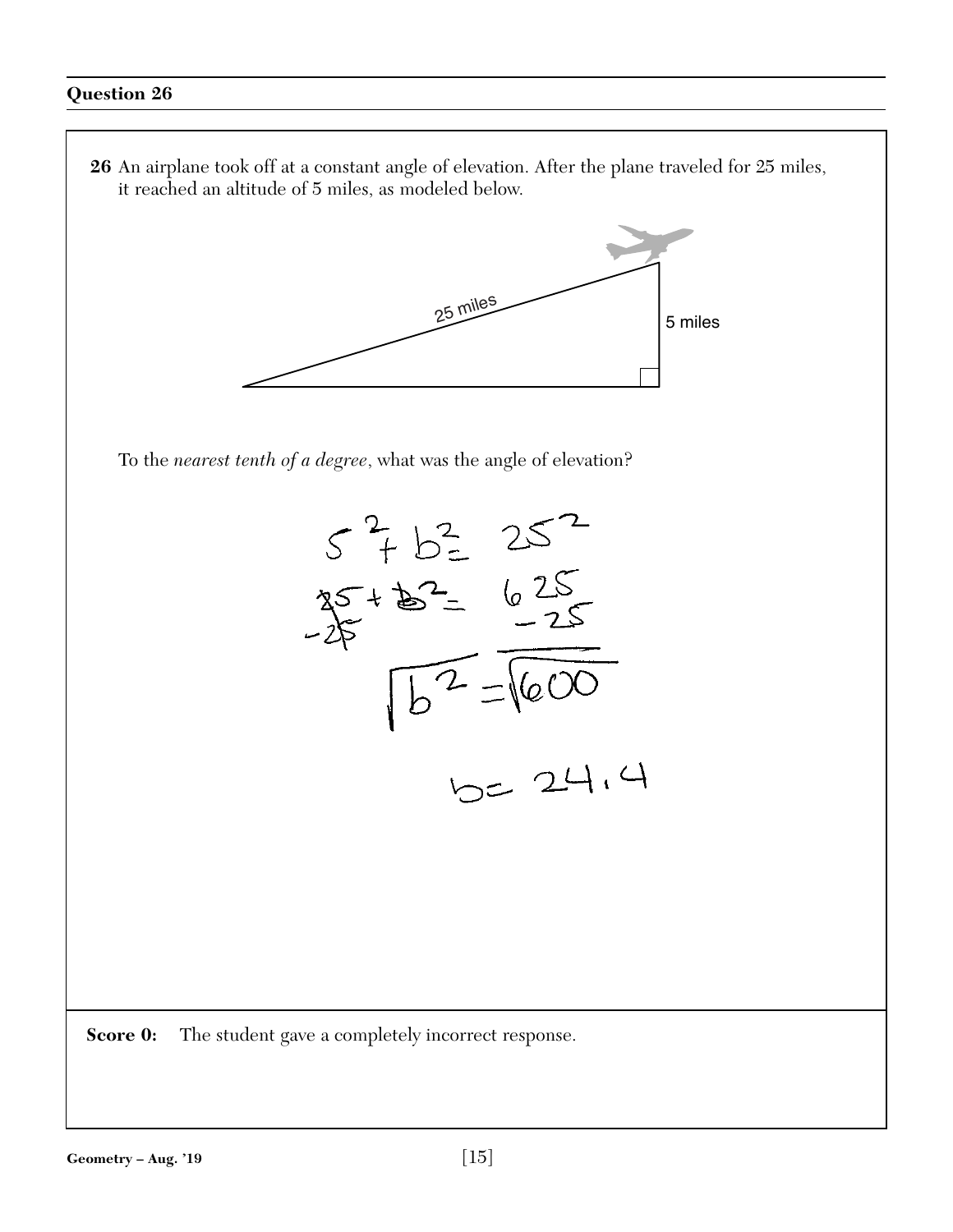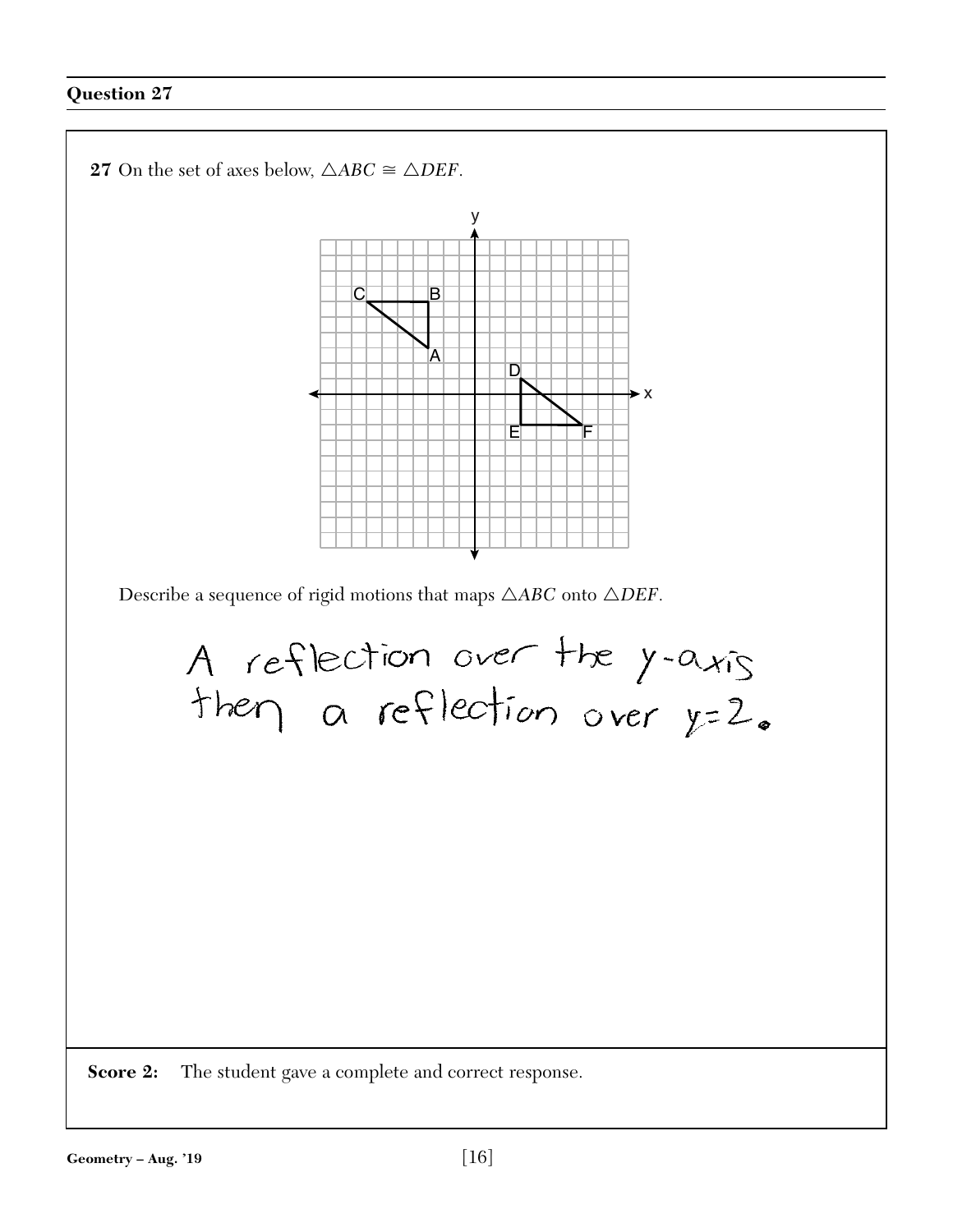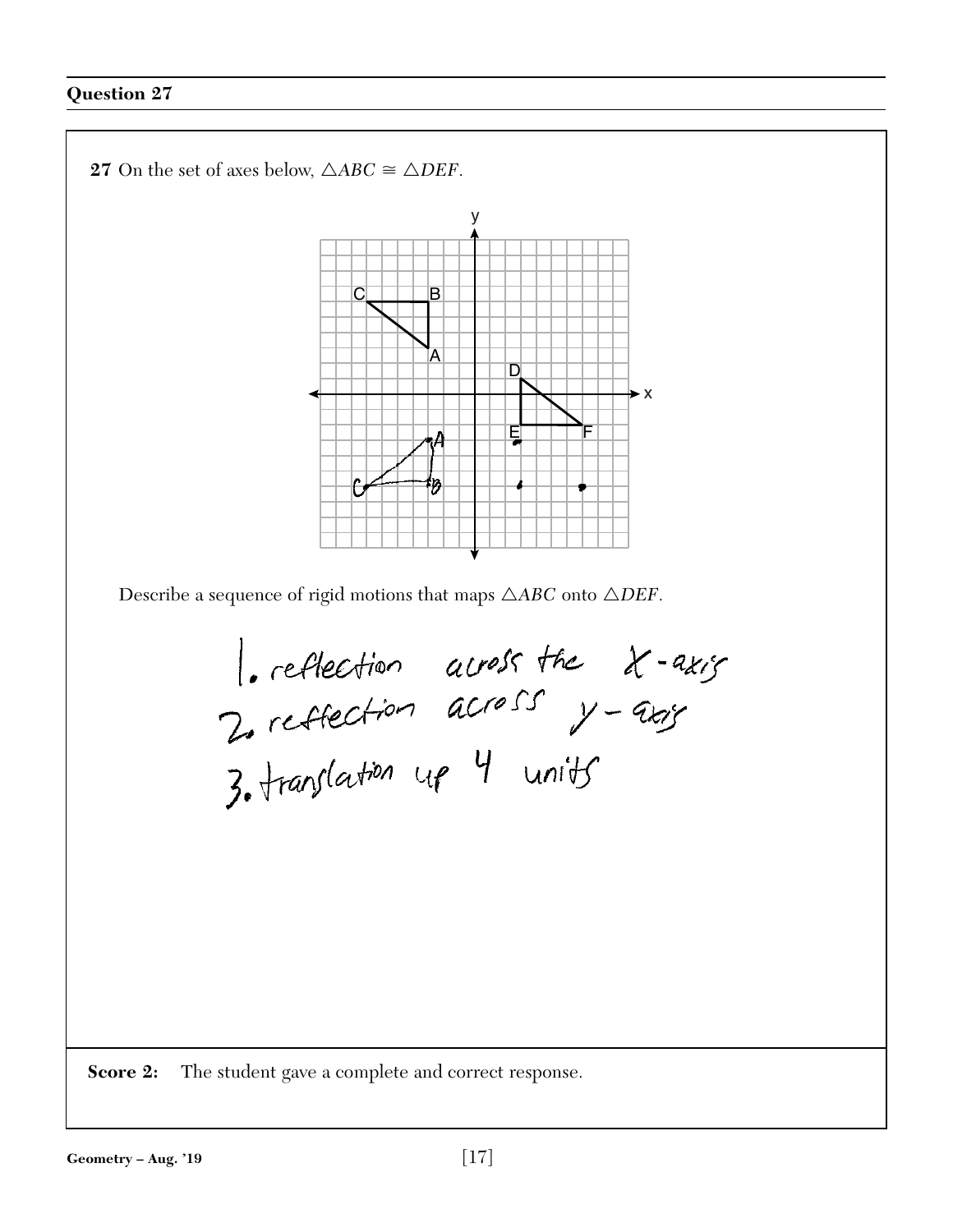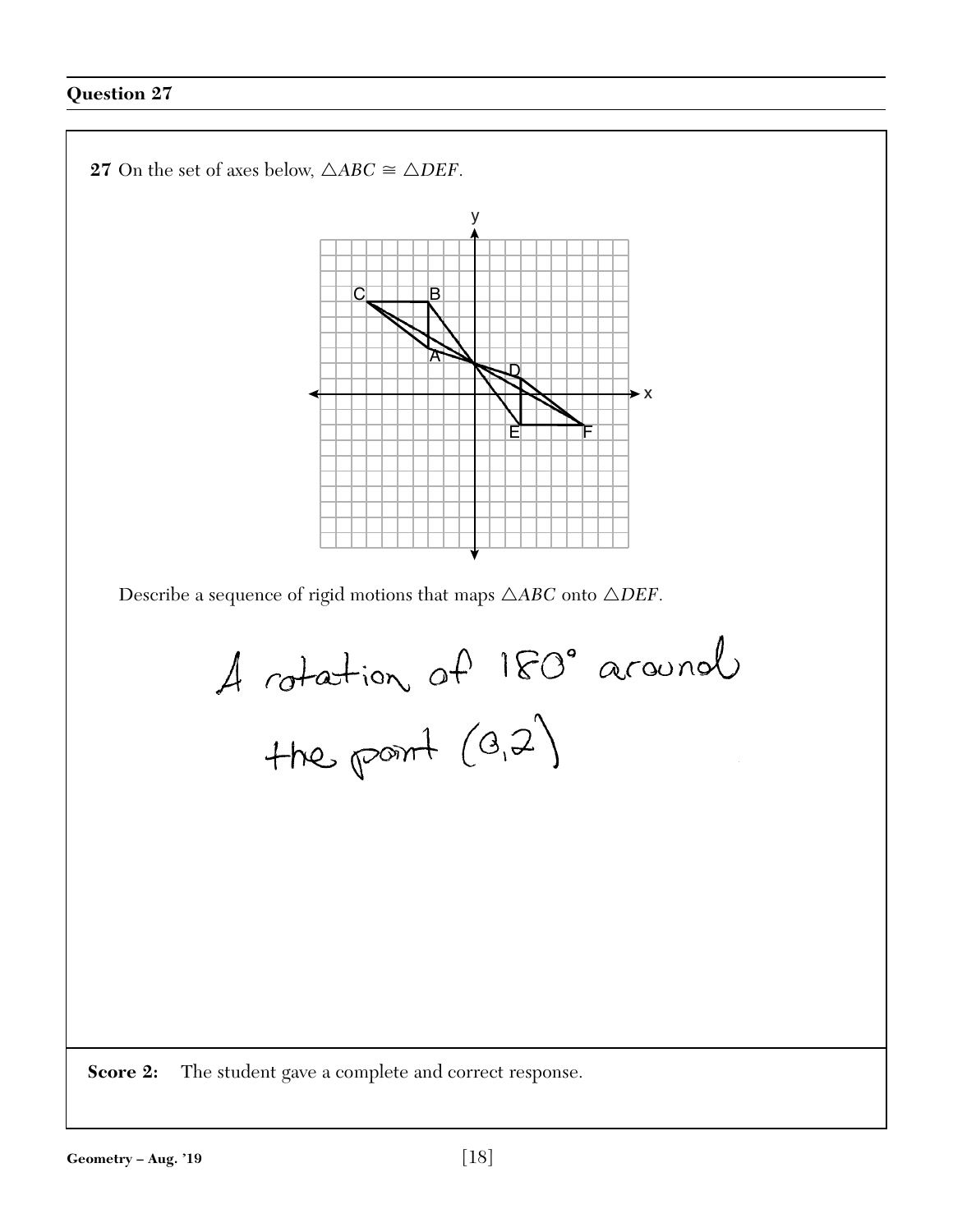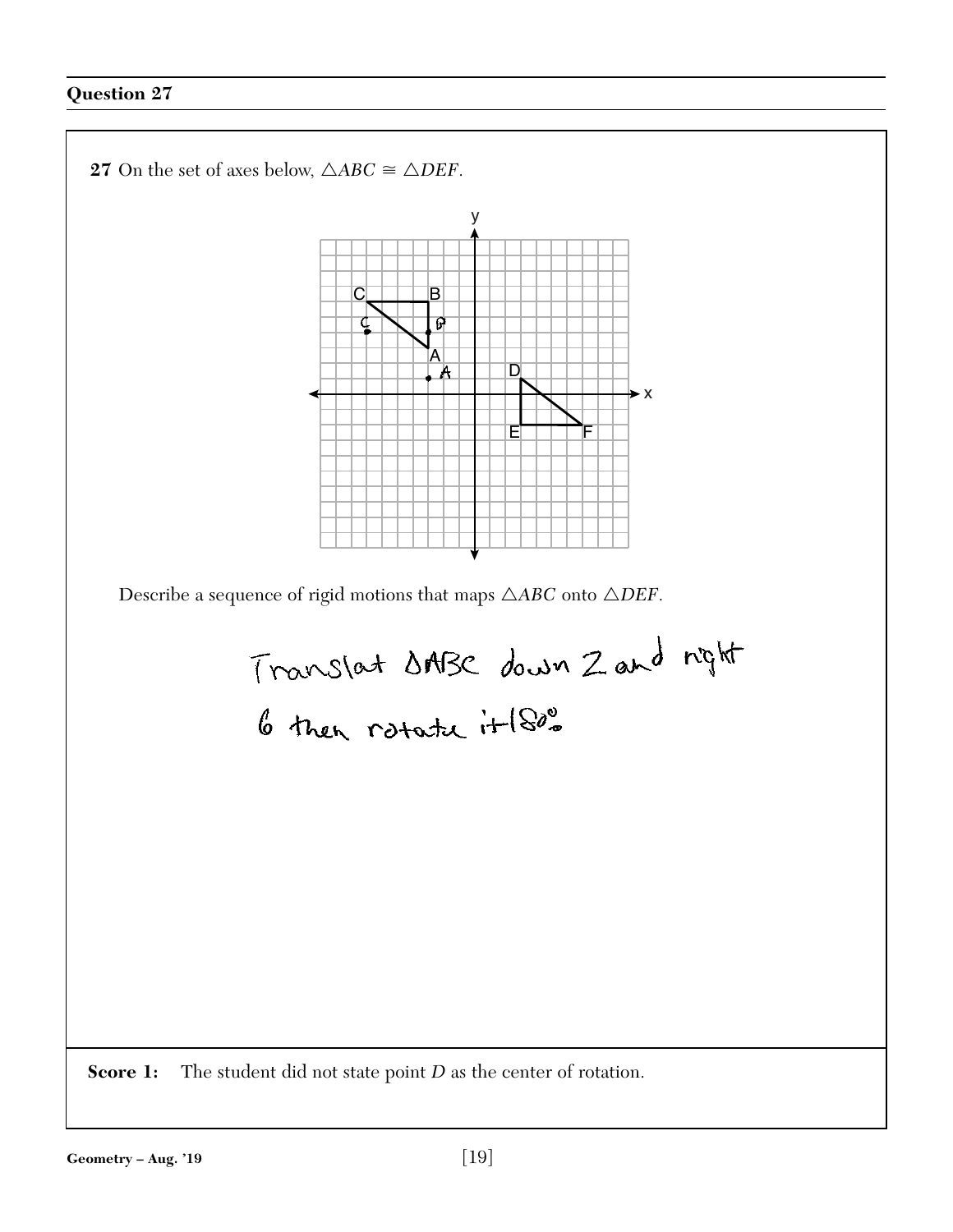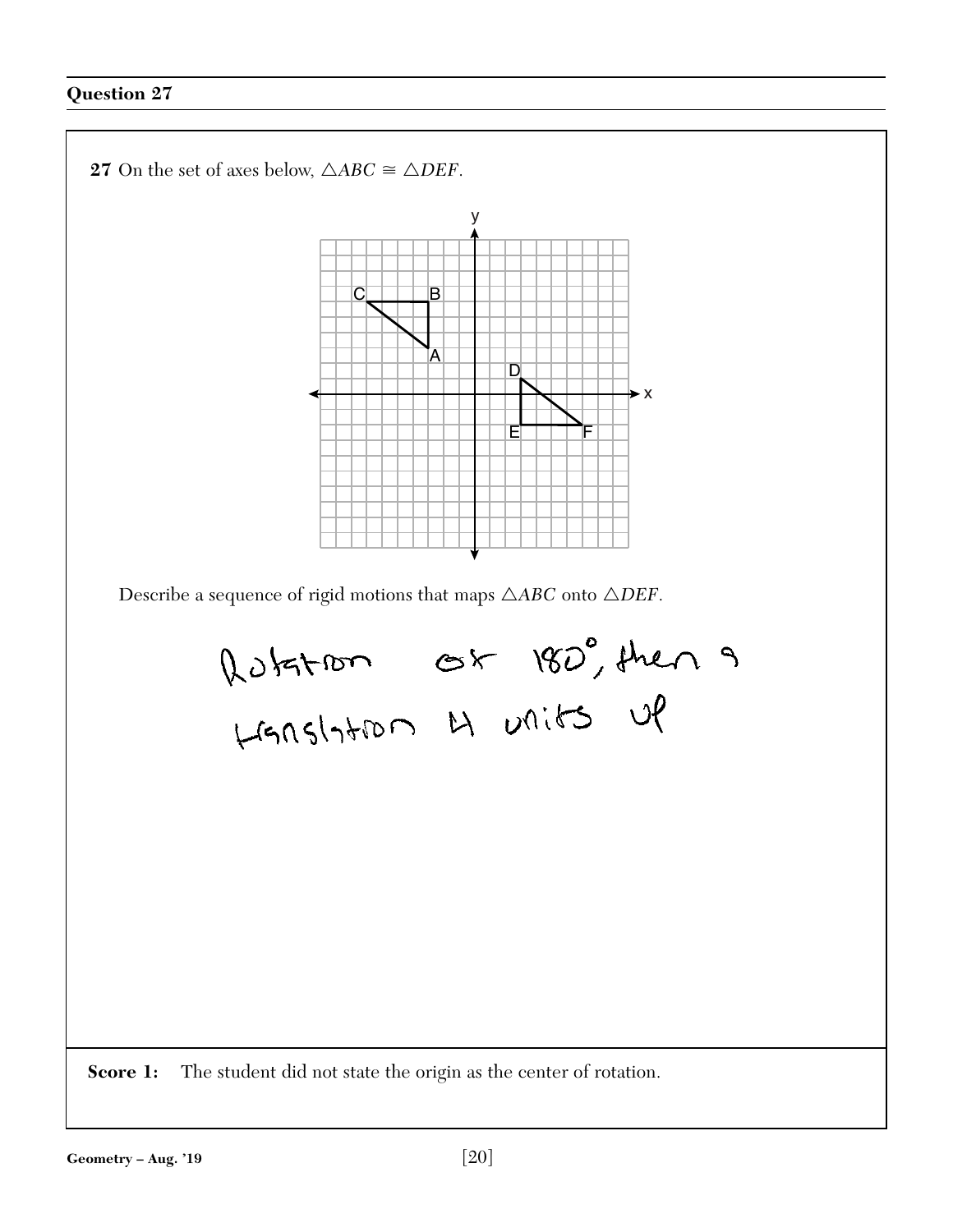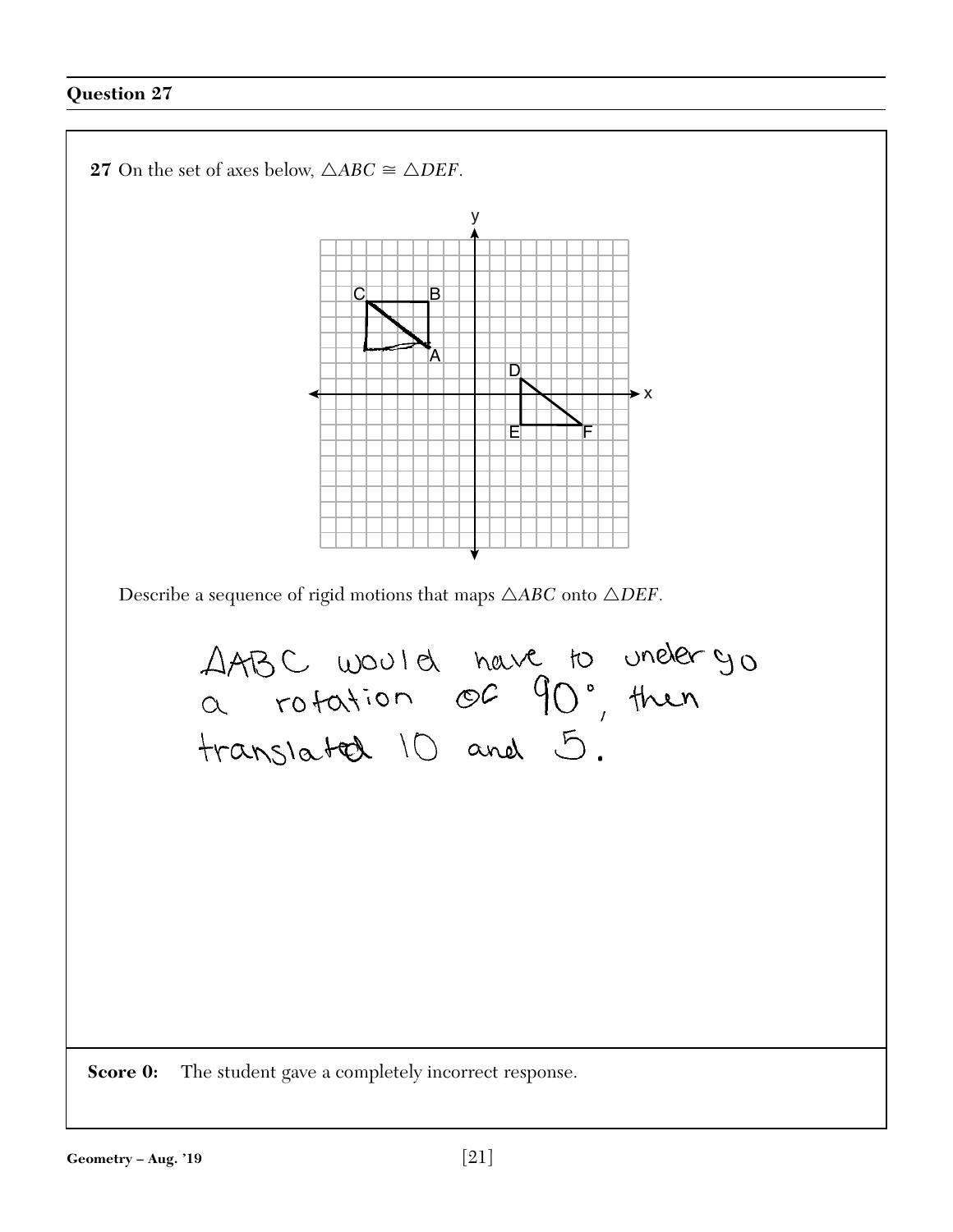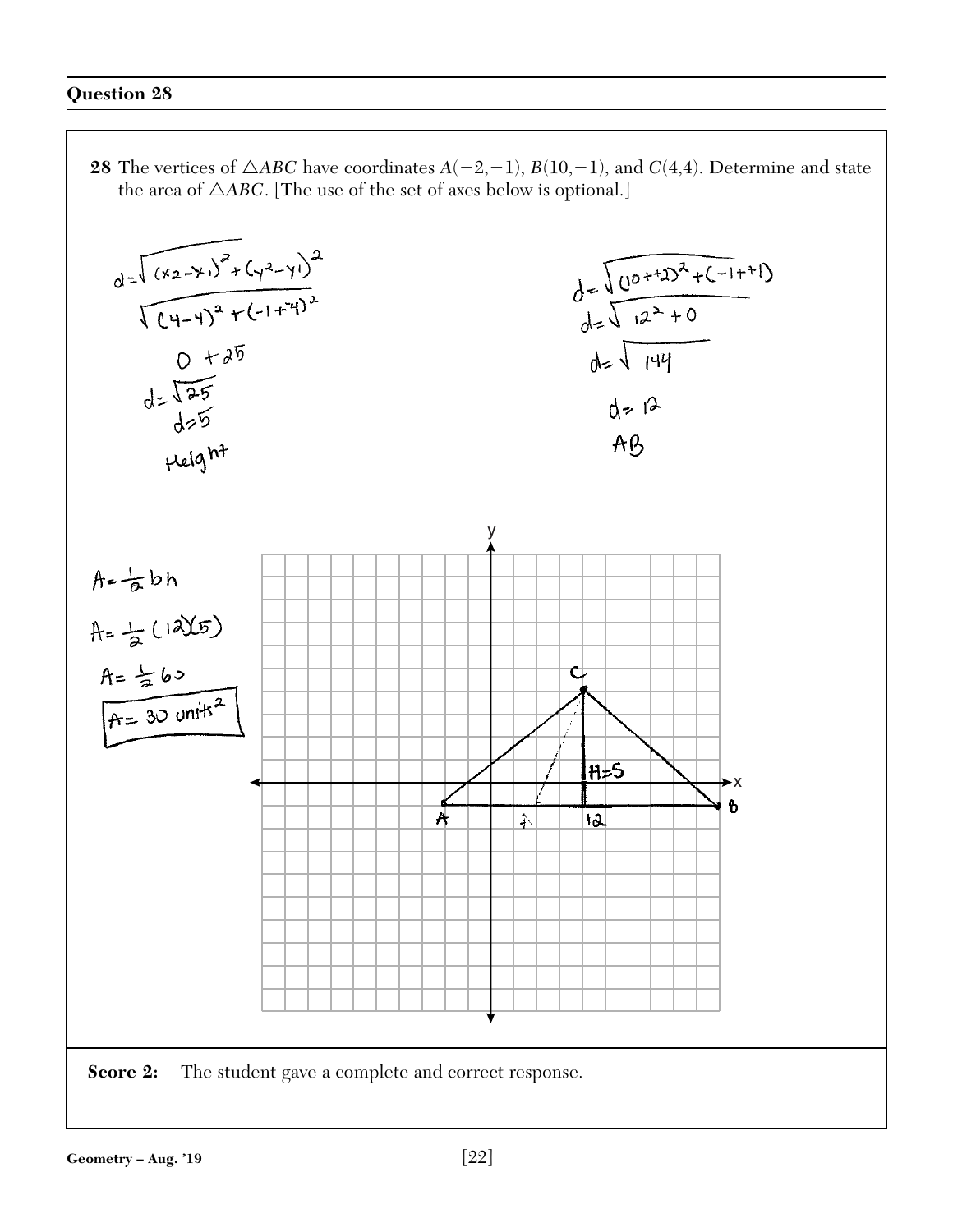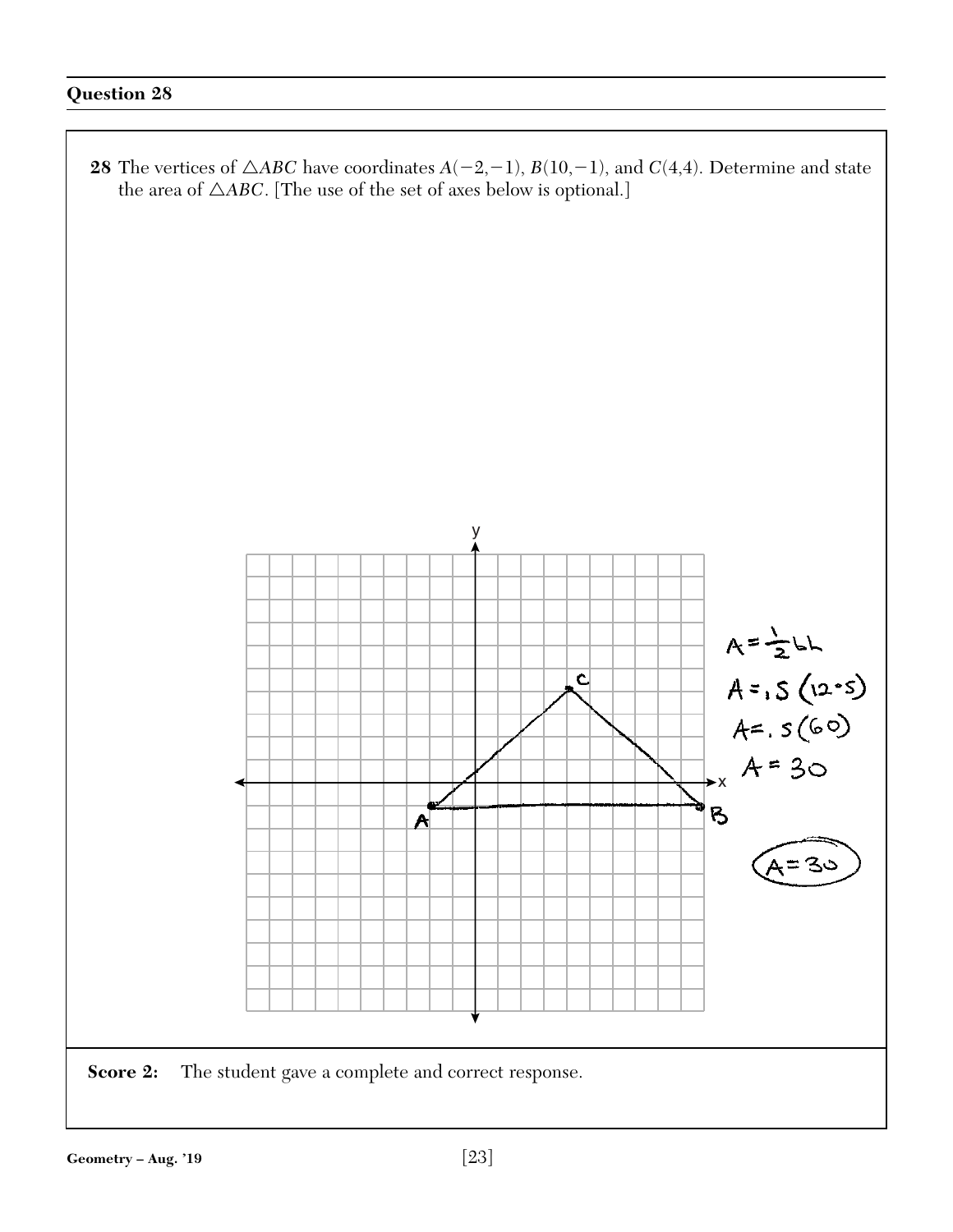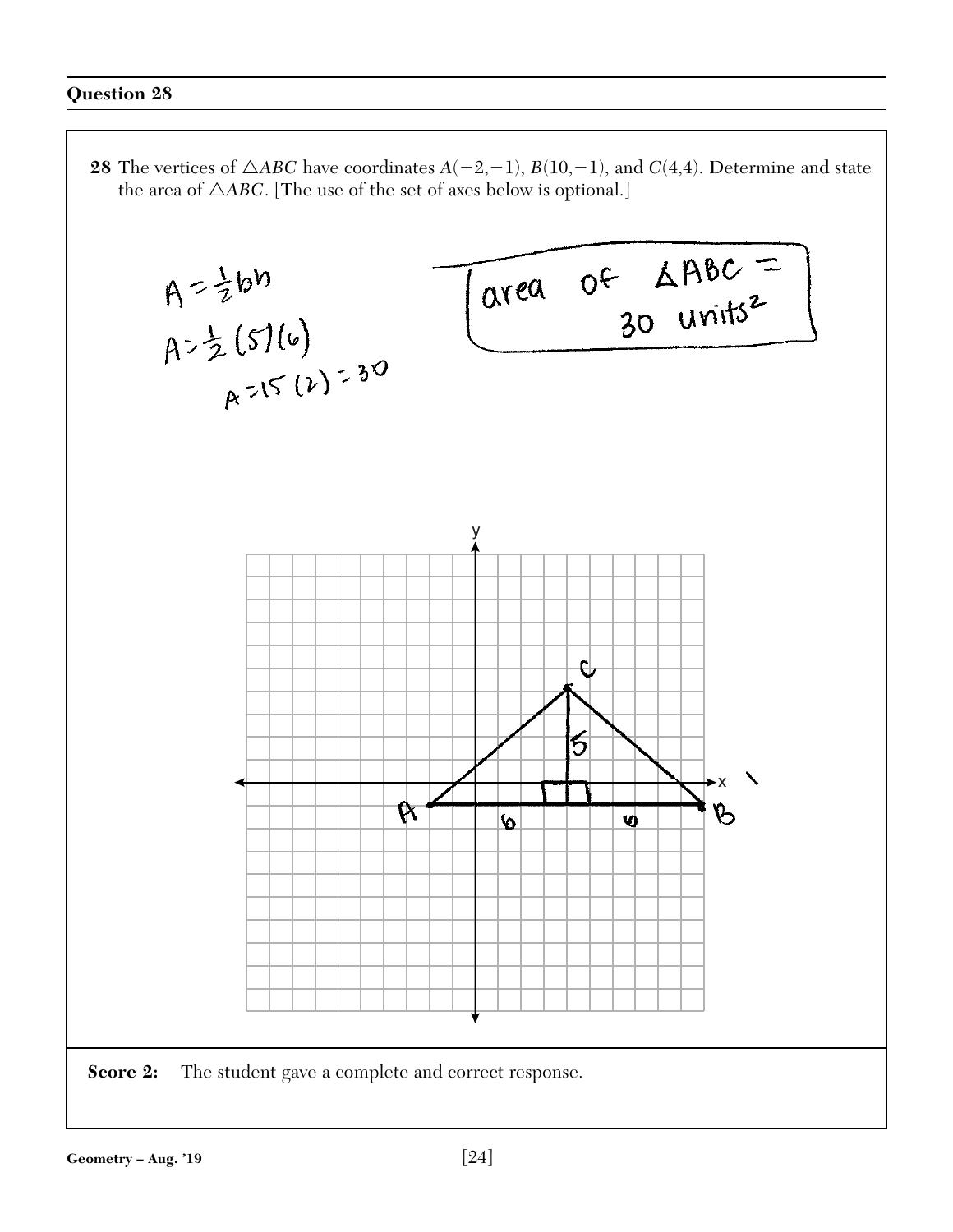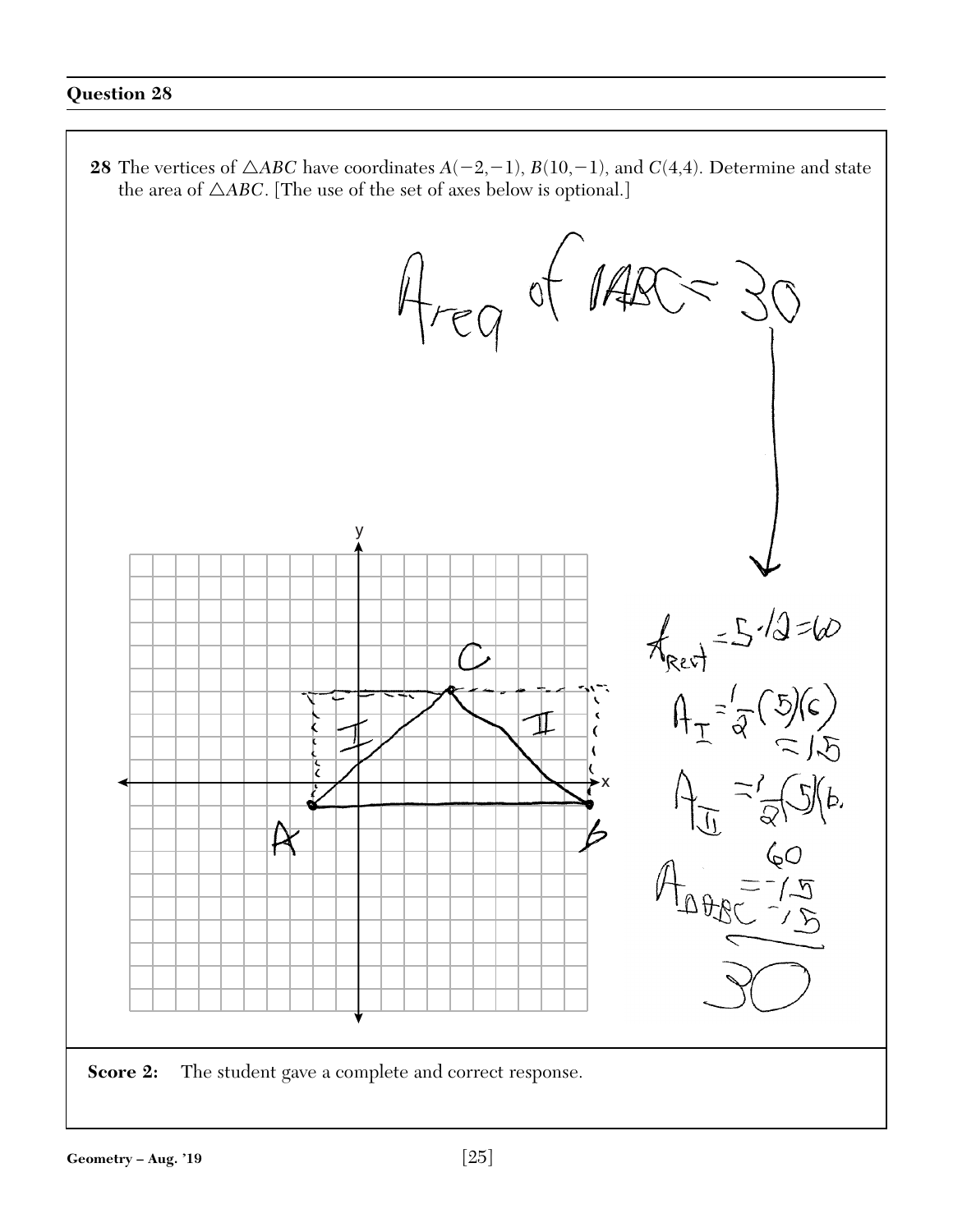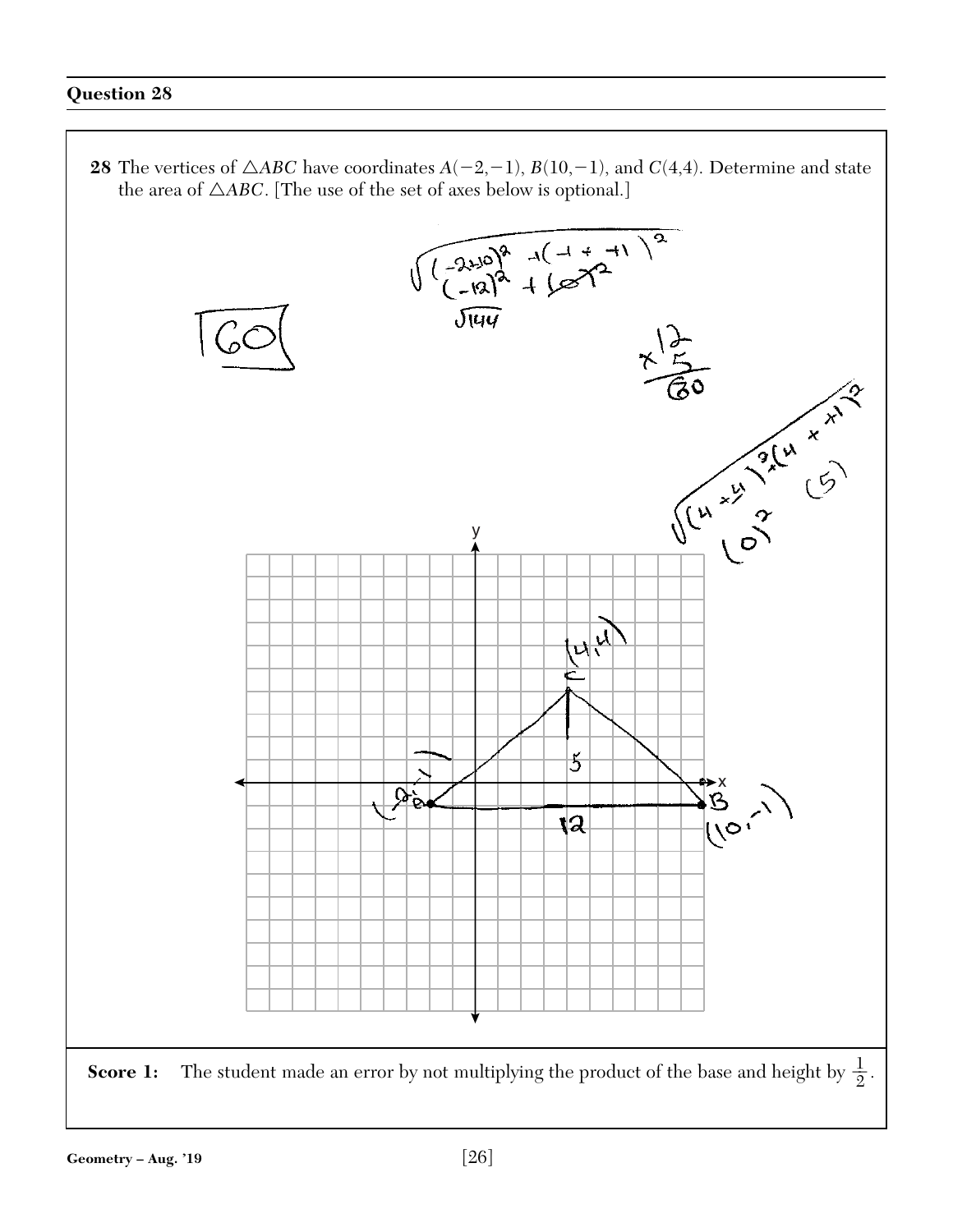

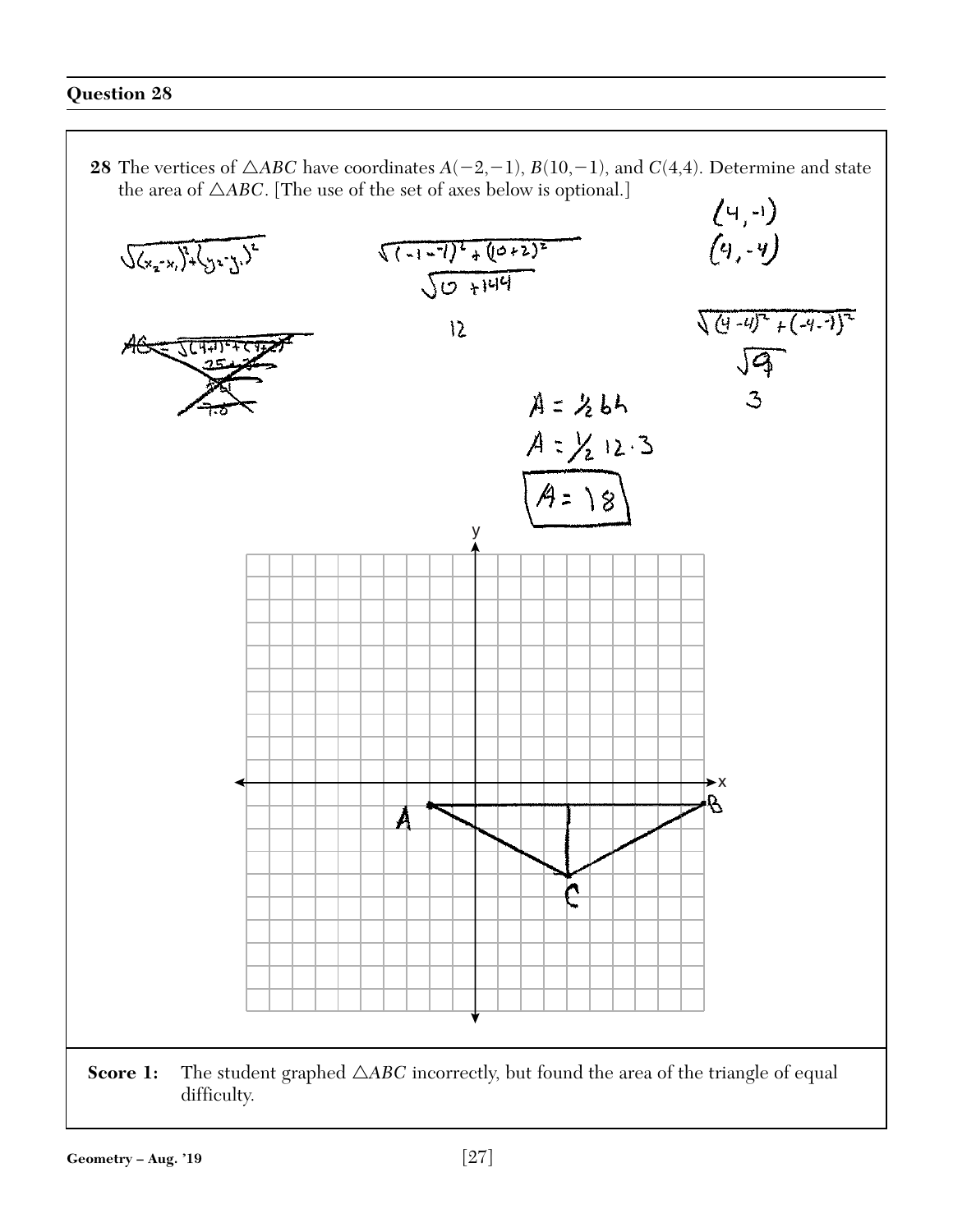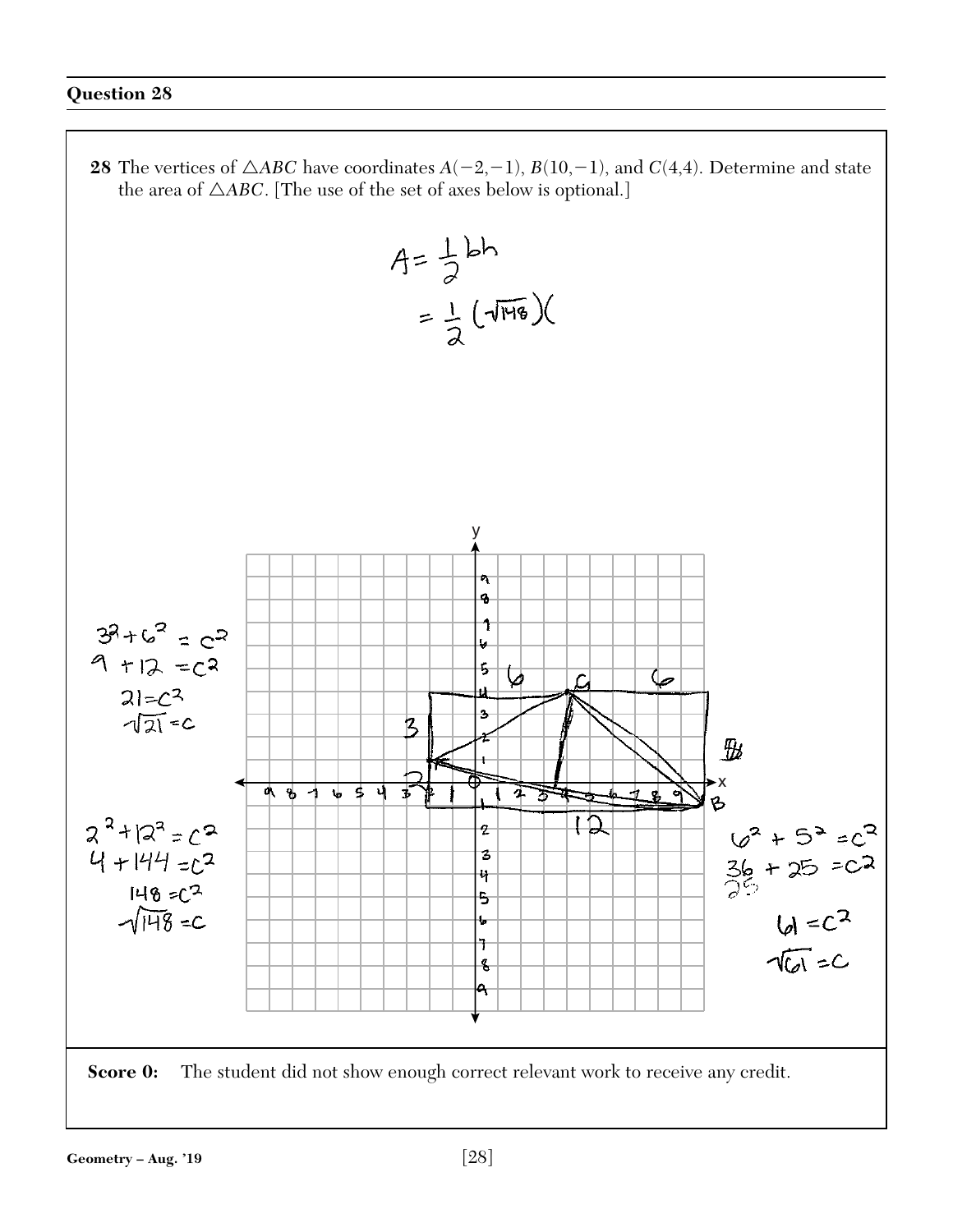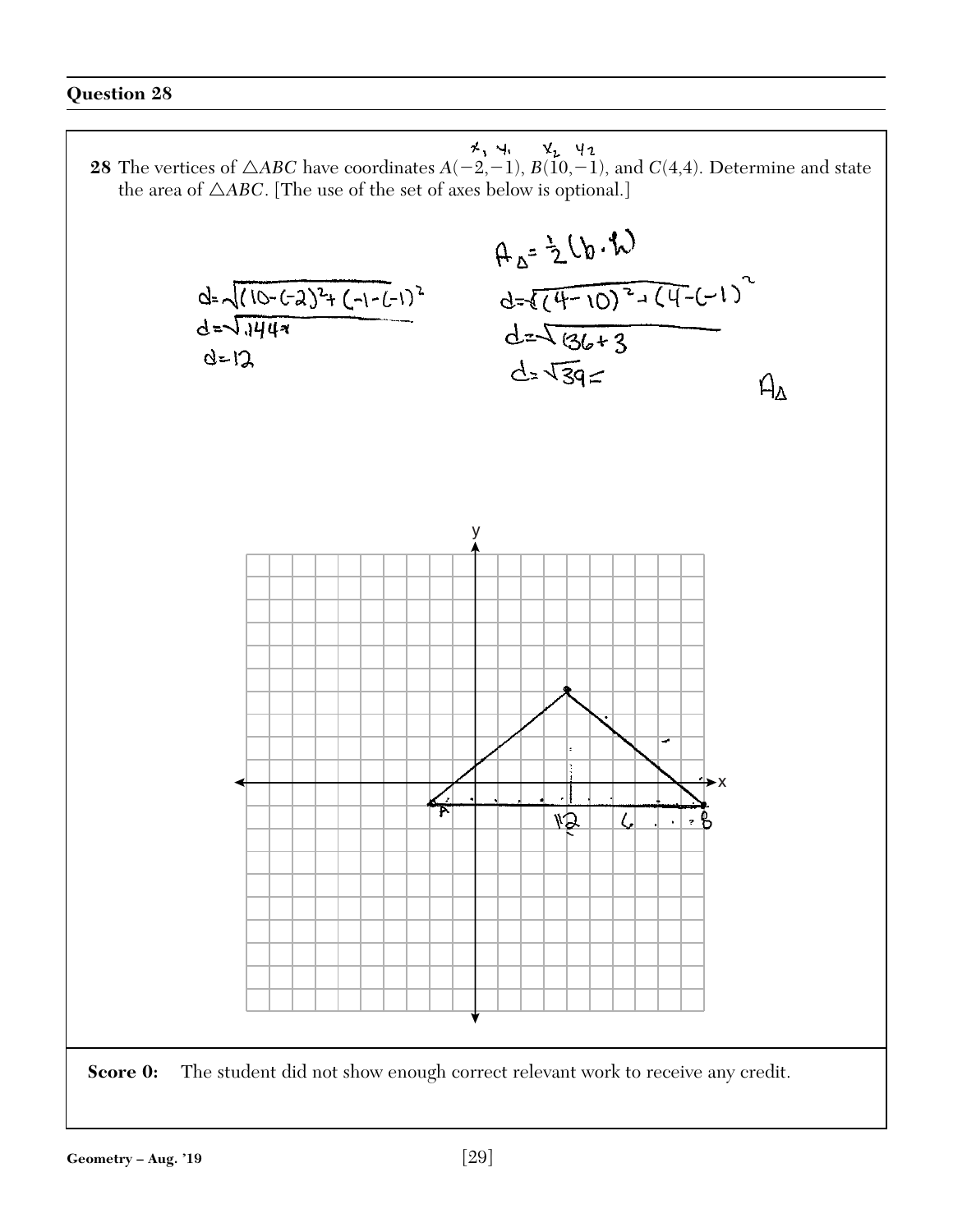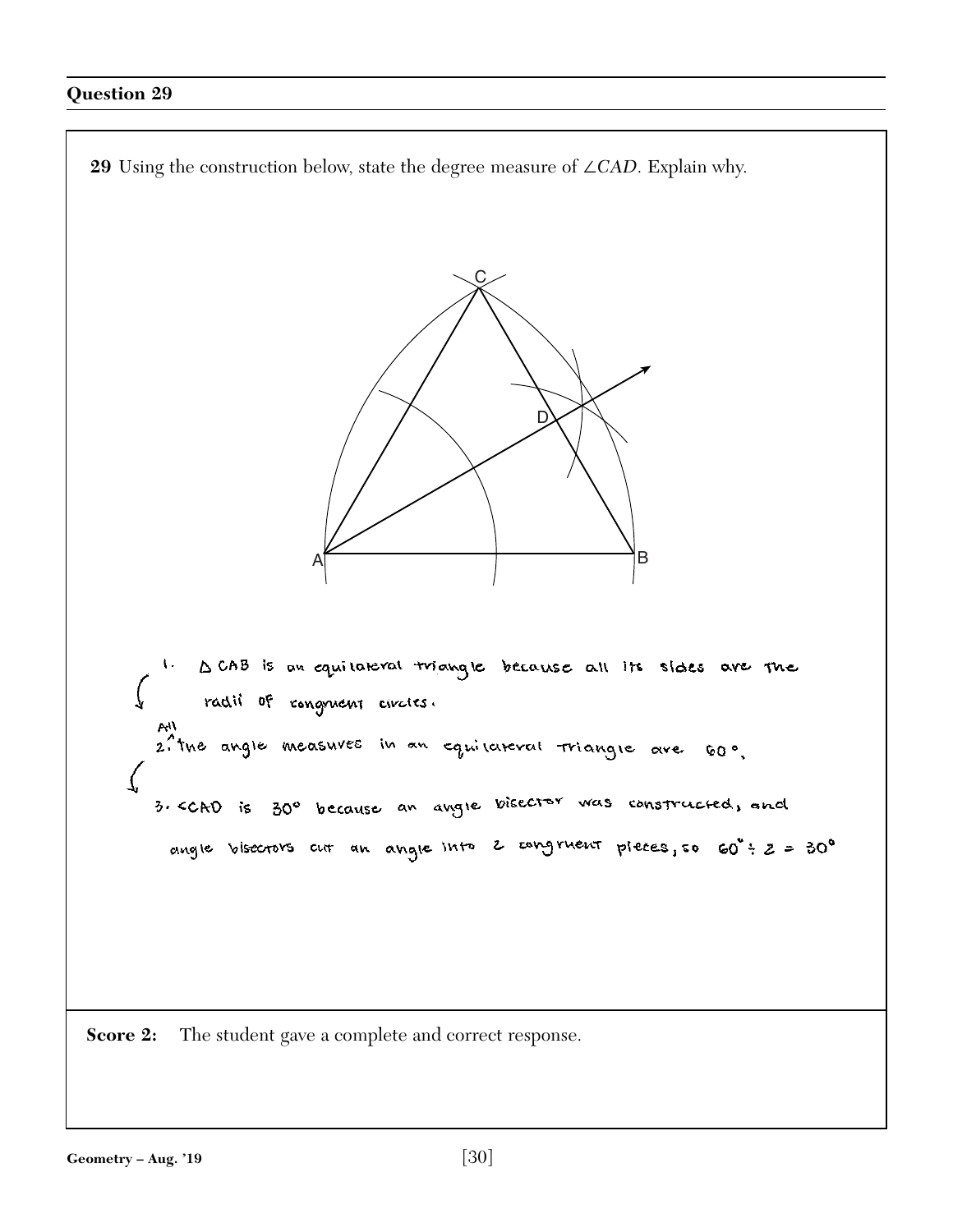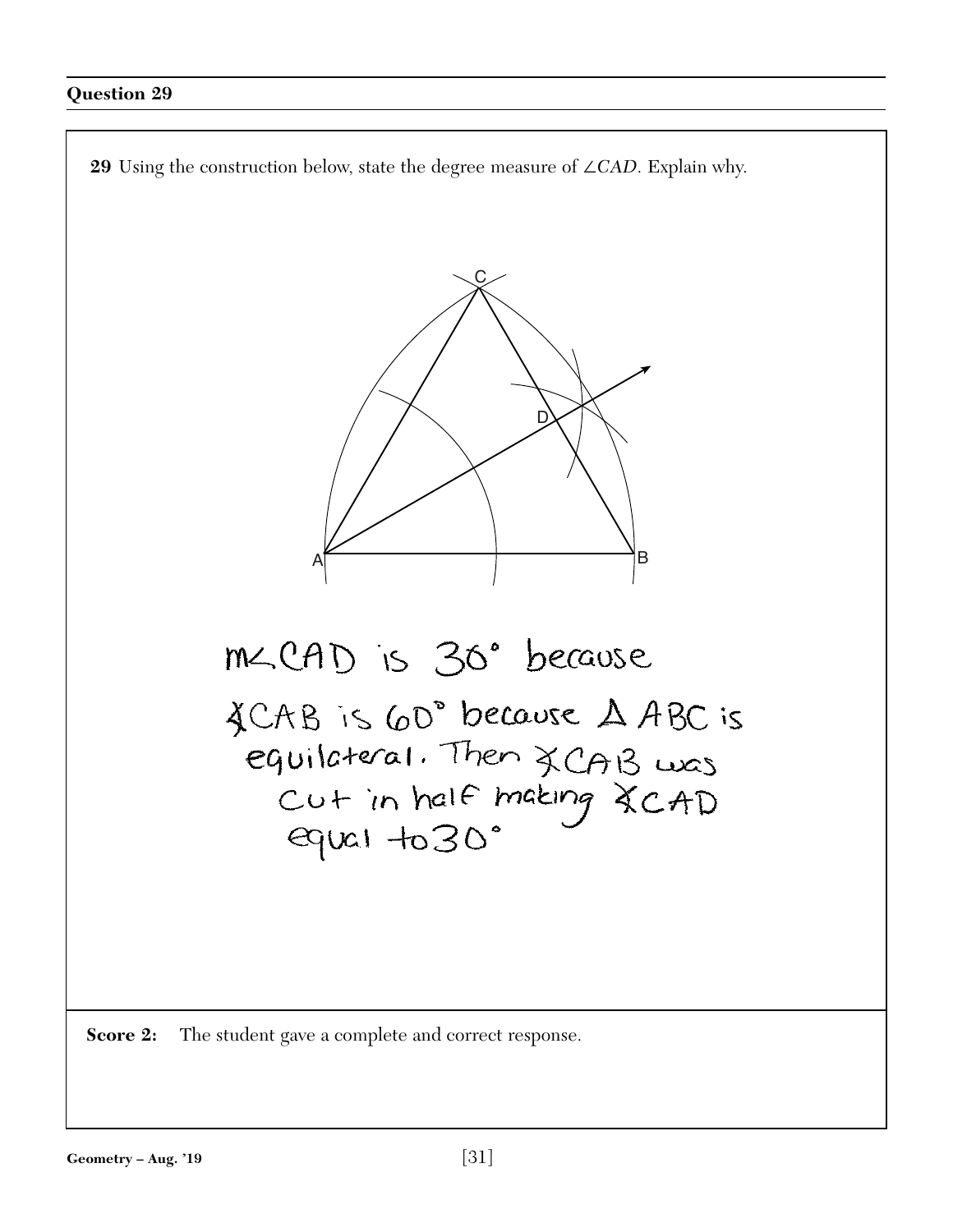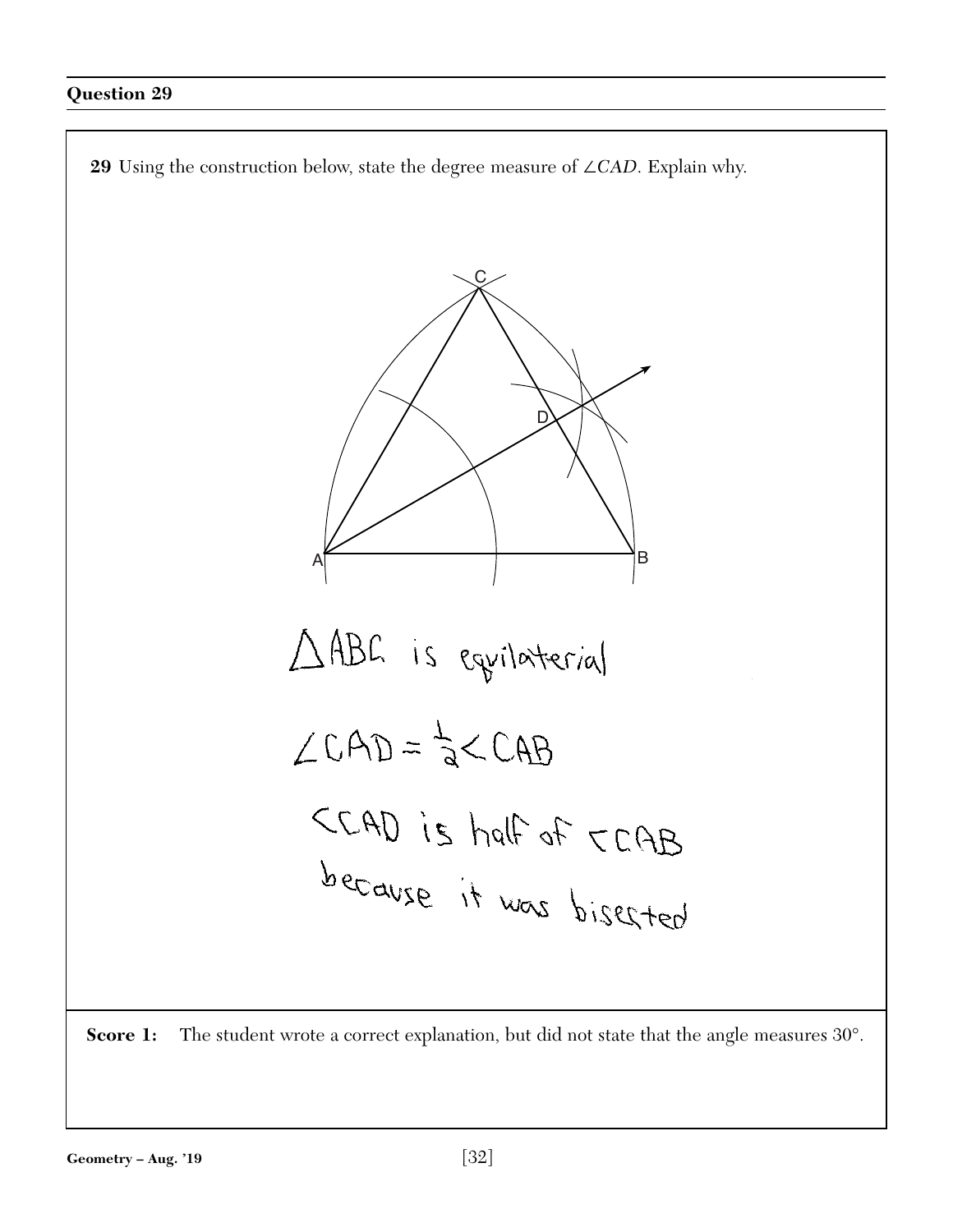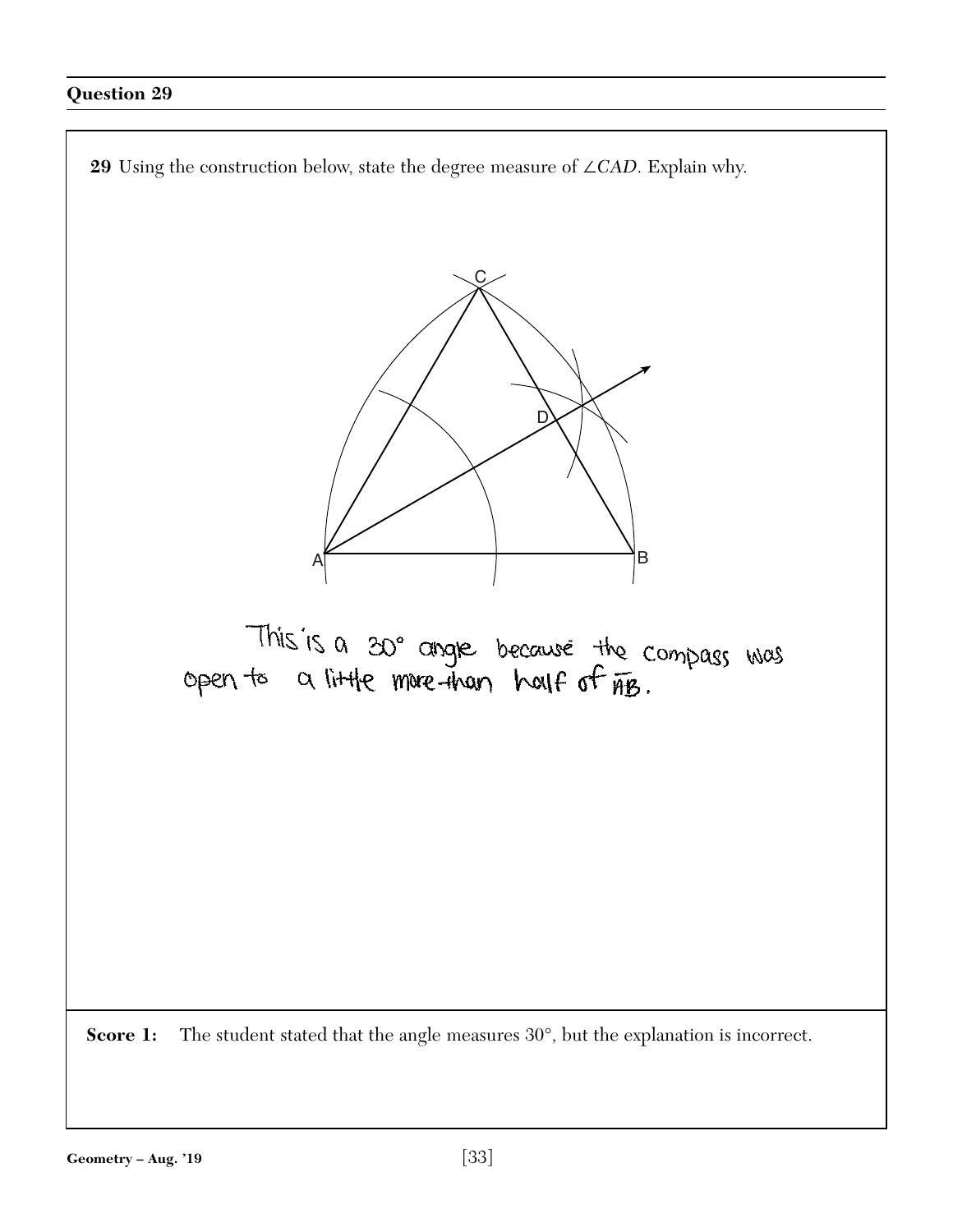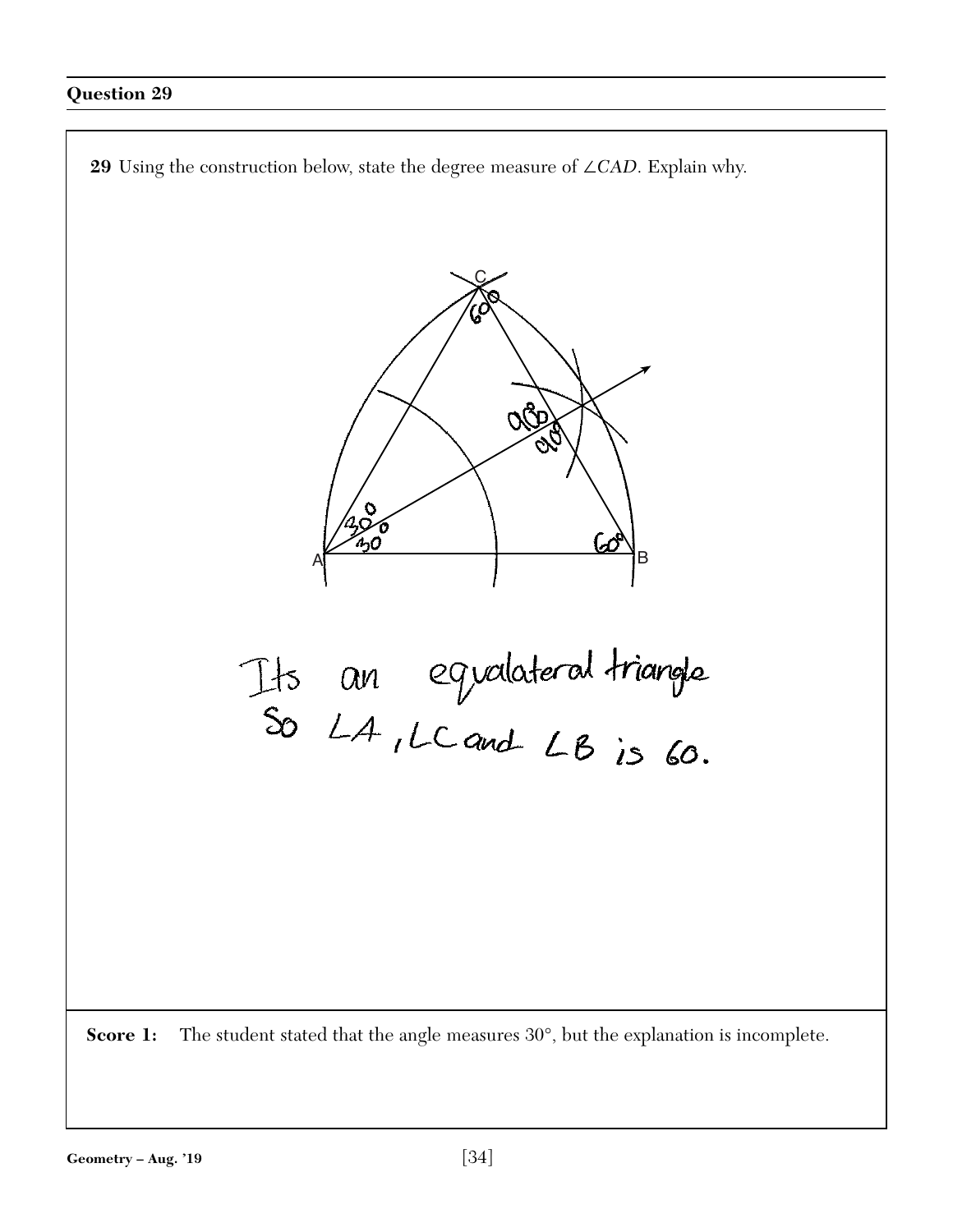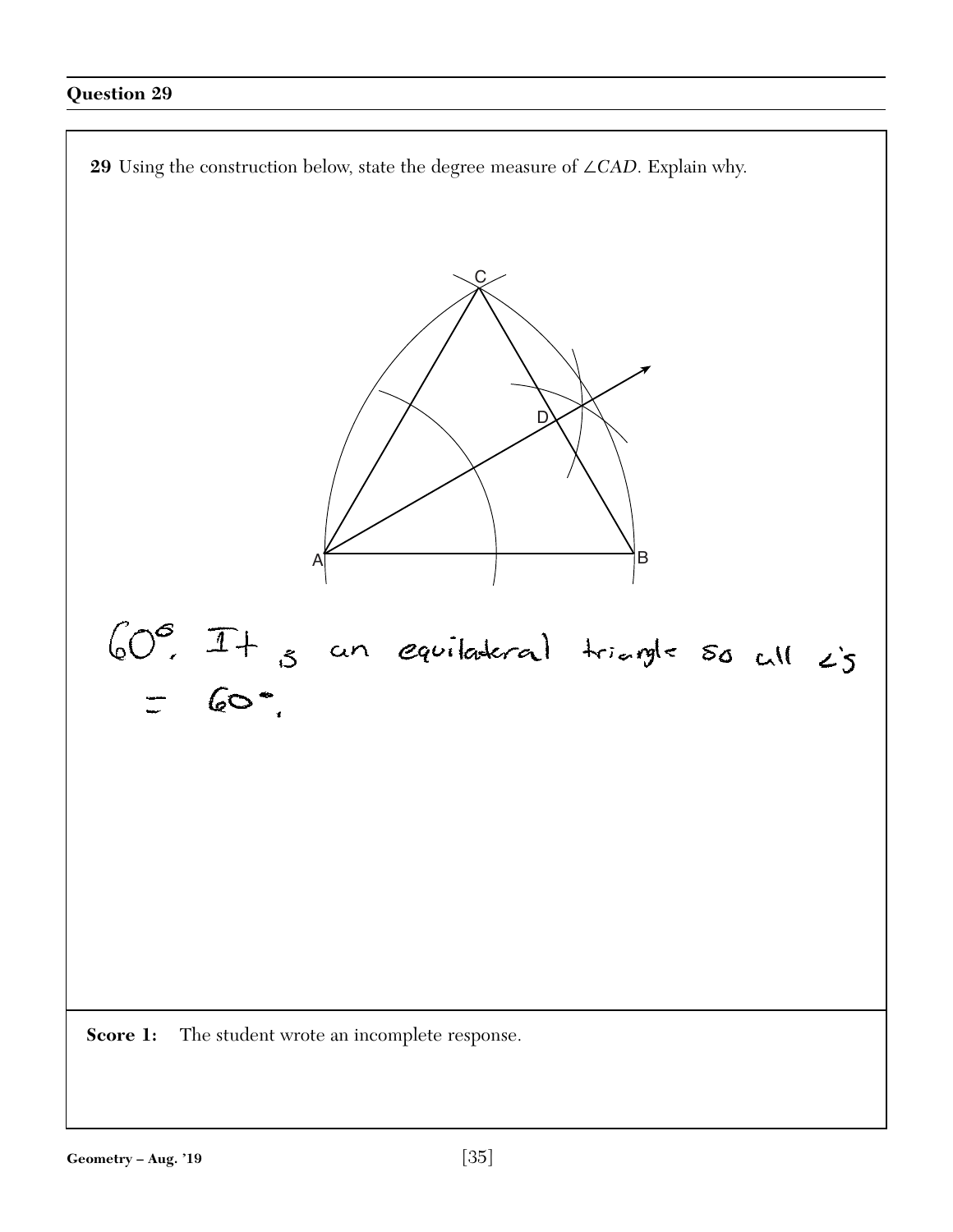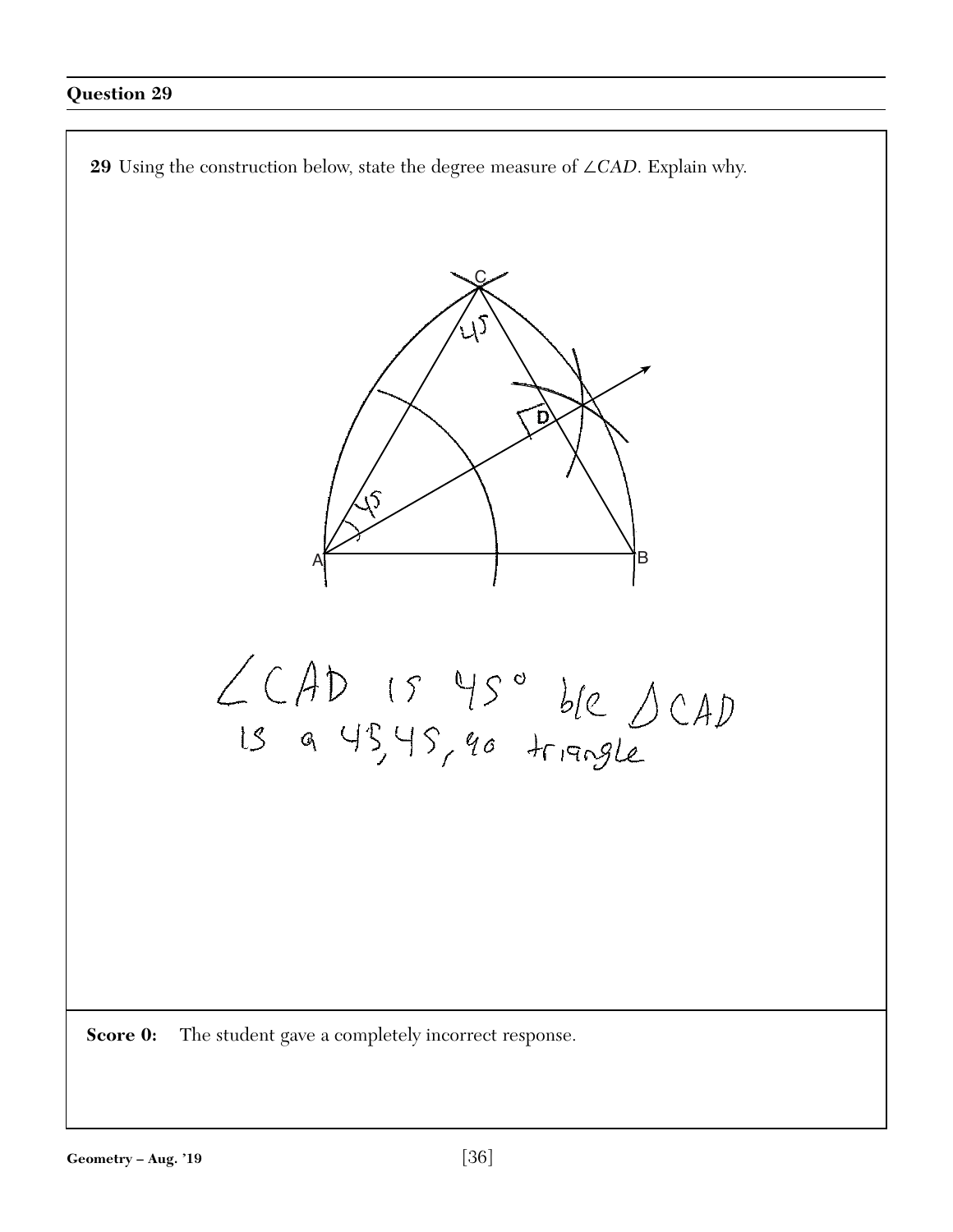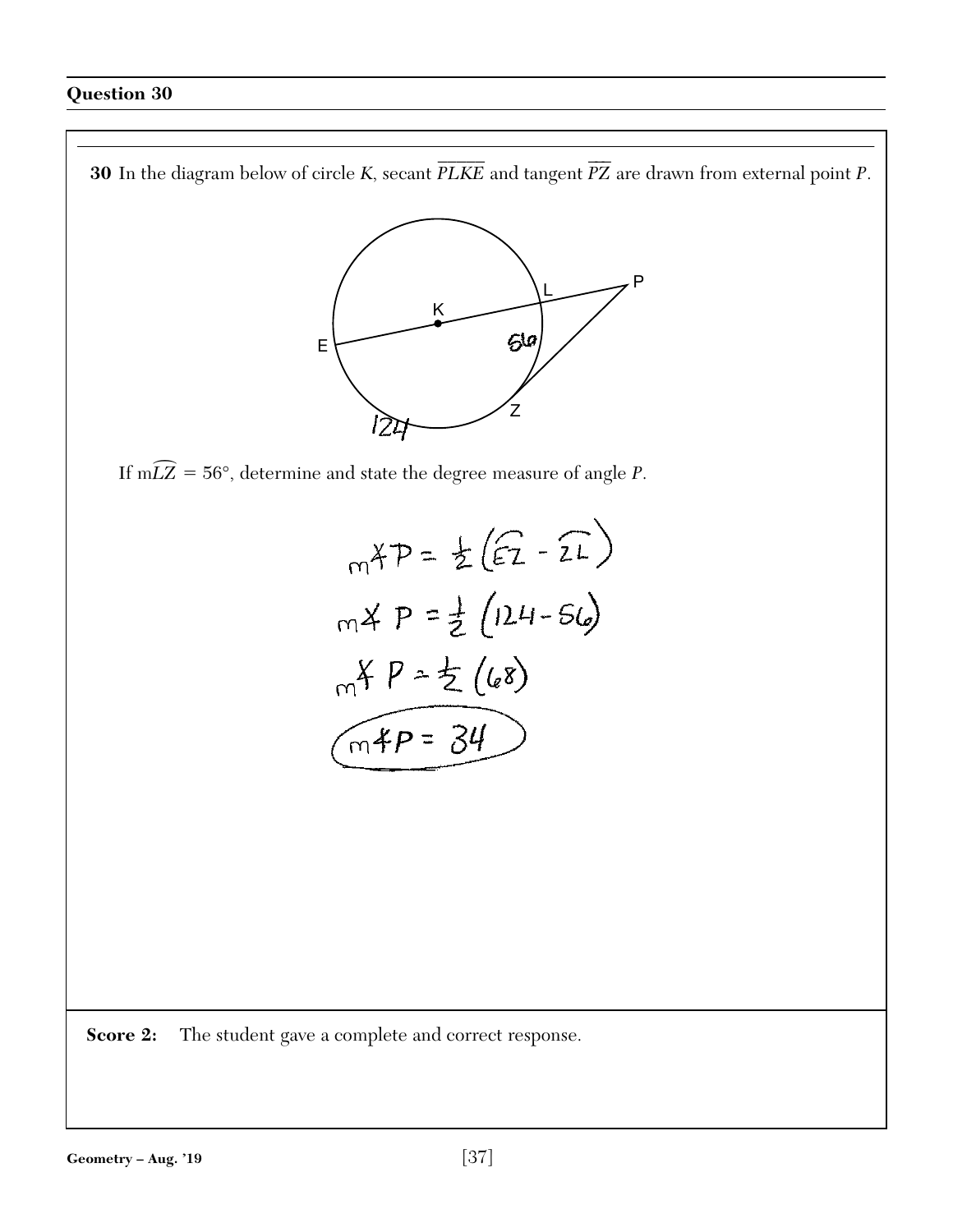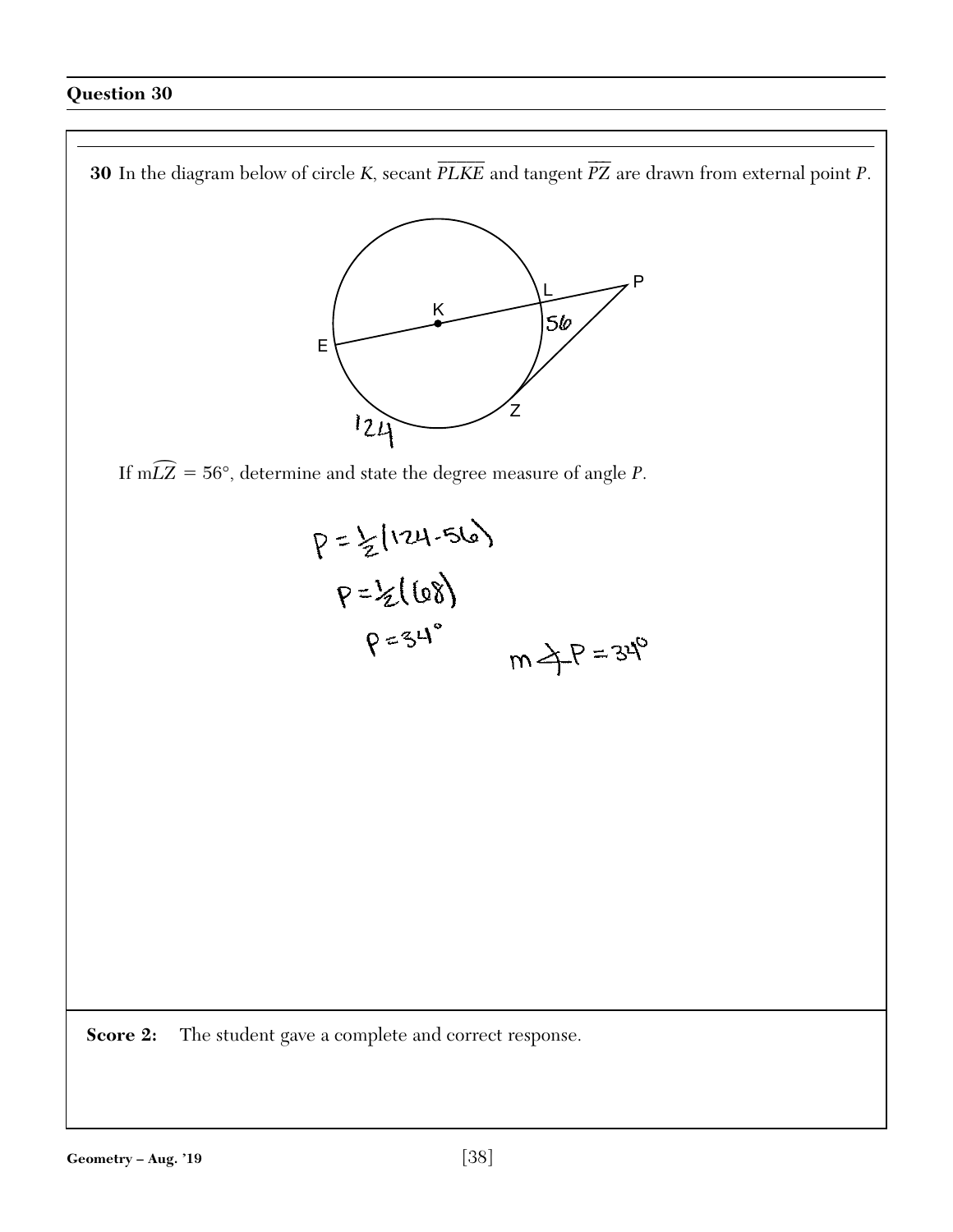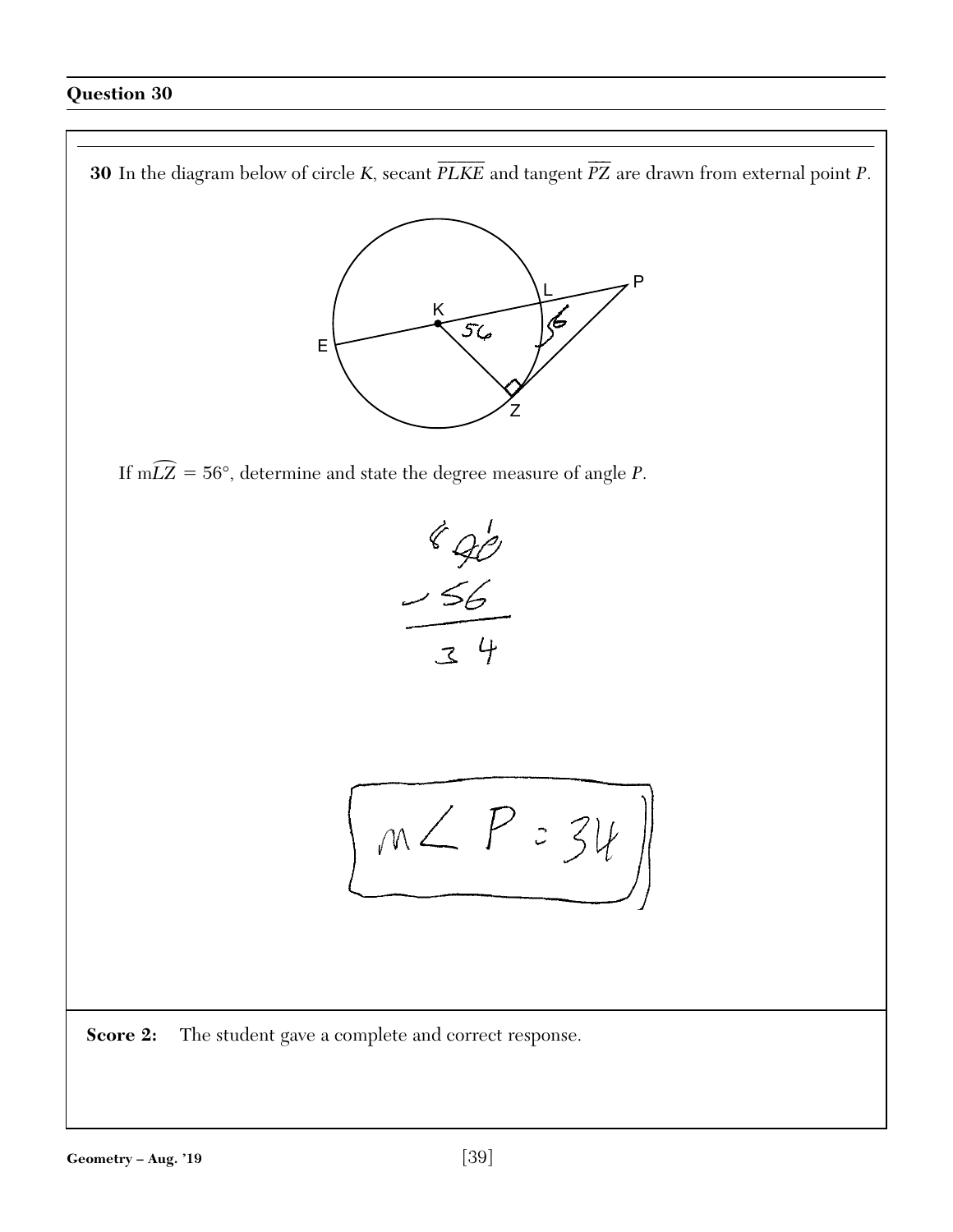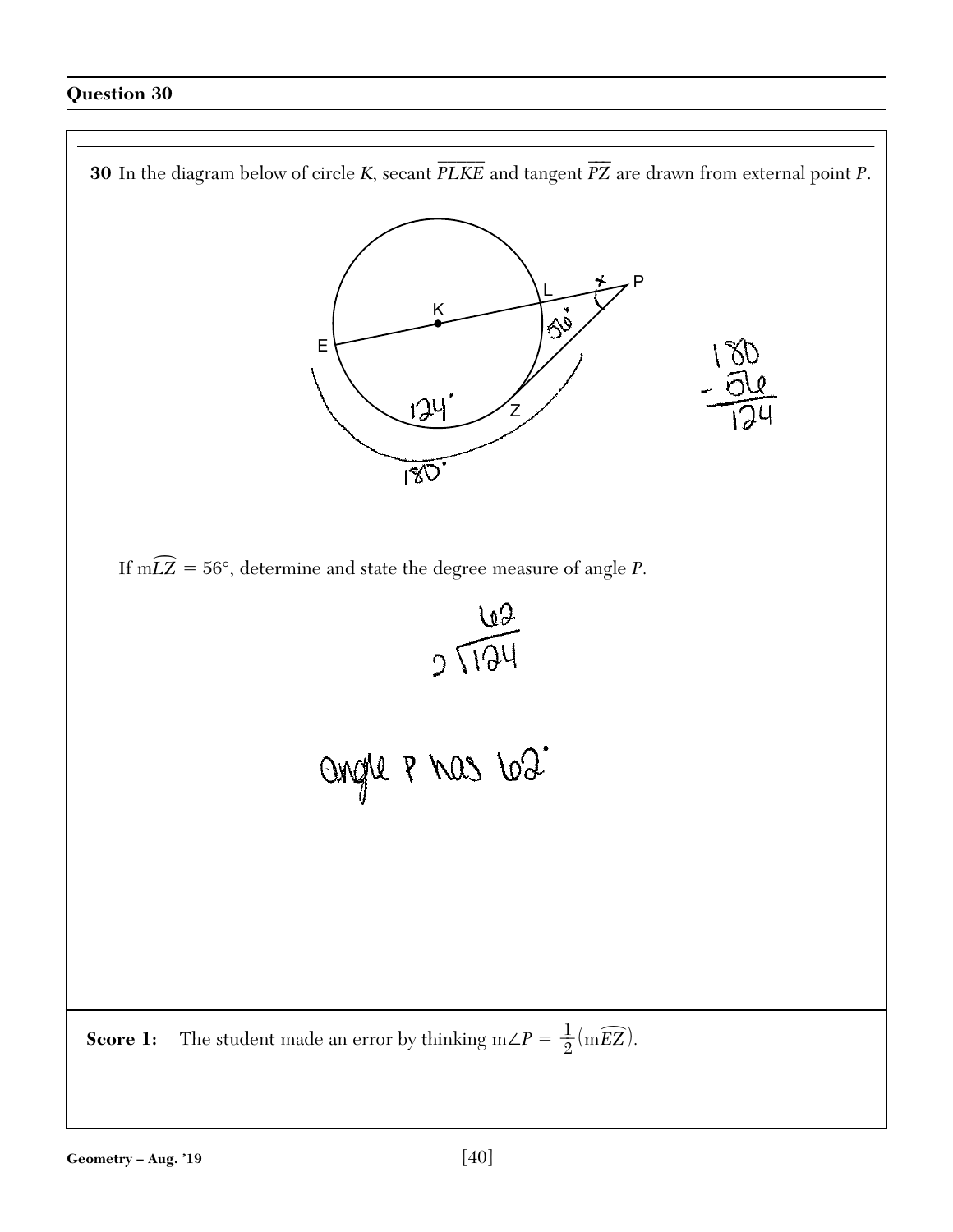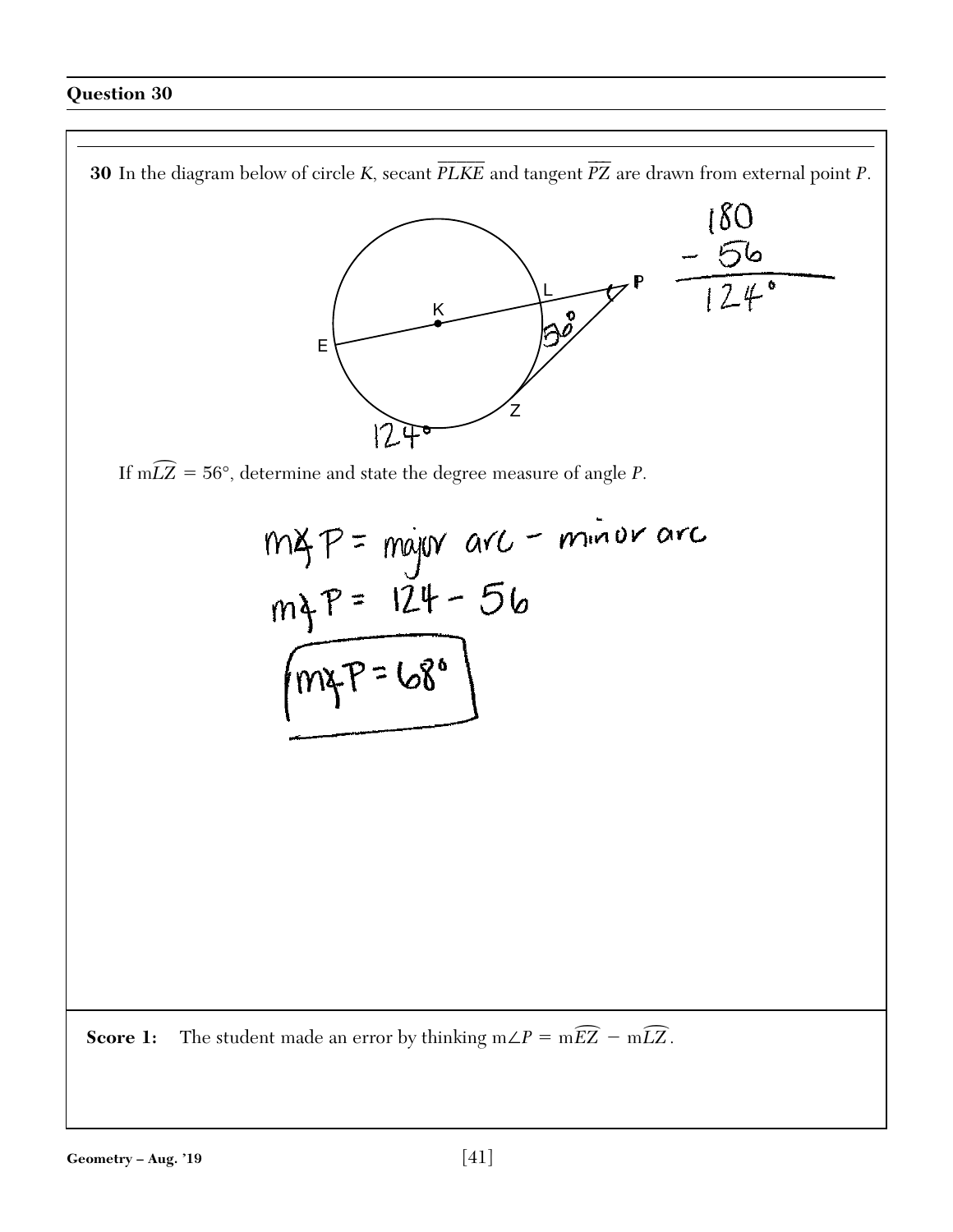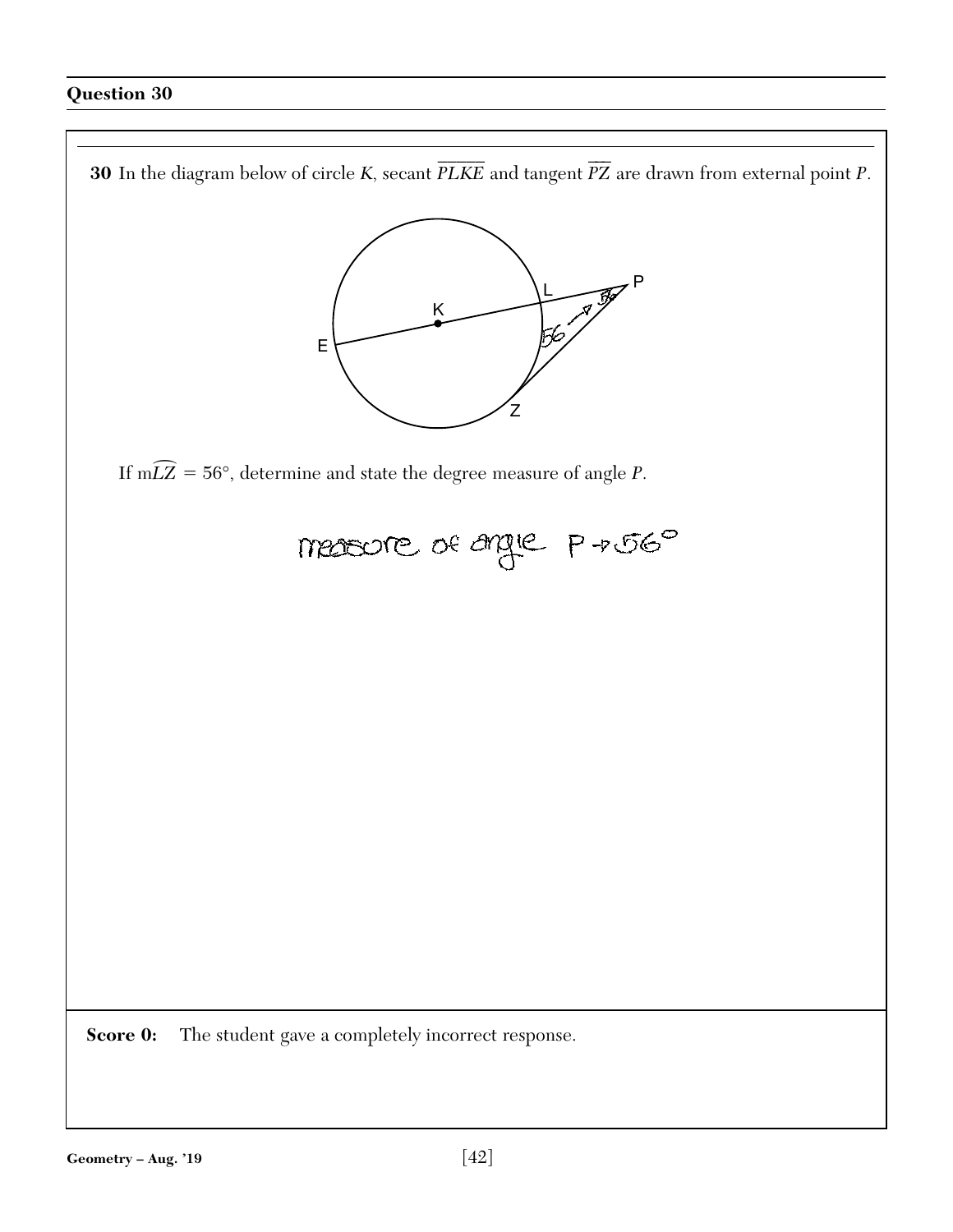$\sqrt{\frac{1}{6}}$  of basin

 $1 + 1 + 44$ 

 $V = \pi r^2 h$ <br> $V = \pi (u \cdot 25)^2 (2.5)$ 

 $V = 42.539062577$ <br>(V=134 ft<sup>3</sup>)



**Score 2:** The student gave a complete and correct response.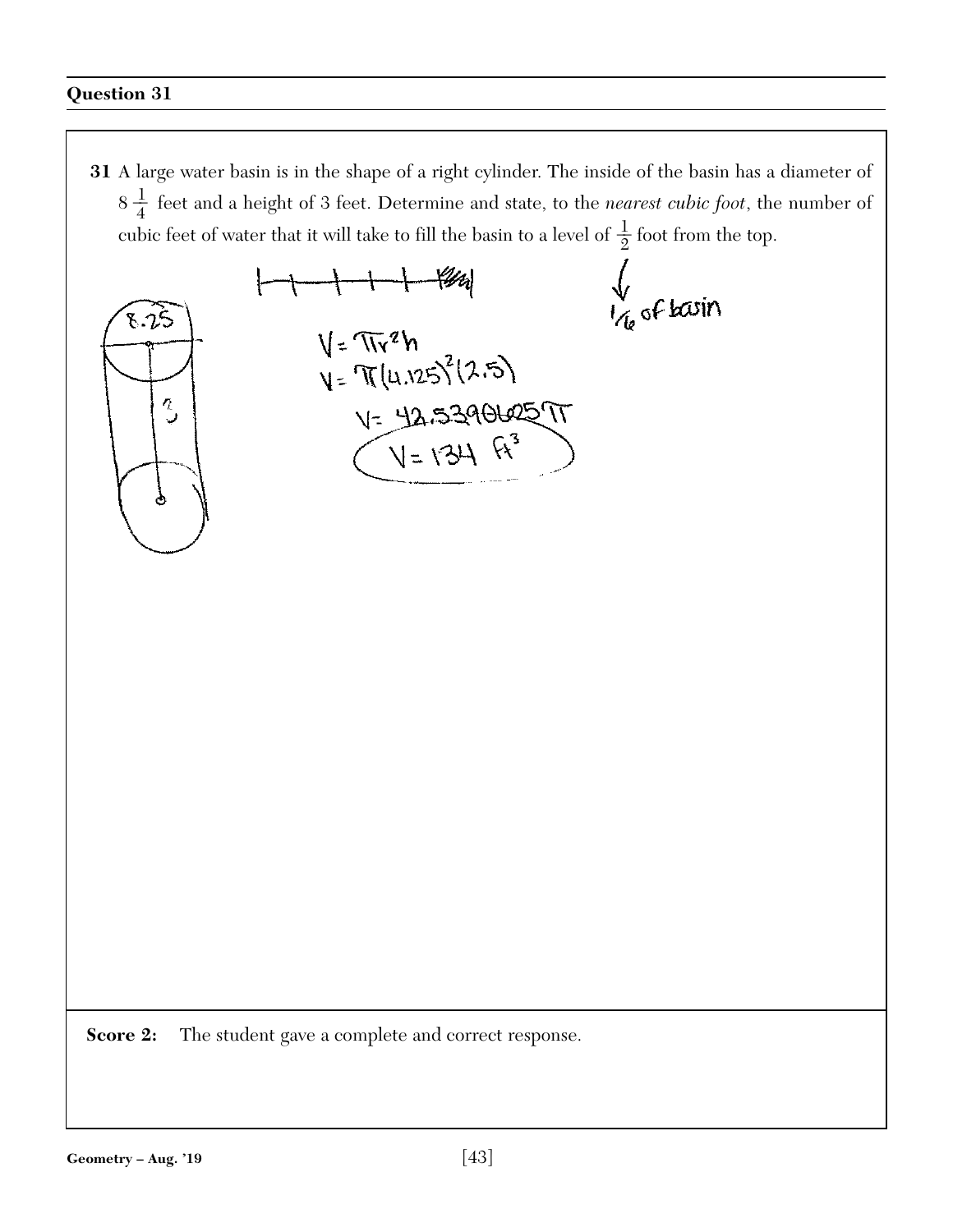$V = \sqrt{4\frac{1}{6}^{2}} \cdot 5$ <br> $\sqrt{226.7288}$  $V$ - $\gamma$ r $r$ h  $\frac{v_5}{3}$   $\frac{v_5}{3}$   $\frac{46}{3}$   $\frac{22}{3}$   $\frac{46}{3}$   $\frac{22}{3}$   $\frac{22}{3}$   $\frac{22}{3}$   $\frac{22}{3}$   $\frac{22}{3}$   $\frac{22}{3}$   $\frac{22}{3}$   $\frac{22}{3}$   $\frac{22}{3}$   $\frac{22}{3}$   $\frac{22}{3}$   $\frac{22}{3}$   $\frac{22}{3}$   $\frac{22}{3}$   $\frac{22}{3}$ 134  $74$ reet

**Score 2:** The student gave a complete and correct response.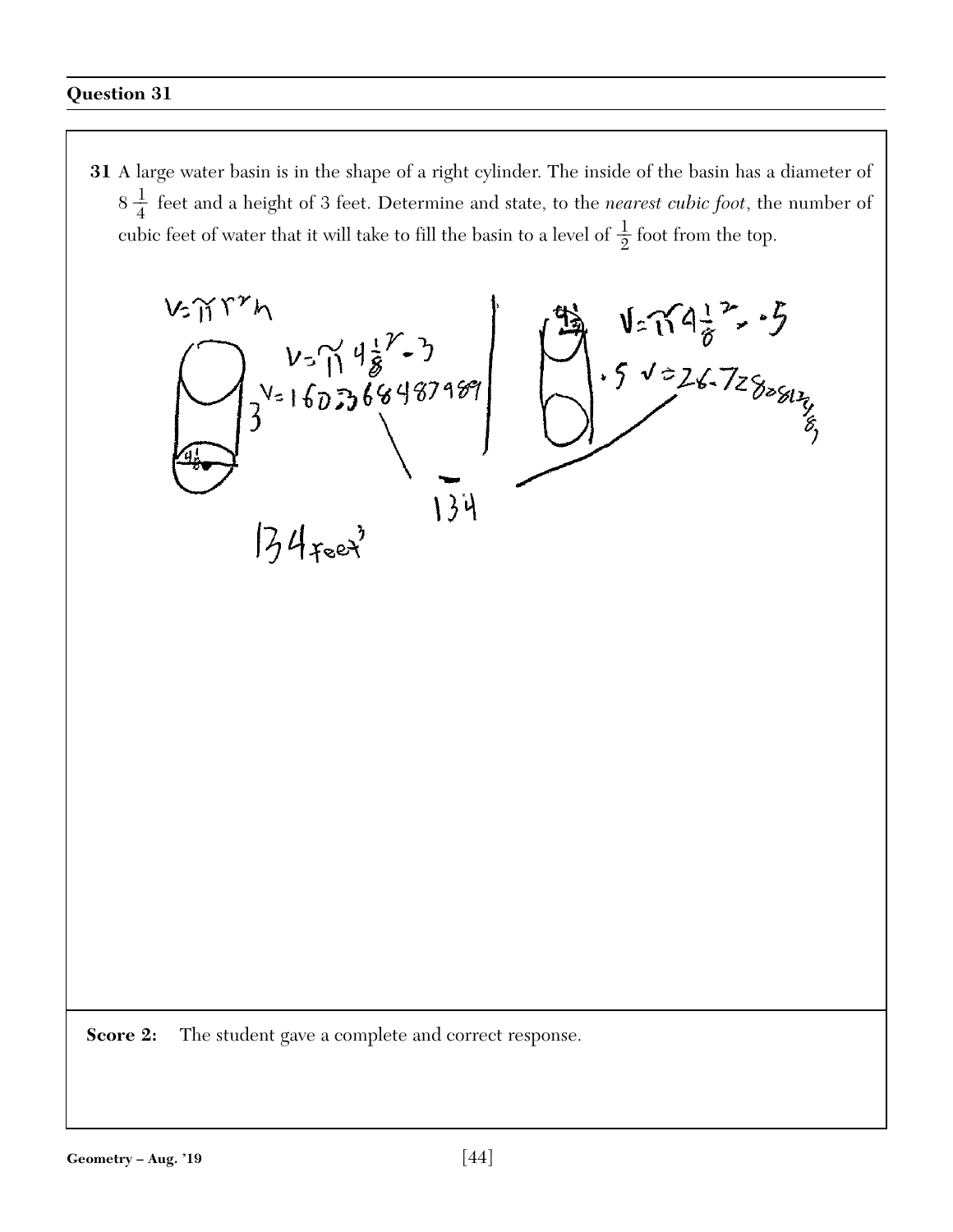

Score 1: The student used a height of 1.5 feet to find the volume of the water in the basin.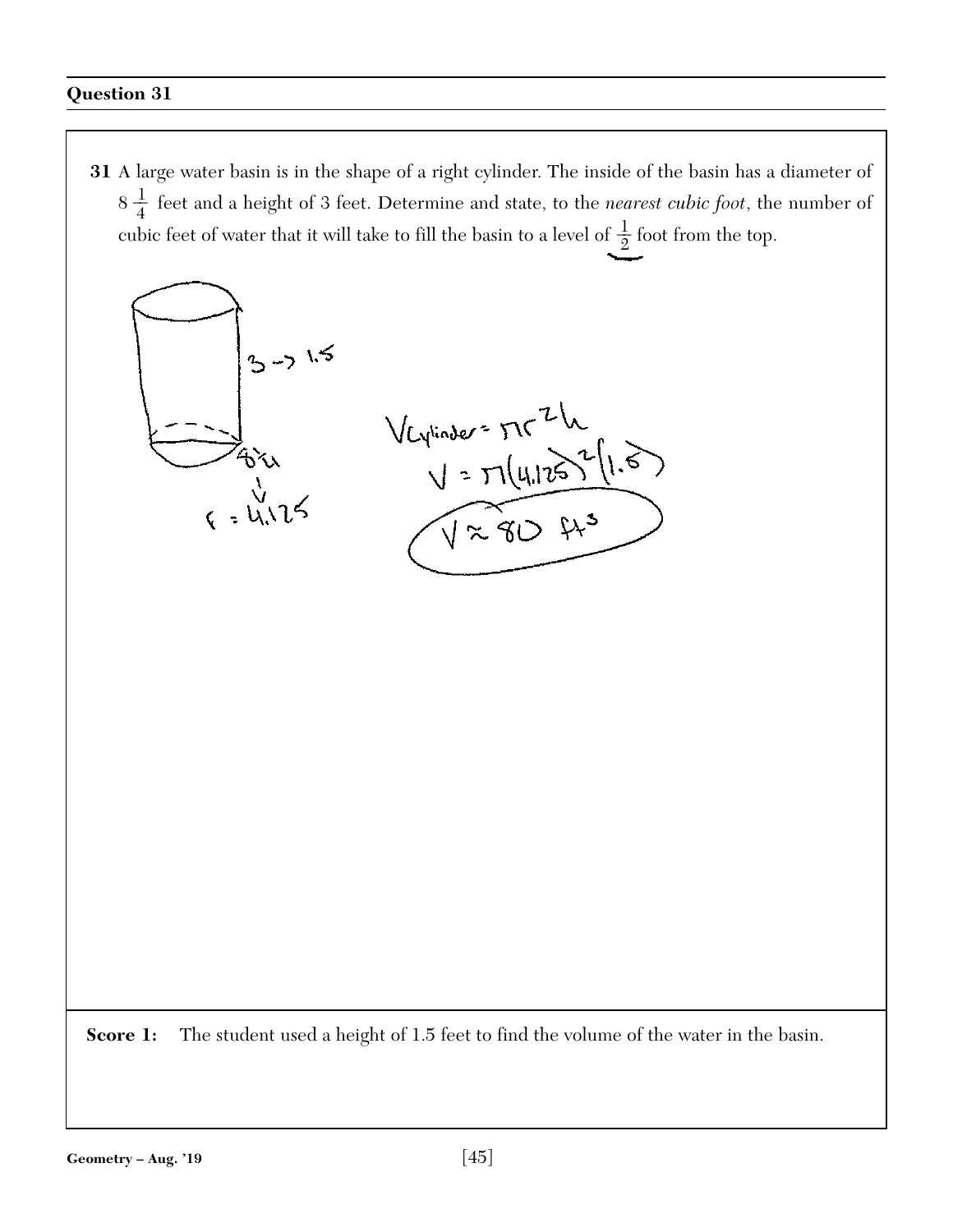$\mathcal{L}^4_{\mathcal{F}^8}$ 

 $V = \frac{4\pi^{2}h}{\pi^{4}}$ <br> $V = 160.4$  ft.

 $4019$ <br> $426.721$ 

**Score 1:** The student found the volume of the whole cylinder and the volume of the empty space, but did not subtract to find the volume of water.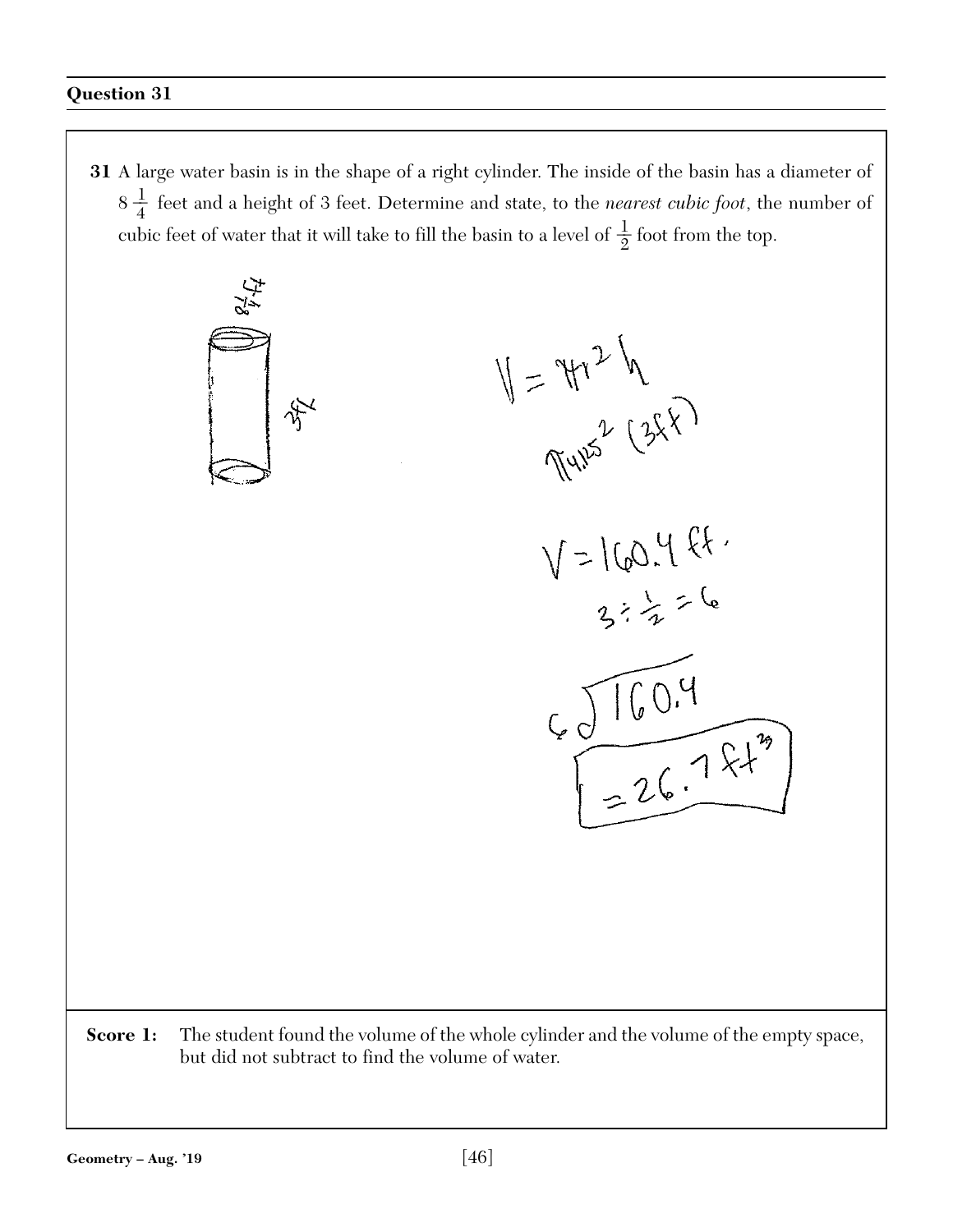$$
\sqrt{7\pi r^{3}}h
$$
  
\n
$$
d = 8\frac{1}{4}
$$
  
\n
$$
\sqrt{7\pi \left(\frac{33}{8}\right)^{3}}(2.5)
$$
  
\n
$$
\sqrt{7\pi \left(\frac{33}{8}\right)^{3}}(2.5)
$$
  
\n
$$
\sqrt{7\pi \left(\frac{33}{8}\right)^{3}}(2.5)
$$

Score 1: The student made an error by cubing the radius to find the volume of the water in the basin.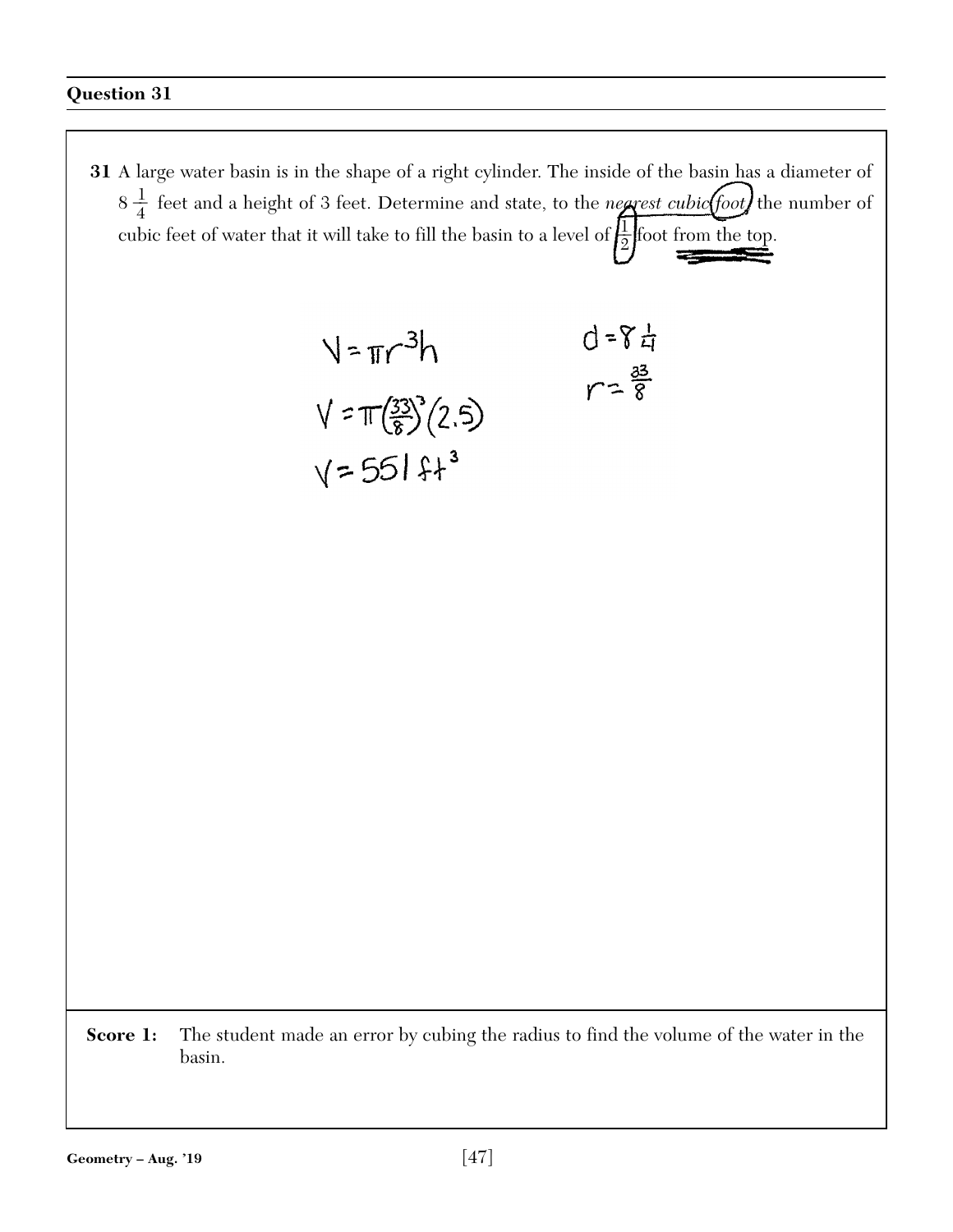$$
\frac{1}{\frac{1}{374}}\sqrt{\frac{1}{374}}\sqrt{\frac{1}{374}}
$$
\n
$$
V = \pi r^{2}h
$$
\n
$$
V = \pi(17.0156)(3)
$$
\n
$$
V = 160 \text{ ft}
$$

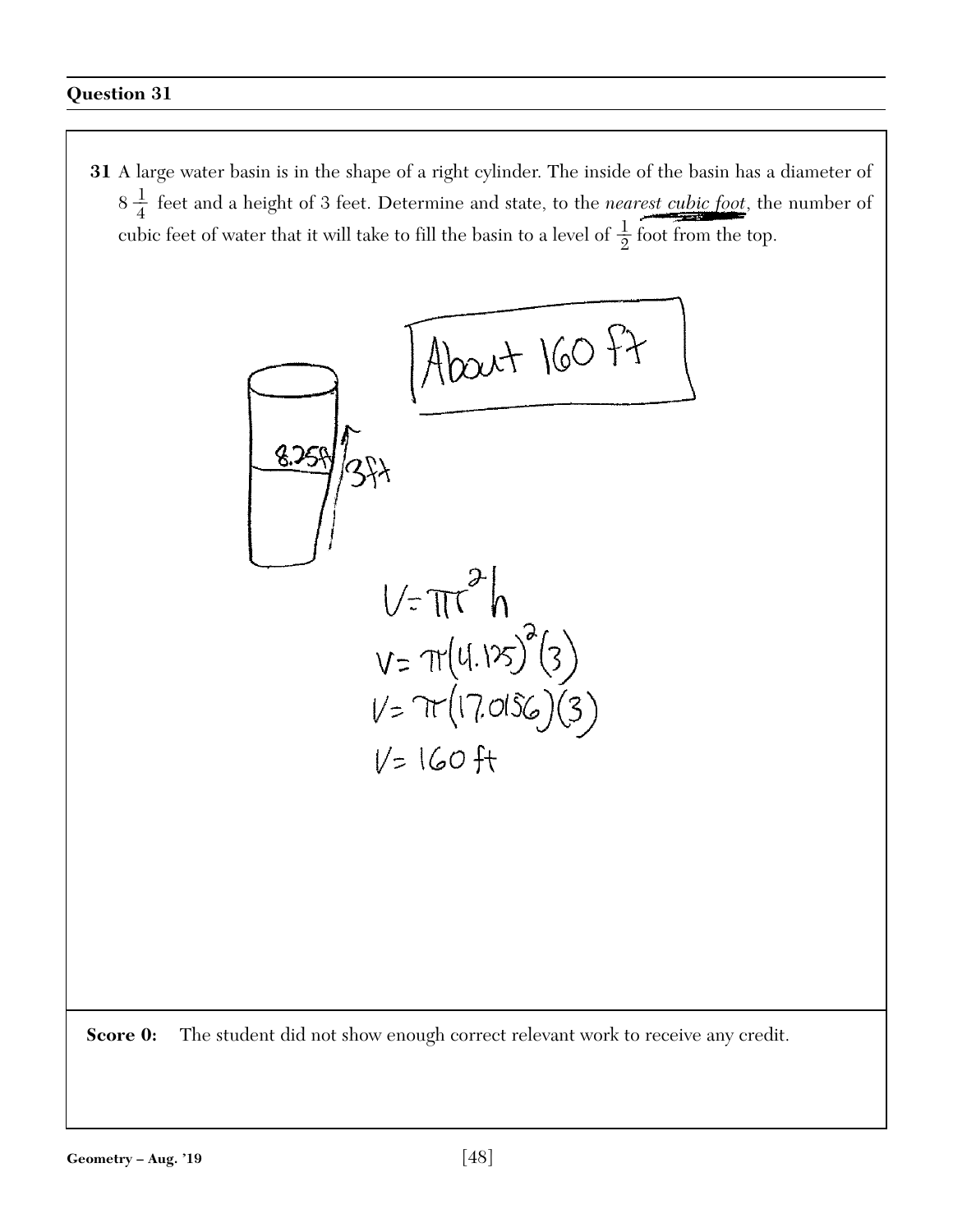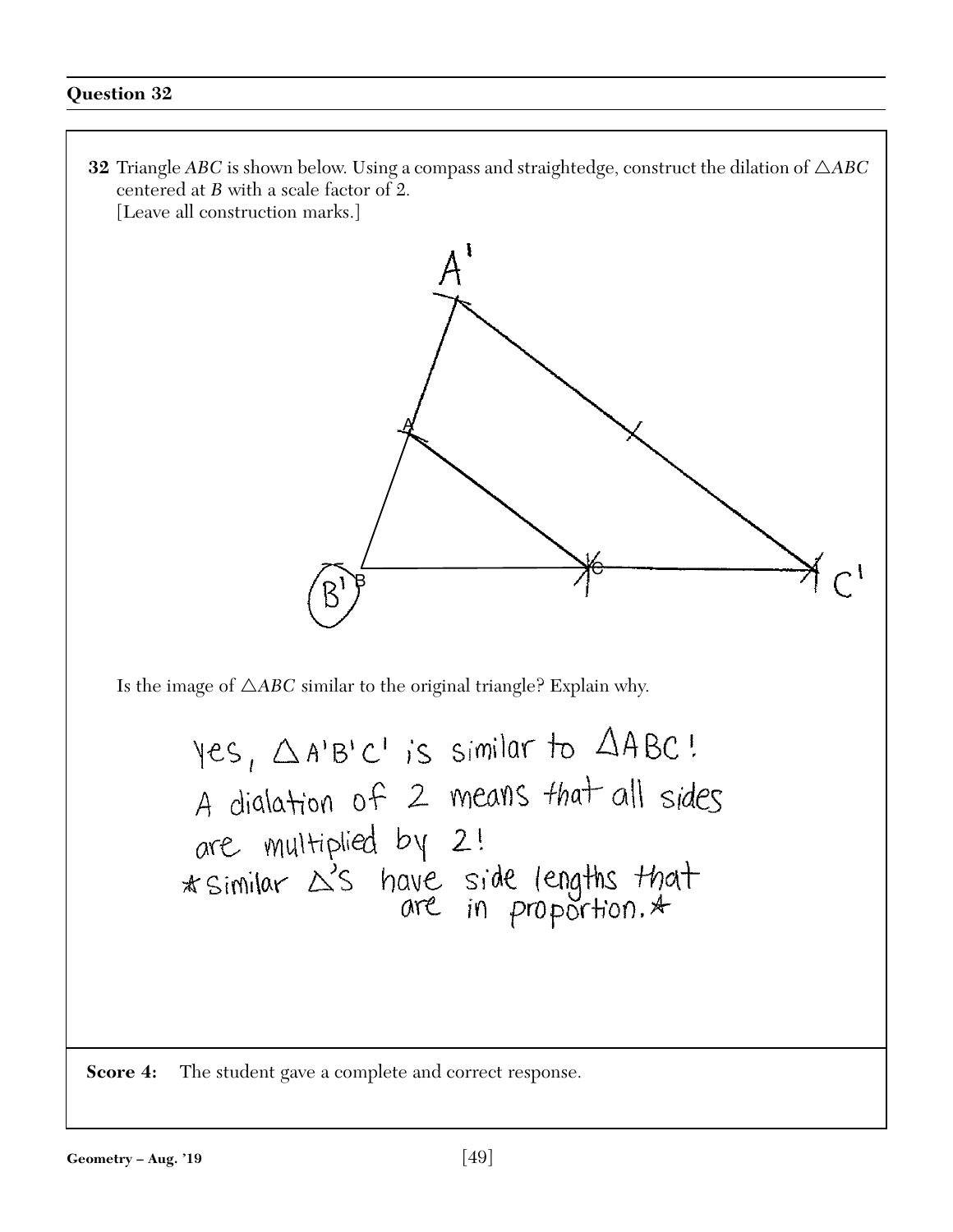**32** Triangle *ABC* is shown below. Using a compass and straightedge, construct the dilation of  $\triangle ABC$ centered at *B* with a scale factor of 2. [Leave all construction marks.] A <sup>C</sup> BIs the image of  $\triangle ABC$  similar to the original triangle? Explain why. The Image of  $\triangle$  ABC Is similar to<br>the triangle because since a dilation<br>Isht a vigid motion, it preserves the ISME a vigica motion, it precedes<br>angle measures but creates proportional<br>side lengths. Similar triangles have conguent<br>angles and proportional side lengths, meaning<br>that a dilation creates an image similar to the original triangle. **Score 4:** The student gave a complete and correct response.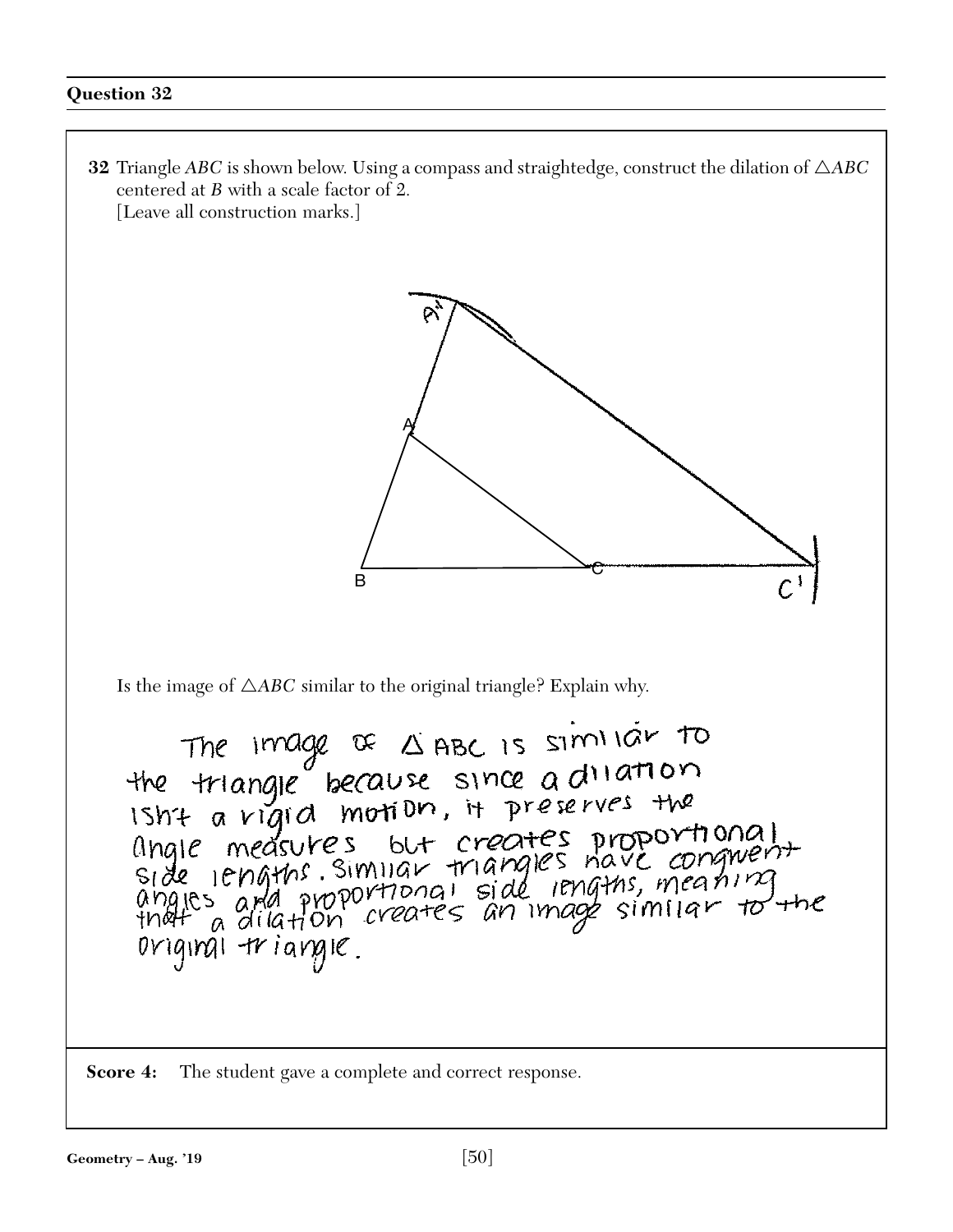**32** Triangle *ABC* is shown below. Using a compass and straightedge, construct the dilation of  $\triangle ABC$ centered at *B* with a scale factor of 2. [Leave all construction marks.] A $\frac{1}{\sqrt{2}}$  $\vec{\mathsf B}$ Is the image of  $\triangle ABC$  similar to the original triangle? Explain why. Yes because these po diation preserves  $Anorthm$ **Score 4:** The student gave a complete and correct response.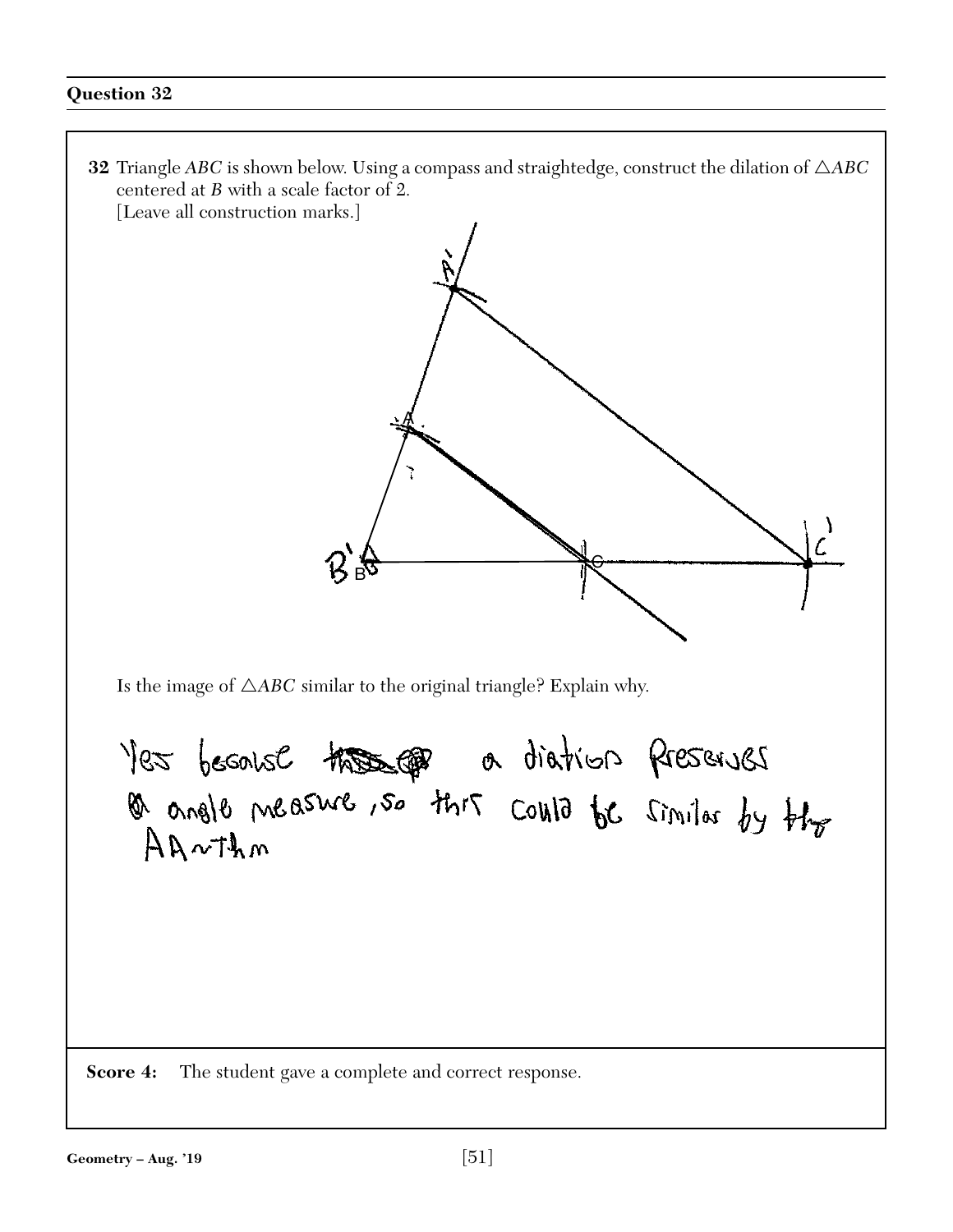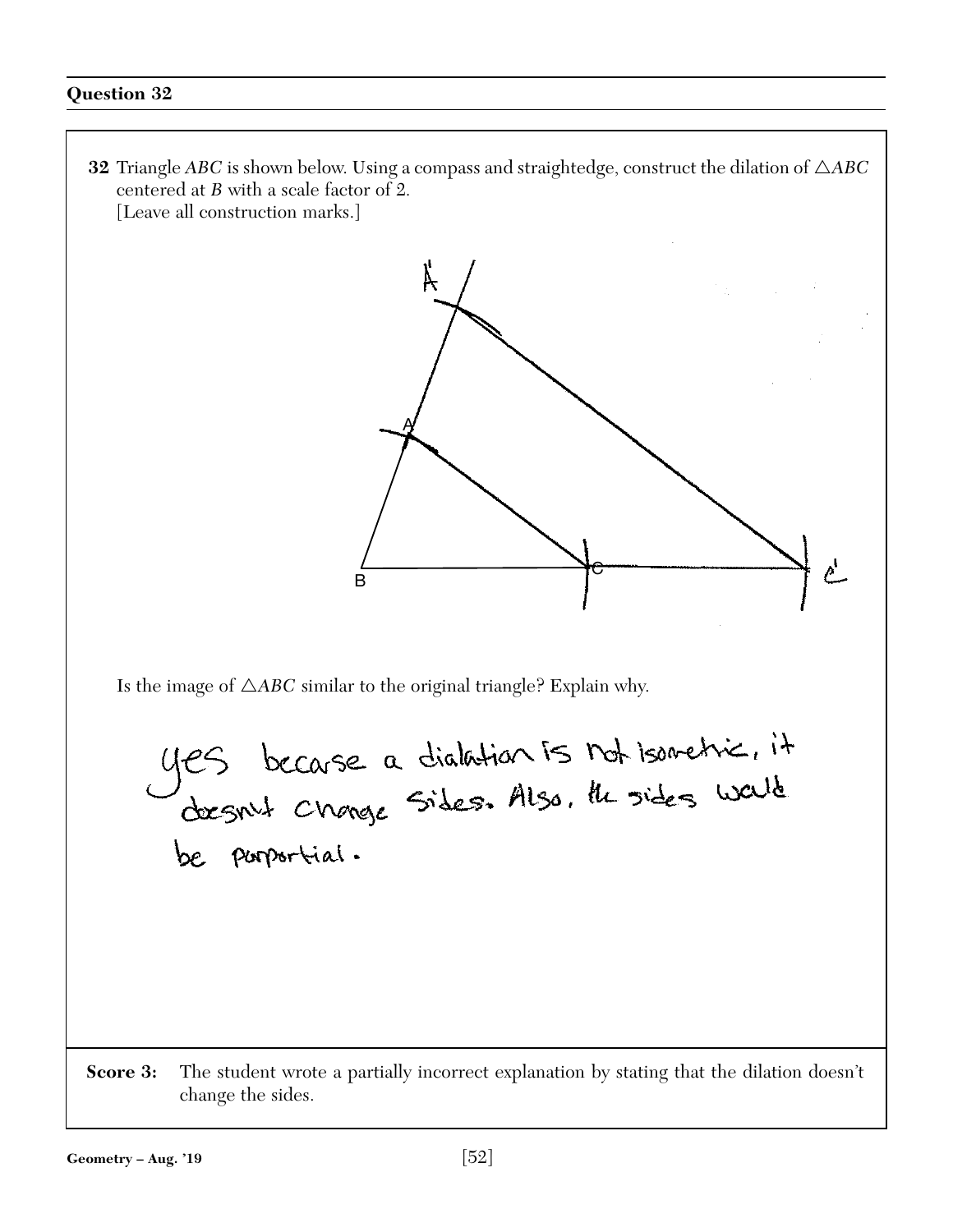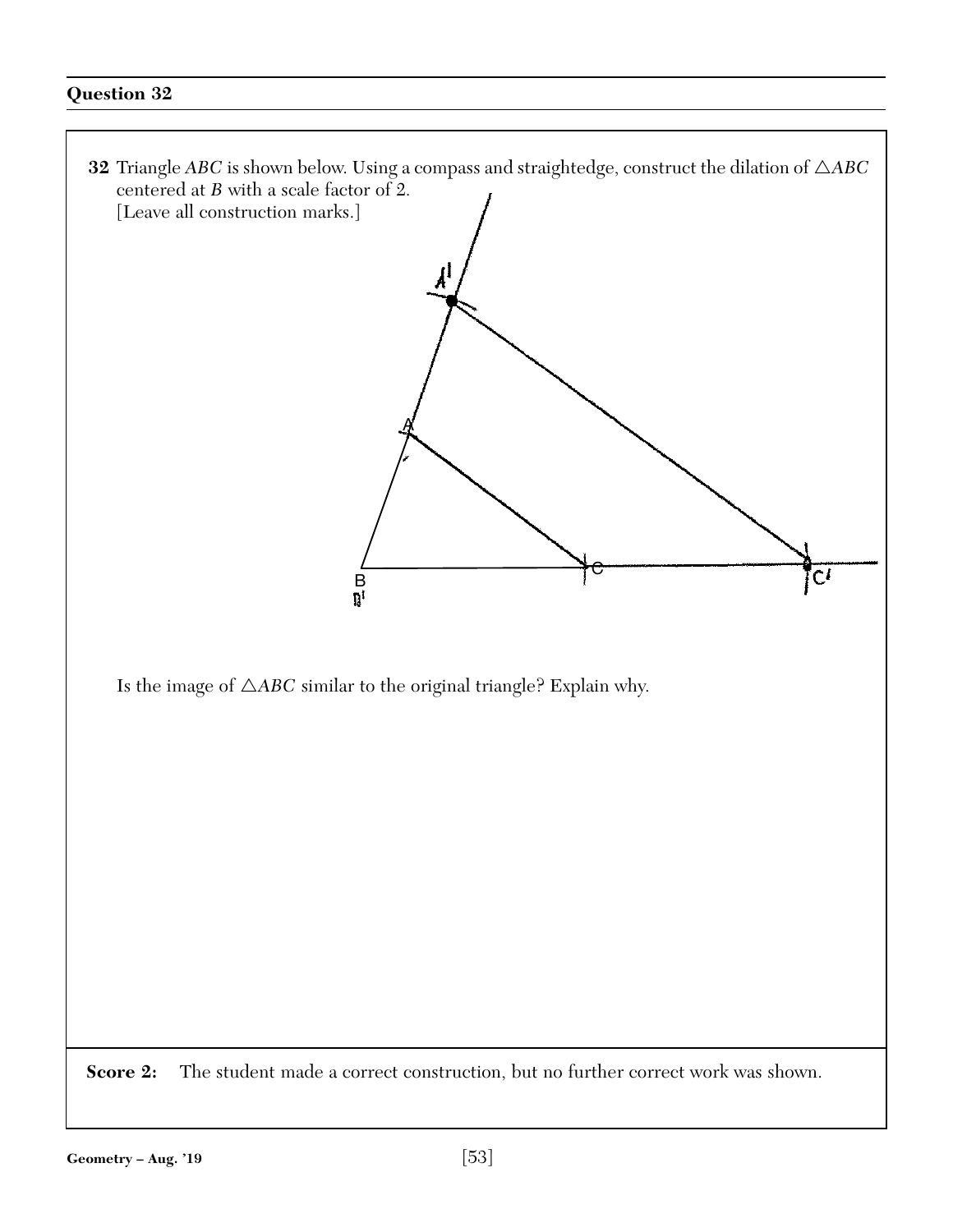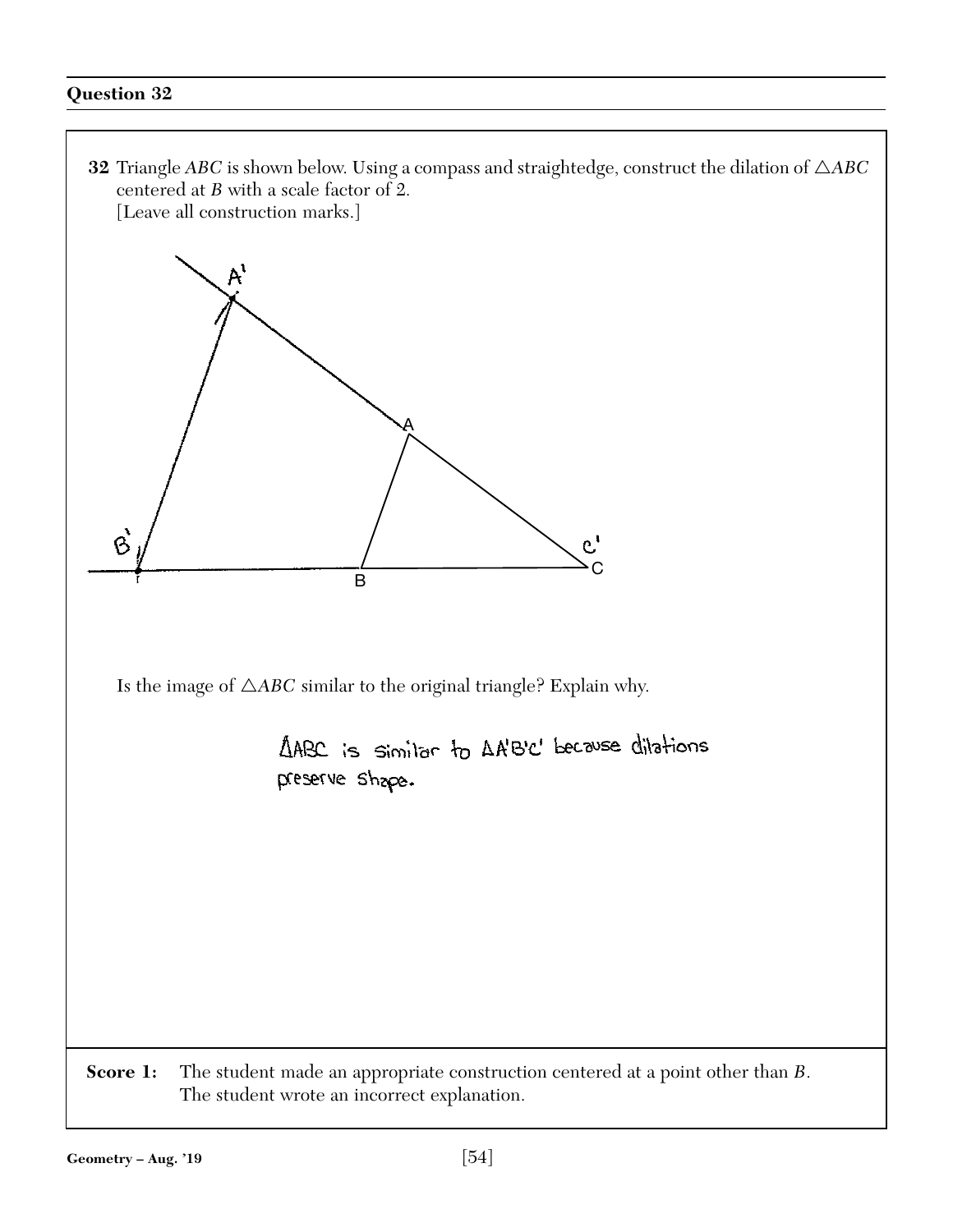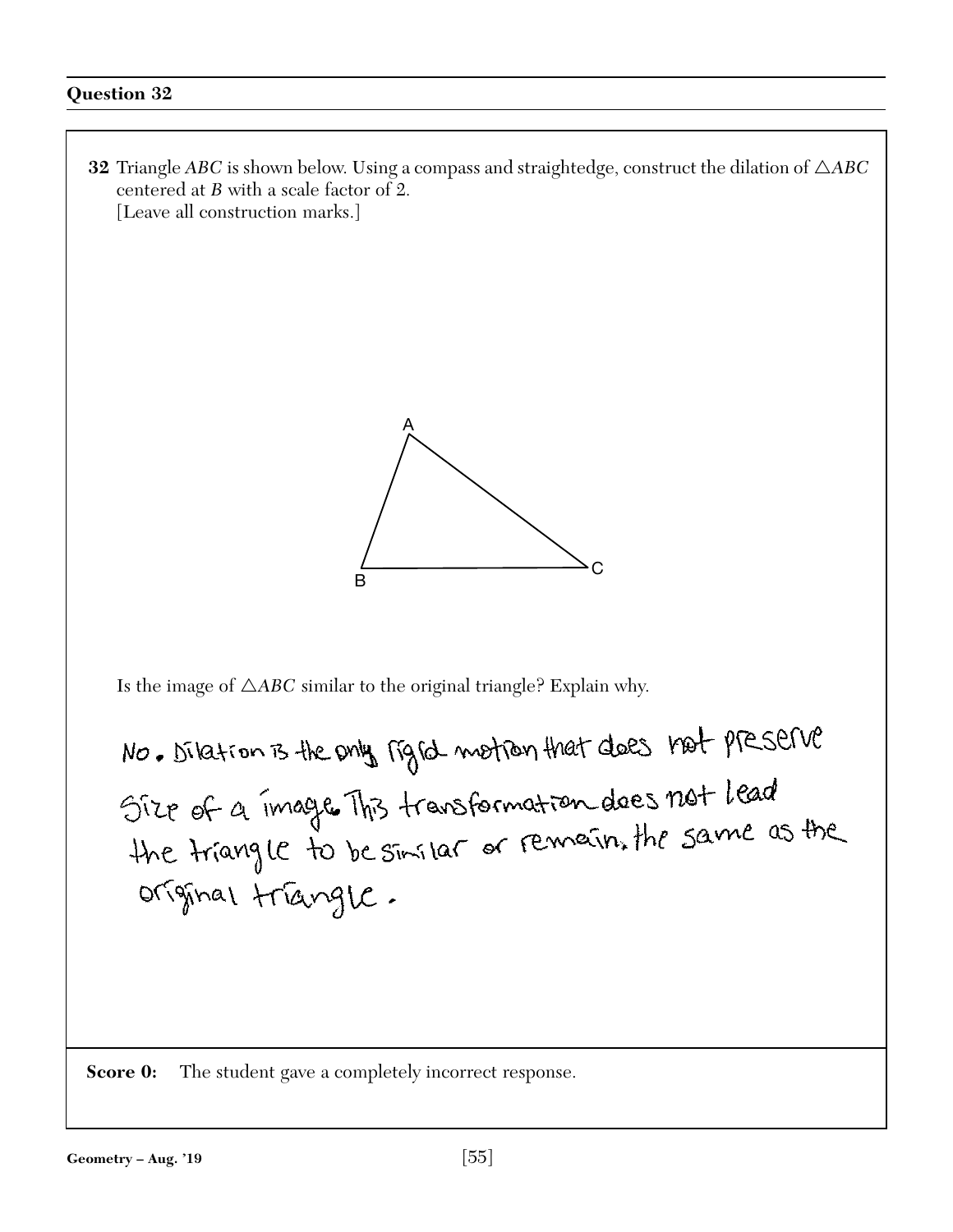

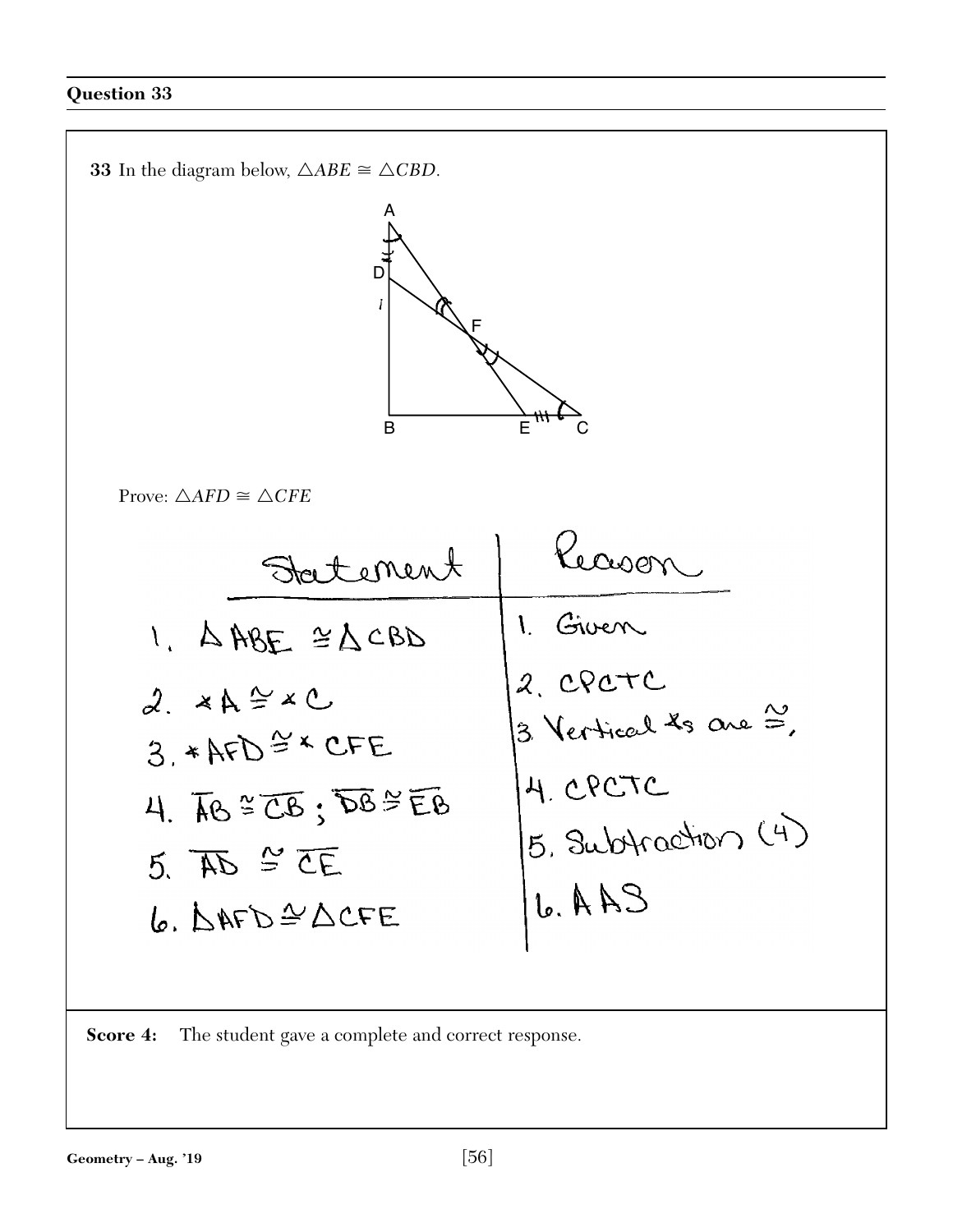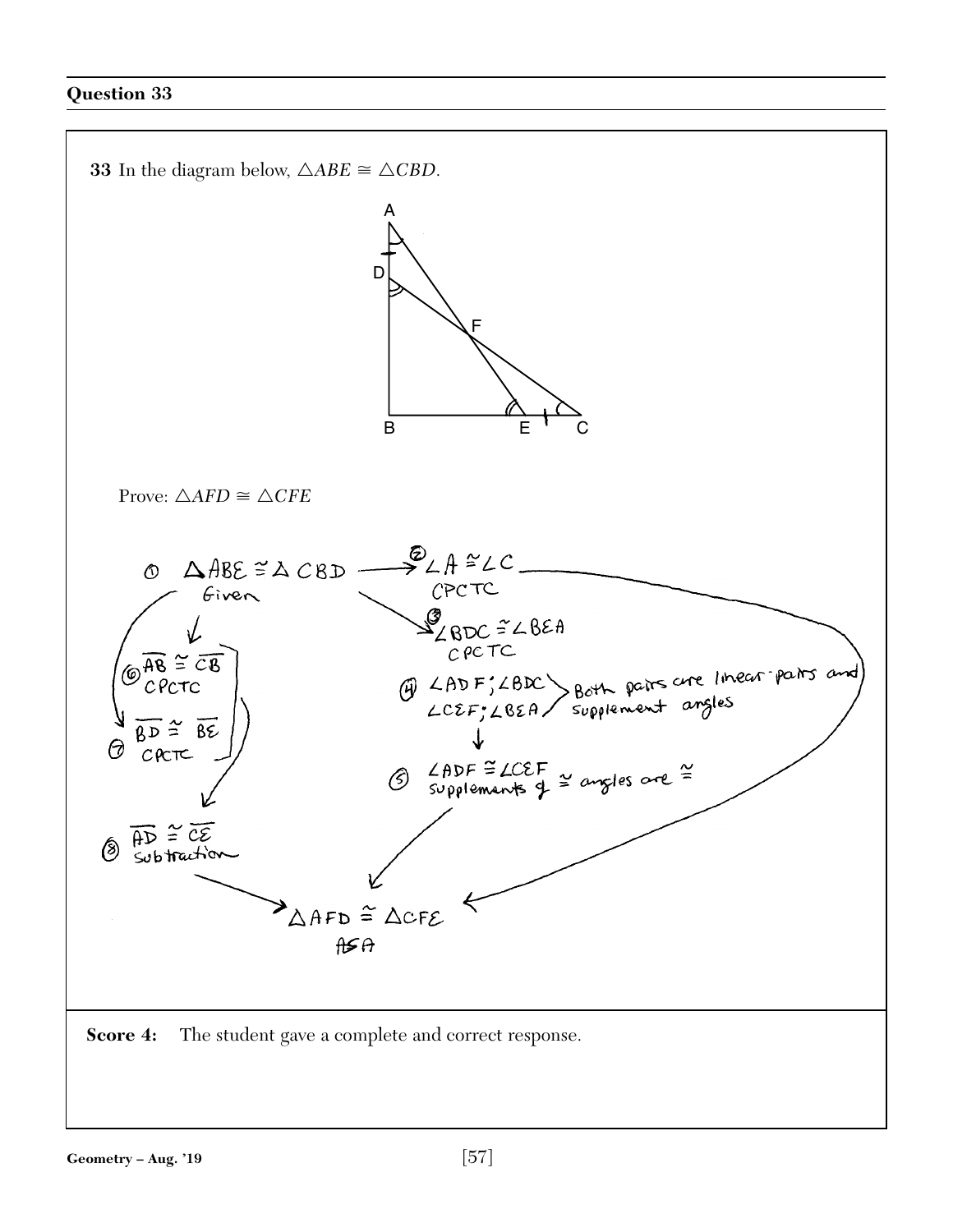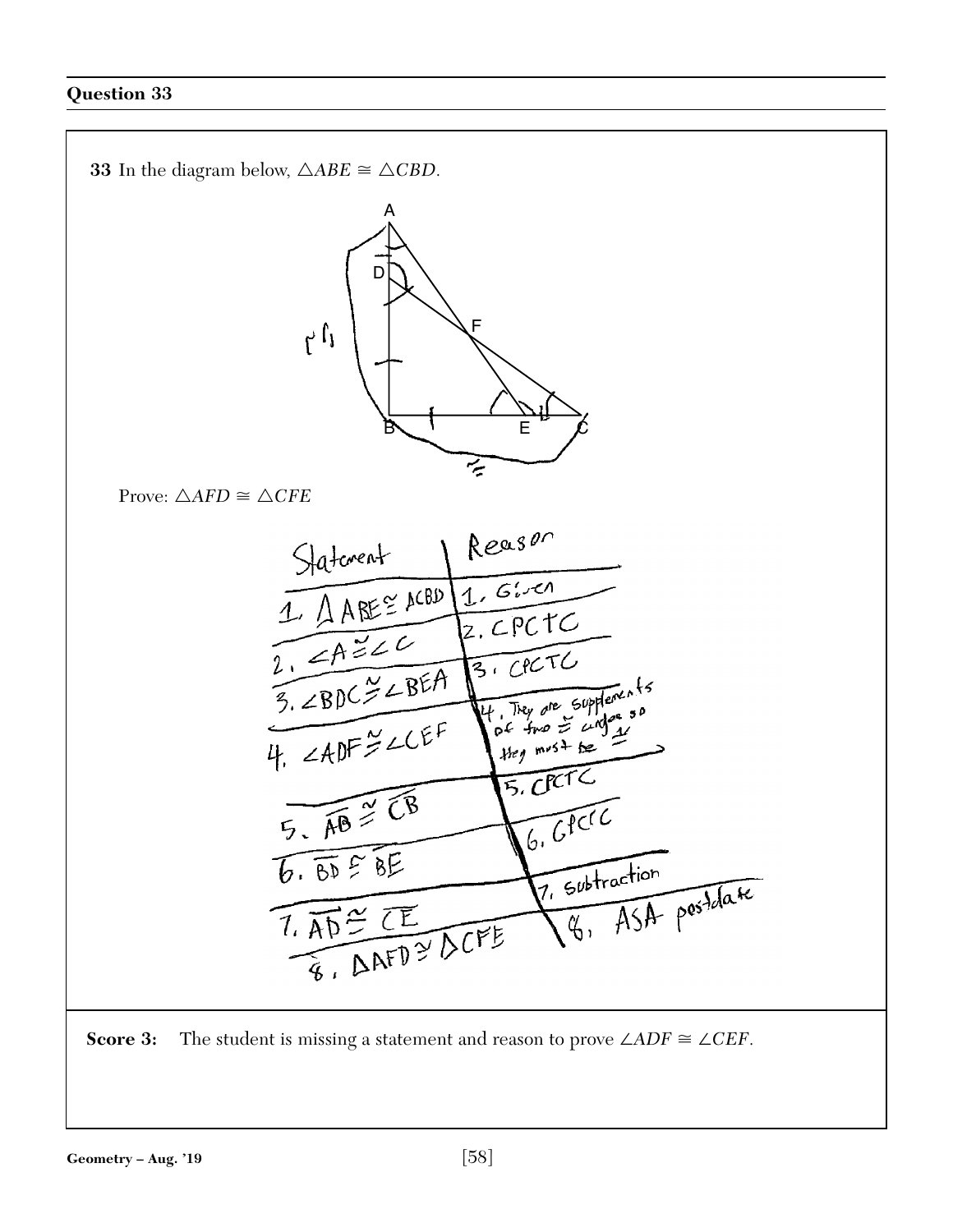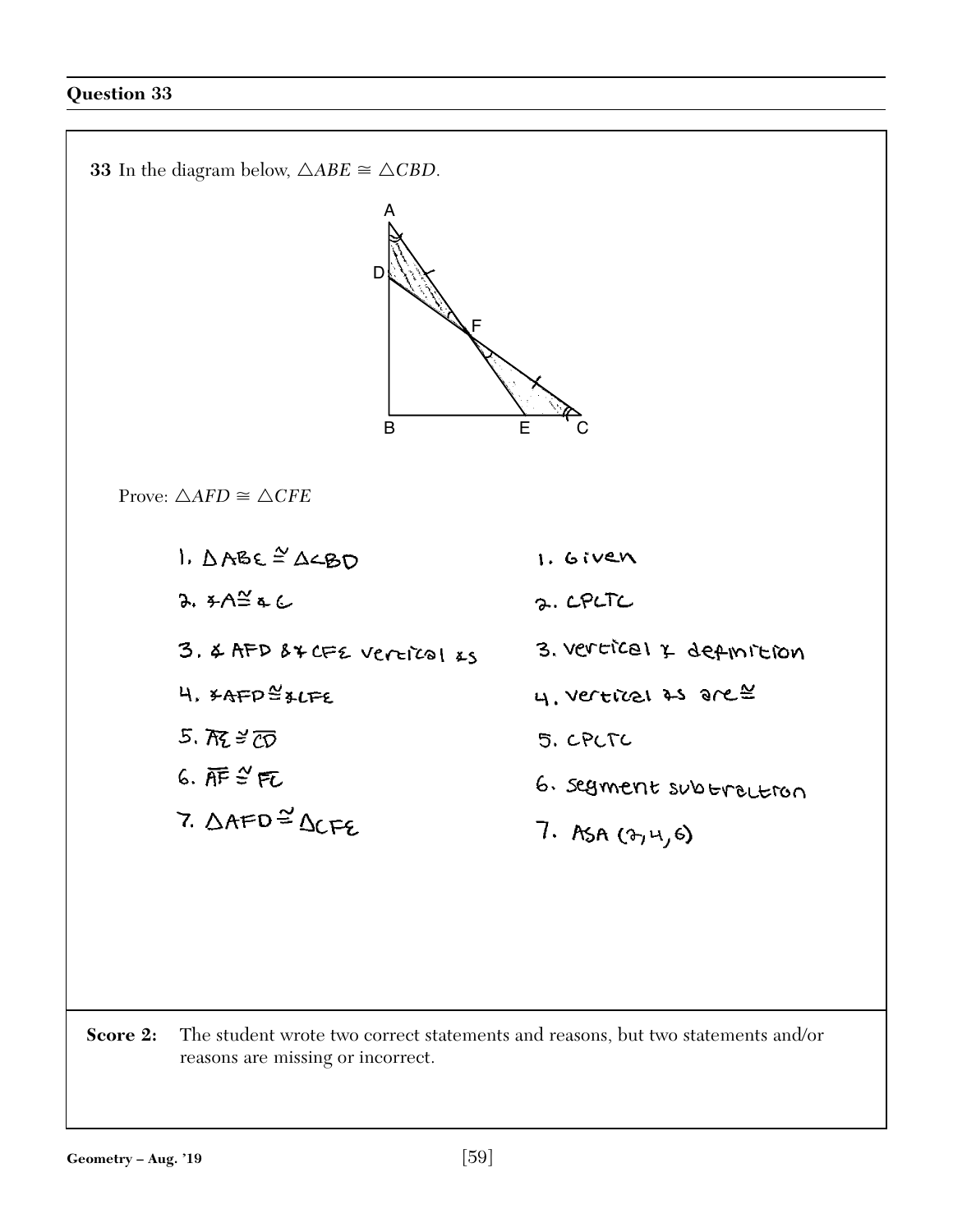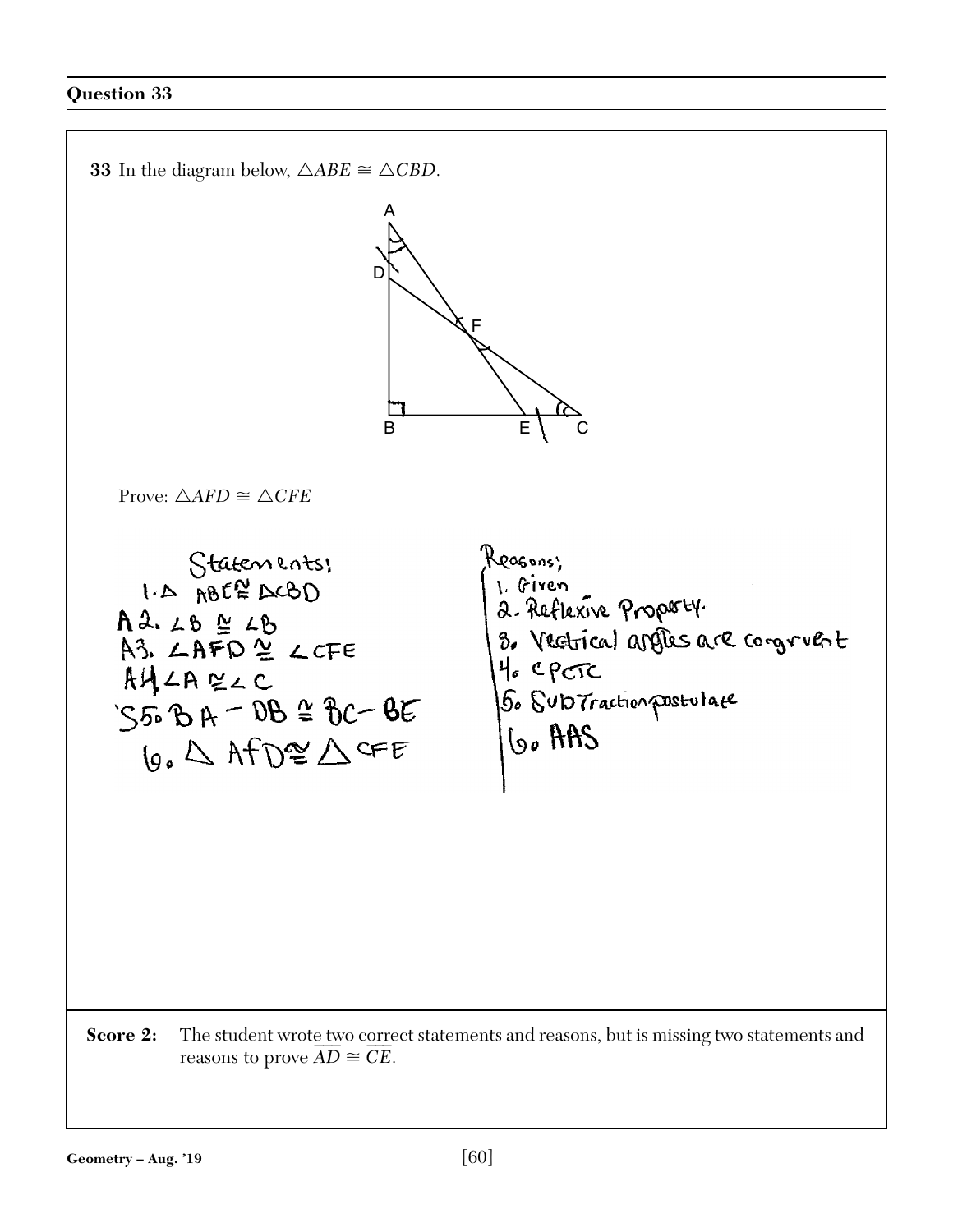

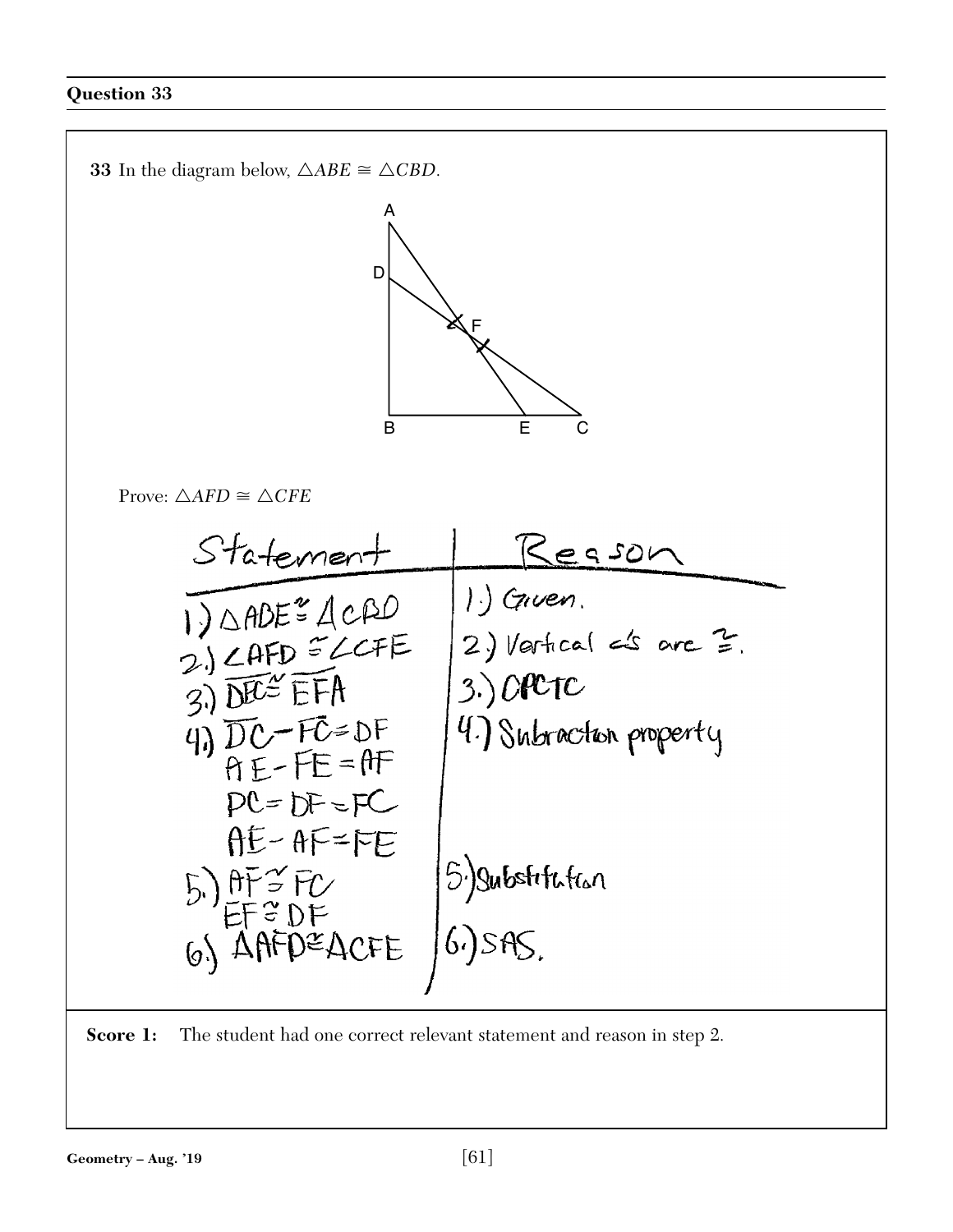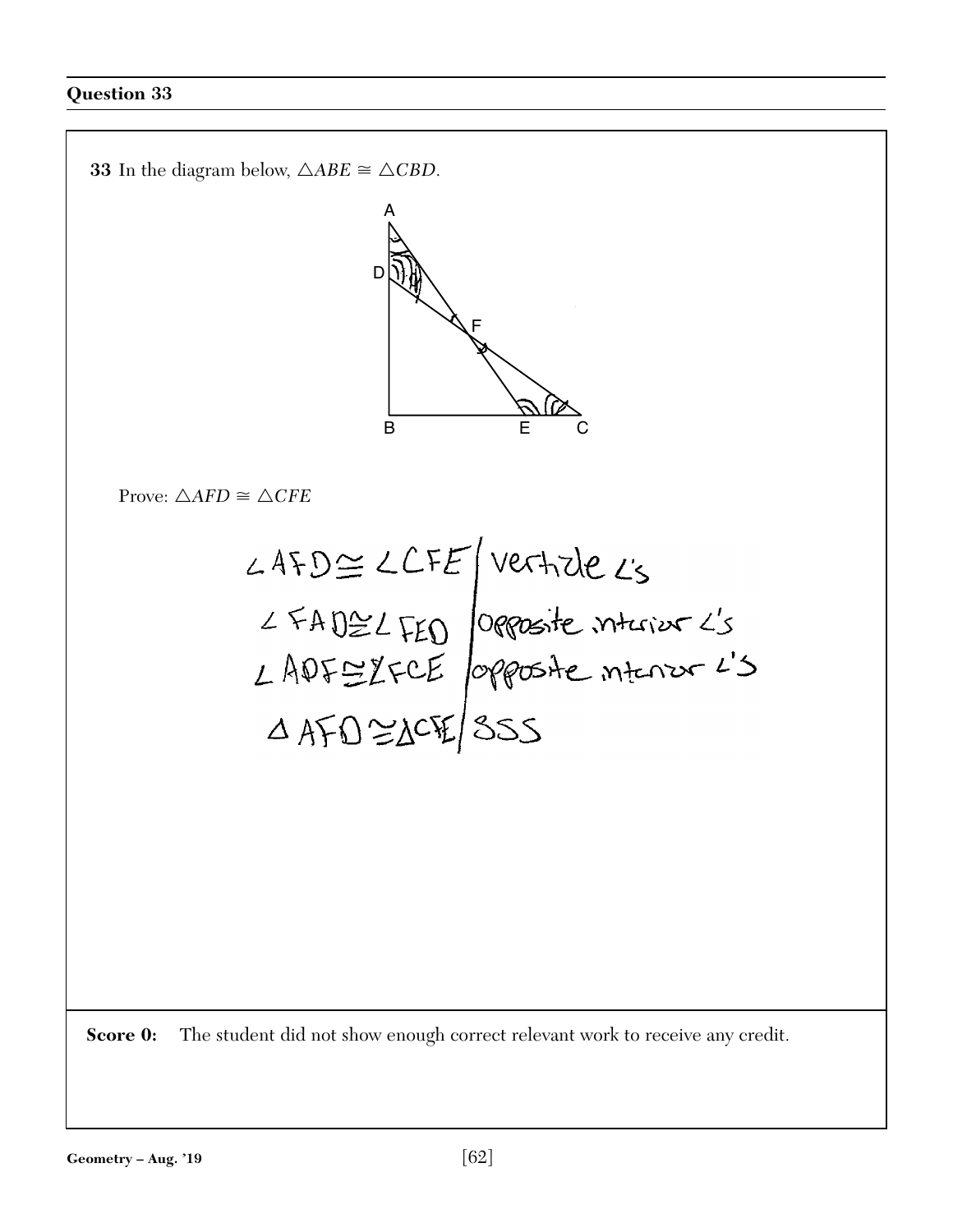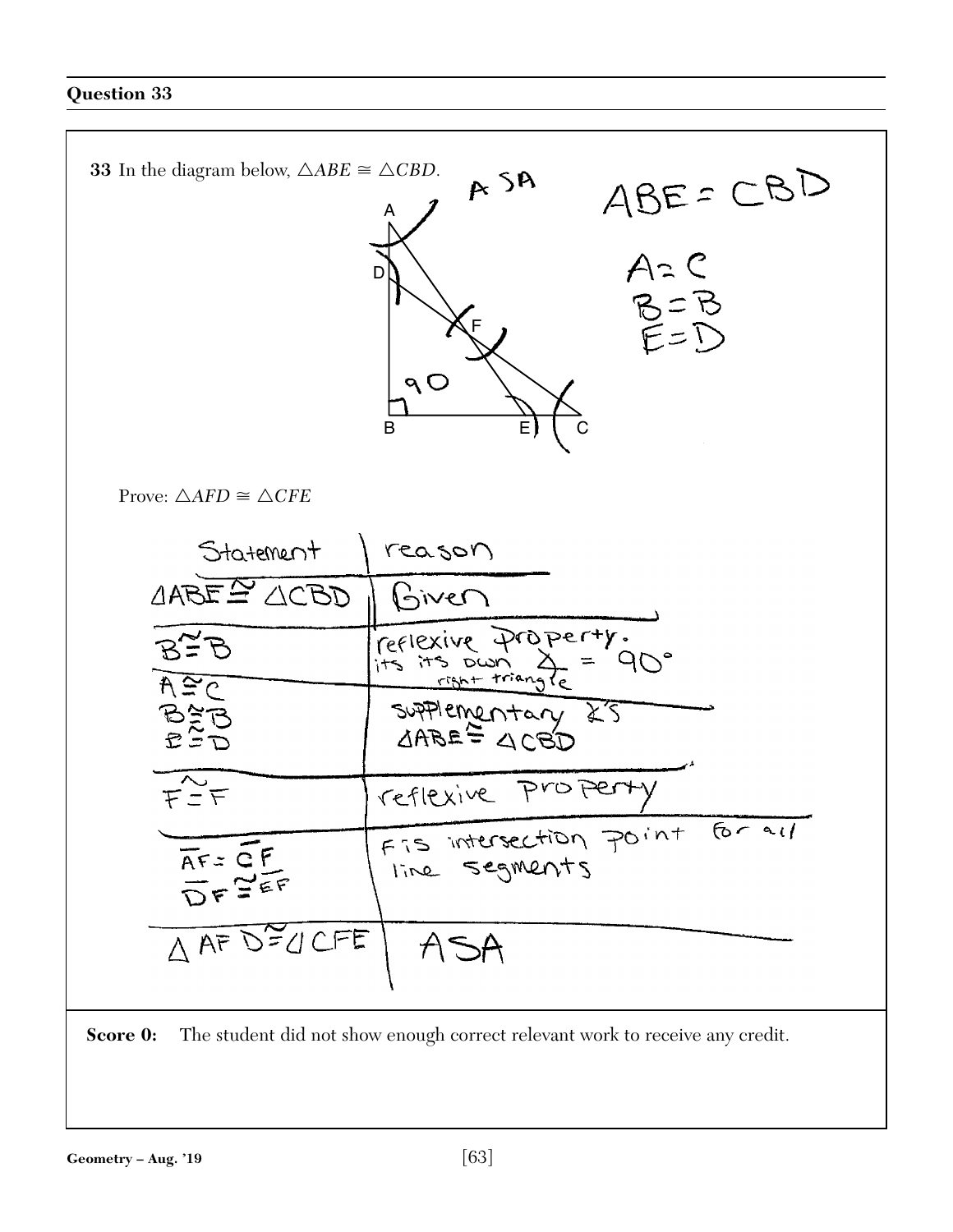**34** A cargo trailer, pictured below, can be modeled by a rectangular prism and a triangular prism. Inside the trailer, the rectangular prism measures 6 feet wide and 10 feet long. The walls that form the triangular prism each measure 4 feet wide inside the trailer. The diagram below is of the floor, showing the inside measurements of the trailer.



If the inside height of the trailer is 6.5 feet, what is the total volume of the inside of the trailer, to the *nearest cubic foot*?

 $441.592$  $442 f+3$ 

 $10 \times 6 \times 6.5 = 390$  $2\left(\frac{1}{2}(3)(7)(6.5)\right)$  $51.59215057$ 

**Score 4:** The student gave a complete and correct response.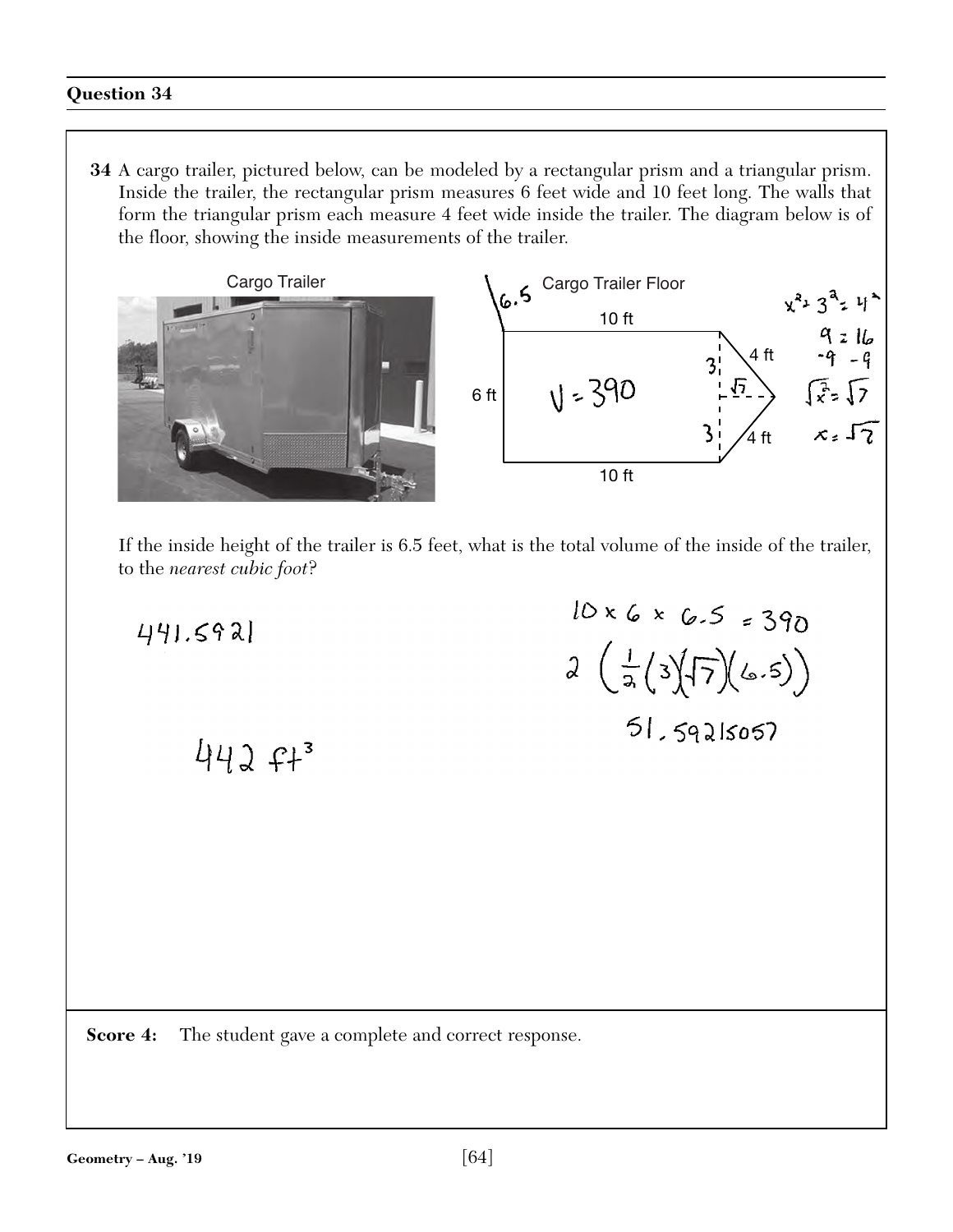**34** A cargo trailer, pictured below, can be modeled by a rectangular prism and a triangular prism. Inside the trailer, the rectangular prism measures 6 feet wide and 10 feet long. The walls that form the triangular prism each measure 4 feet wide inside the trailer. The diagram below is of the floor, showing the inside measurements of the trailer.



V +V = 441.5921506 447  $f+5$ 

**Score 4:** The student gave a complete and correct response.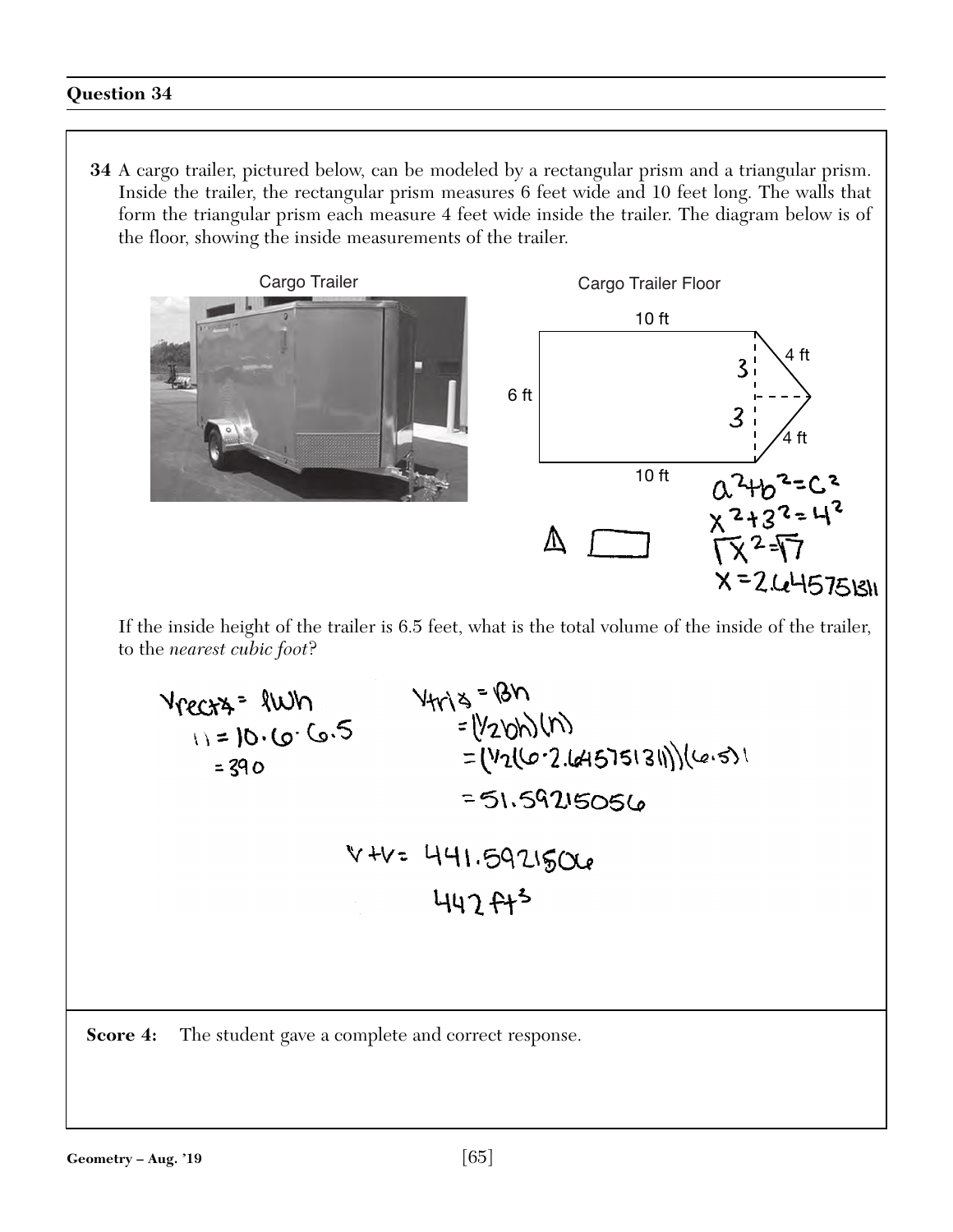**34** A cargo trailer, pictured below, can be modeled by a rectangular prism and a triangular prism. Inside the trailer, the rectangular prism measures 6 feet wide and 10 feet long. The walls that form the triangular prism each measure 4 feet wide inside the trailer. The diagram below is of the floor, showing the inside measurements of the trailer.





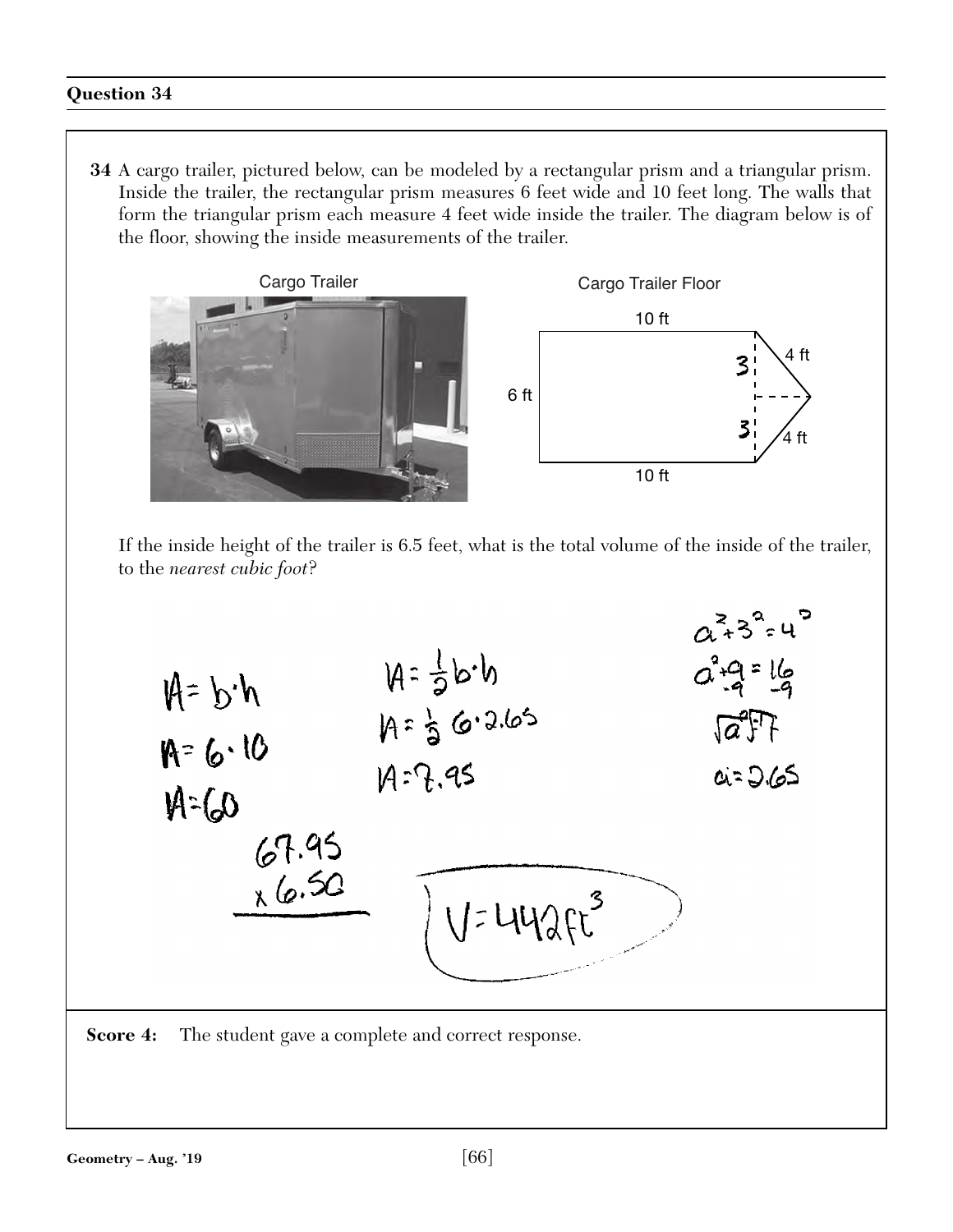**34** A cargo trailer, pictured below, can be modeled by a rectangular prism and a triangular prism. Inside the trailer, the rectangular prism measures 6 feet wide and 10 feet long. The walls that form the triangular prism each measure 4 feet wide inside the trailer. The diagram below is of the floor, showing the inside measurements of the trailer.



$$
y_{e}
$$
  $\frac{1}{2}$   $\frac{1}{2}$   $\frac{1}{2}$   $\frac{1}{2}$   $\frac{1}{2}$   $\frac{1}{2}$   $\frac{1}{2}$   $\frac{1}{2}$   $\frac{1}{2}$   $\frac{1}{2}$   $\frac{1}{2}$   $\frac{1}{2}$   $\frac{1}{2}$   $\frac{1}{2}$   $\frac{1}{2}$   $\frac{1}{2}$   $\frac{1}{2}$   $\frac{1}{2}$   $\frac{1}{2}$   $\frac{1}{2}$   $\frac{1}{2}$   $\frac{1}{2}$   $\frac{1}{2}$   $\frac{1}{2}$   $\frac{1}{2}$   $\frac{1}{2}$   $\frac{1}{2}$   $\frac{1}{2}$   $\frac{1}{2}$   $\frac{1}{2}$   $\frac{1}{2}$   $\frac{1}{2}$   $\frac{1}{2}$   $\frac{1}{2}$   $\frac{1}{2}$   $\frac{1}{2}$   $\frac{1}{2}$   $\frac{1}{2}$   $\frac{1}{2}$   $\frac{1}{2}$   $\frac{1}{2}$   $\frac{1}{2}$   $\frac{1}{2}$   $\frac{1}{2}$   $\frac{1}{2}$   $\frac{1}{2}$   $\frac{1}{2}$   $\frac{1}{2}$   $\frac{1}{2}$   $\frac{1}{2}$   $\frac{1}{2}$   $\frac{1}{2}$   $\frac{1}{2}$   $\frac{1}{2}$   $\frac{1}{2}$   $\frac{1}{2}$   $\frac{1}{2}$   $\frac{1}{2}$   $\frac{1}{2}$   $\frac{1}{2}$   $\frac{1}{2}$   $\frac{1}{2}$   $\frac{1}{2}$   $\frac{1}{2}$   $\frac{1}{2}$   $\frac{1}{2}$   $\frac{1}{2}$   $\frac{1}{2}$   $\frac{$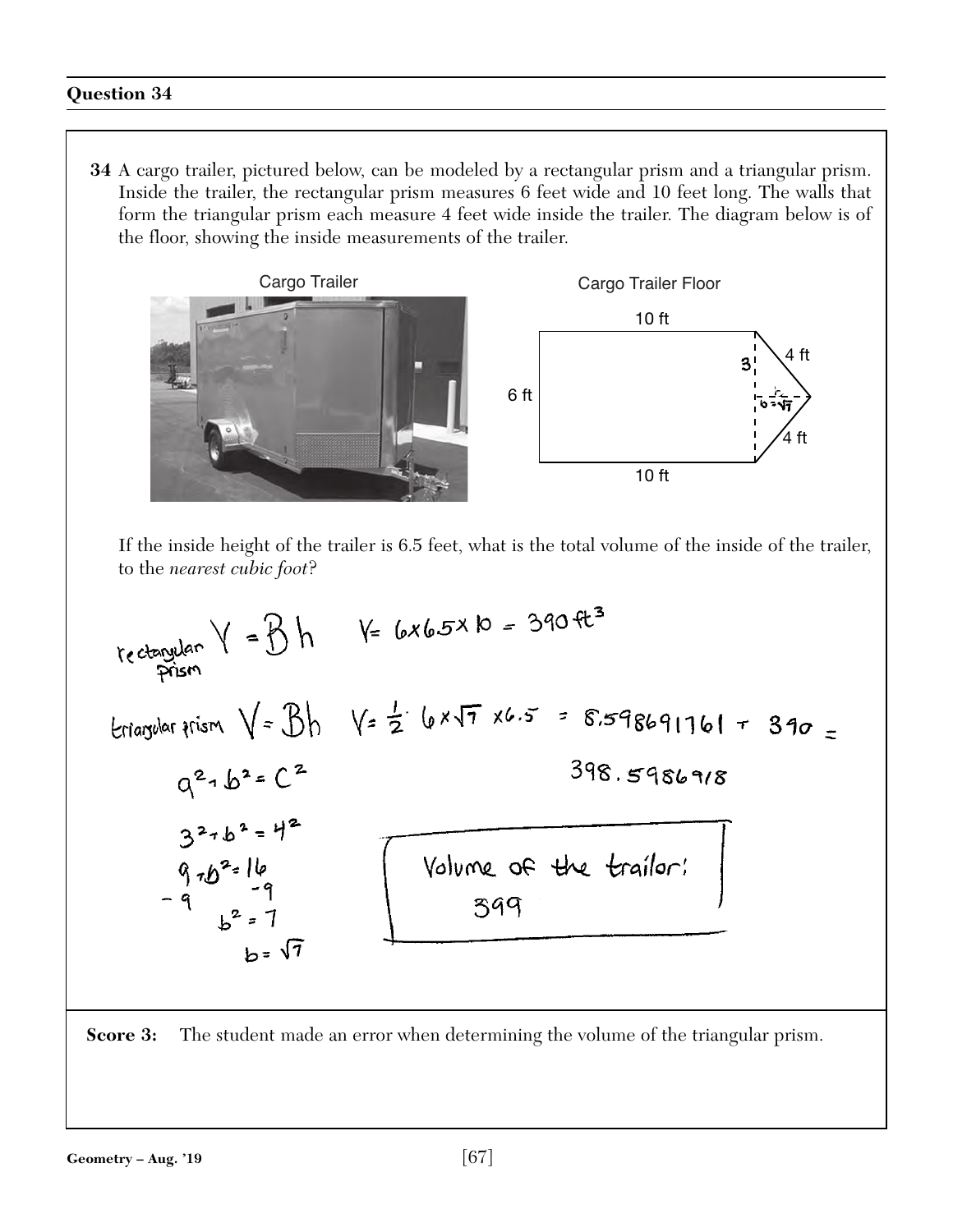**34** A cargo trailer, pictured below, can be modeled by a rectangular prism and a triangular prism. Inside the trailer, the rectangular prism measures 6 feet wide and 10 feet long. The walls that form the triangular prism each measure 4 feet wide inside the trailer. The diagram below is of the floor, showing the inside measurements of the trailer.

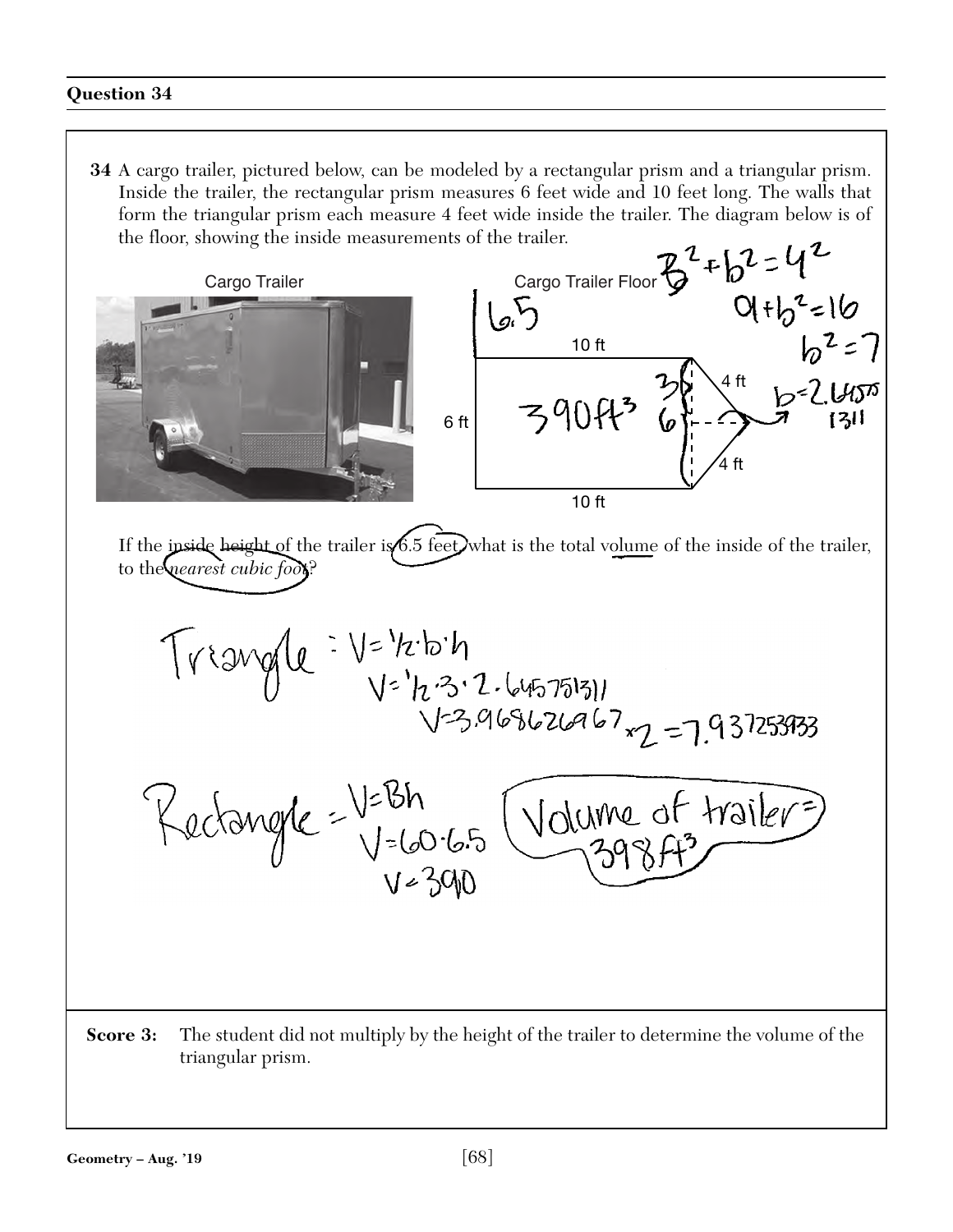**34** A cargo trailer, pictured below, can be modeled by a rectangular prism and a triangular prism. Inside the trailer, the rectangular prism measures 6 feet wide and 10 feet long. The walls that form the triangular prism each measure 4 feet wide inside the trailer. The diagram below is of the floor, showing the inside measurements of the trailer.



If the inside height of the trailer is 6.5 feet, what is the total volume of the inside of the trailer, to the *nearest cubic foot*?



**Score 2:** The student found the height of the triangular base and the volume of the rectangular prism, but no further correct work was shown.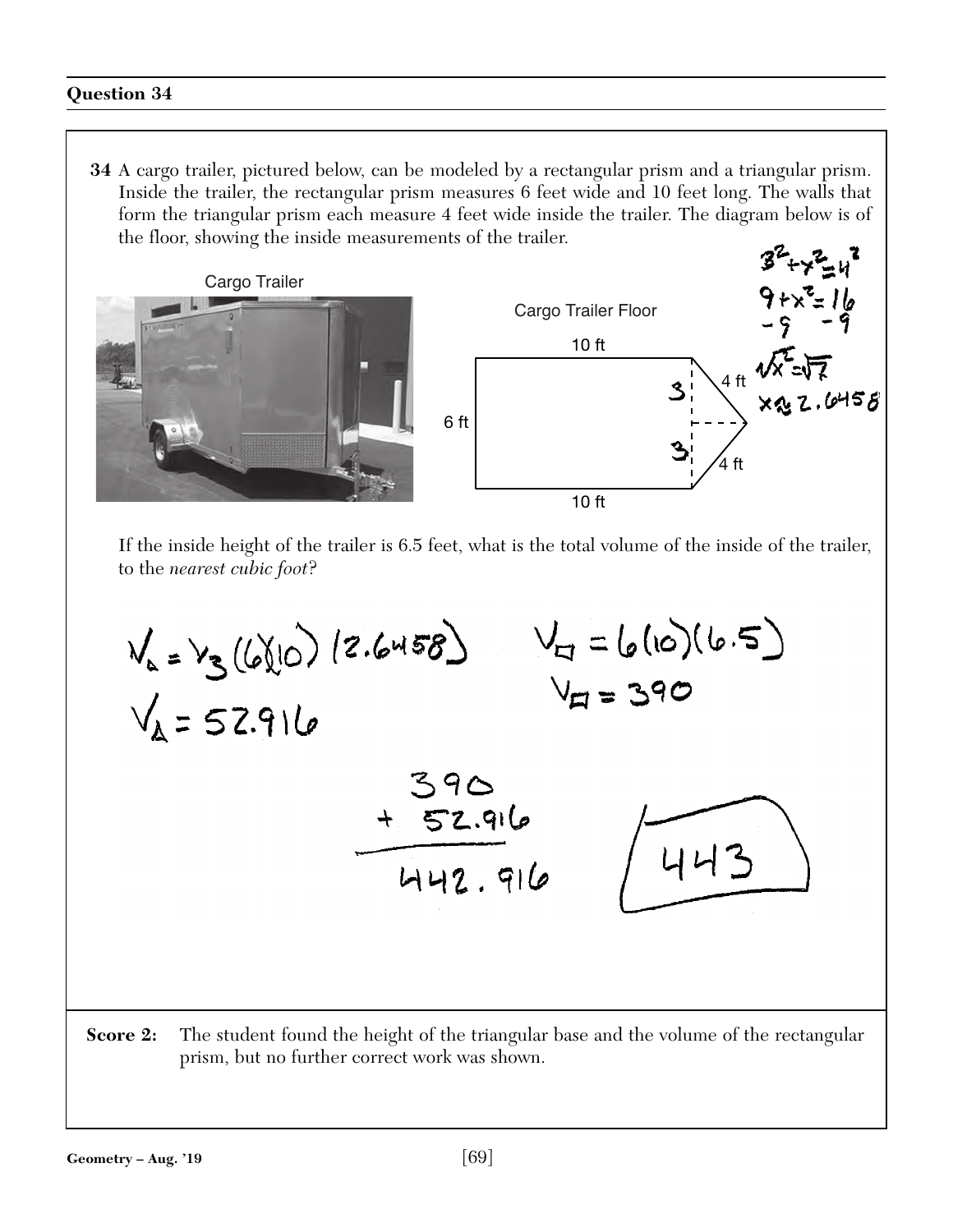**34** A cargo trailer, pictured below, can be modeled by a rectangular prism and a triangular prism. Inside the trailer, the rectangular prism measures 6 feet wide and 10 feet long. The walls that form the triangular prism each measure 4 feet wide inside the trailer. The diagram below is of the floor, showing the inside measurements of the trailer.



If the inside height of the trailer is 6.5 feet, what is the total volume of the inside of the trailer, to the *nearest cubic foot*?



**Score 2:** The student used an incorrect height of the base of the triangular prism. The student also incorrectly calculated by finding the volume of only half of the triangular prism.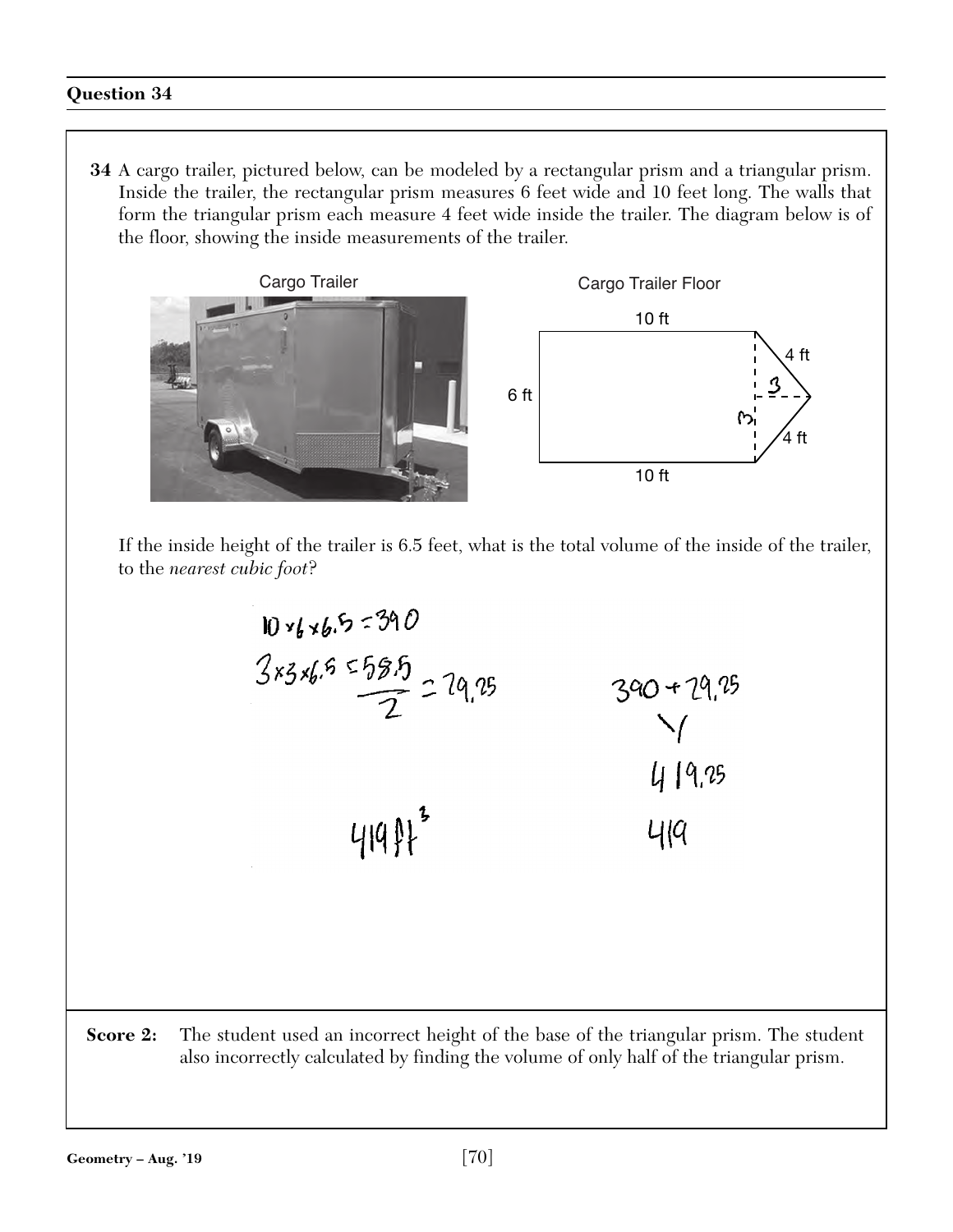**34** A cargo trailer, pictured below, can be modeled by a rectangular prism and a triangular prism. Inside the trailer, the rectangular prism measures 6 feet wide and 10 feet long. The walls that form the triangular prism each measure 4 feet wide inside the trailer. The diagram below is of the floor, showing the inside measurements of the trailer.



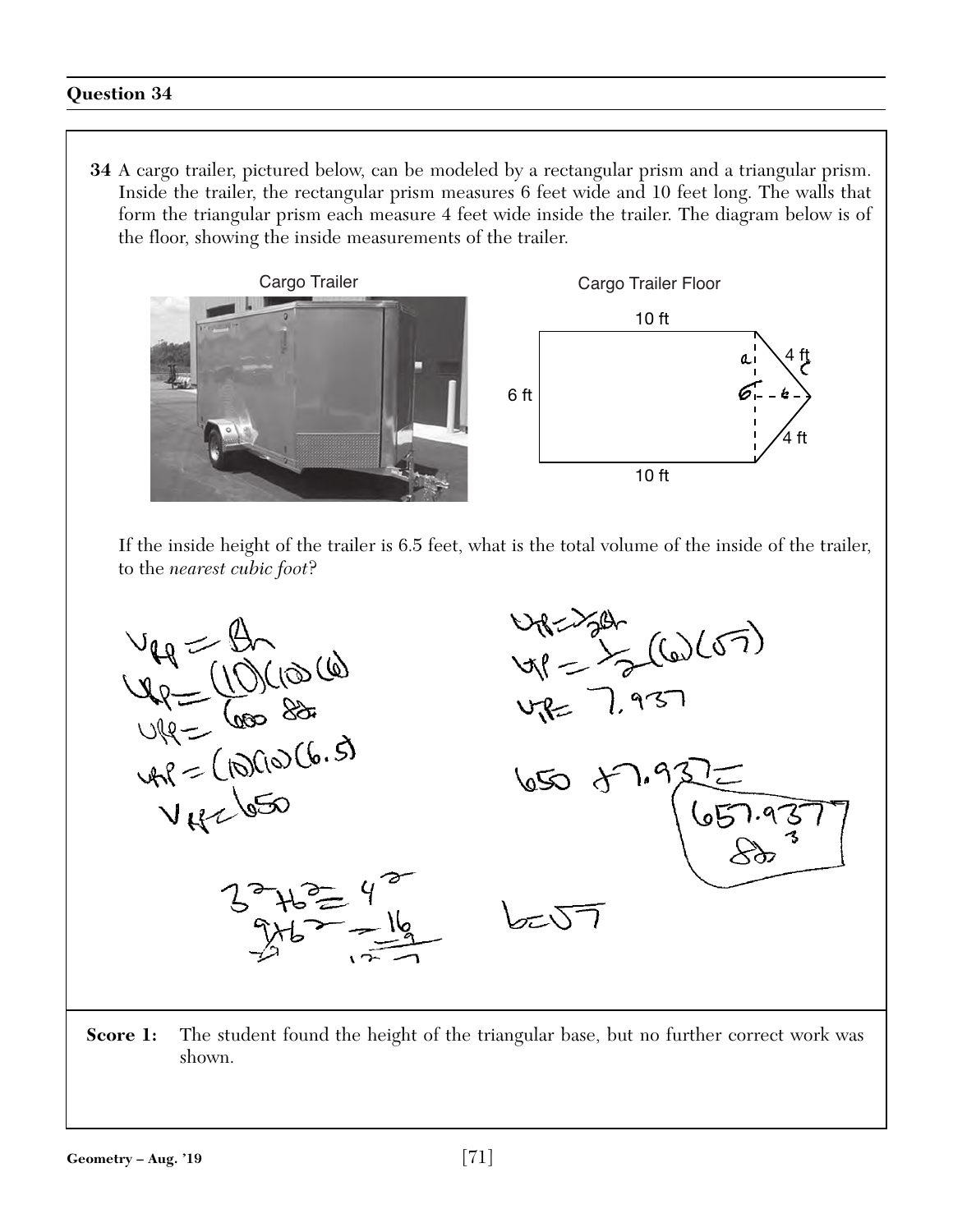**34** A cargo trailer, pictured below, can be modeled by a rectangular prism and a triangular prism. Inside the trailer, the rectangular prism measures 6 feet wide and 10 feet long. The walls that form the triangular prism each measure 4 feet wide inside the trailer. The diagram below is of the floor, showing the inside measurements of the trailer.



$$
\sqrt{=8}
$$
  
\n
$$
\sqrt{=8}
$$
  
\n
$$
\sqrt{=8}
$$
  
\n
$$
\sqrt{=3}
$$
  
\n
$$
\sqrt{=3}
$$
  
\n
$$
\sqrt{2}
$$
  
\n
$$
\sqrt{=3}
$$
  
\n
$$
\sqrt{=3}
$$
  
\n
$$
\sqrt{=3}
$$
  
\n
$$
\sqrt{=3}
$$
  
\n
$$
\sqrt{=3}
$$
  
\n
$$
\sqrt{=3}
$$
  
\n
$$
\sqrt{=3}
$$
  
\n
$$
\sqrt{=3}
$$
  
\n
$$
\sqrt{=3}
$$
  
\n
$$
\sqrt{=3}
$$
  
\n
$$
\sqrt{=3}
$$
  
\n
$$
\sqrt{=3}
$$
  
\n
$$
\sqrt{=3}
$$
  
\n
$$
\sqrt{=3}
$$
  
\n
$$
\sqrt{=3}
$$
  
\n
$$
\sqrt{=3}
$$
  
\n
$$
\sqrt{=3}
$$
  
\n
$$
\sqrt{=3}
$$
  
\n
$$
\sqrt{=3}
$$
  
\n
$$
\sqrt{=3}
$$
  
\n
$$
\sqrt{=3}
$$
  
\n
$$
\sqrt{=3}
$$
  
\n
$$
\sqrt{=3}
$$
  
\n
$$
\sqrt{=3}
$$
  
\n
$$
\sqrt{=3}
$$
  
\n
$$
\sqrt{=3}
$$
  
\n
$$
\sqrt{=3}
$$
  
\n
$$
\sqrt{=3}
$$
  
\n
$$
\sqrt{=3}
$$
  
\n
$$
\sqrt{=3}
$$
  
\n
$$
\sqrt{=3}
$$
  
\n
$$
\sqrt{=3}
$$
  
\n
$$
\sqrt{=3}
$$
  
\n
$$
\sqrt{=3}
$$
  
\n
$$
\sqrt{=3}
$$
  
\n
$$
\sqrt{=3}
$$
  
\n
$$
\sqrt{=3}
$$
  
\n
$$
\sqrt{=3}
$$
  
\n
$$
\sqrt{=3}
$$
  
\n
$$
\sqrt{=3}
$$
  
\n
$$
\sqrt{=3}
$$
  
\n
$$
\sqrt{=3}
$$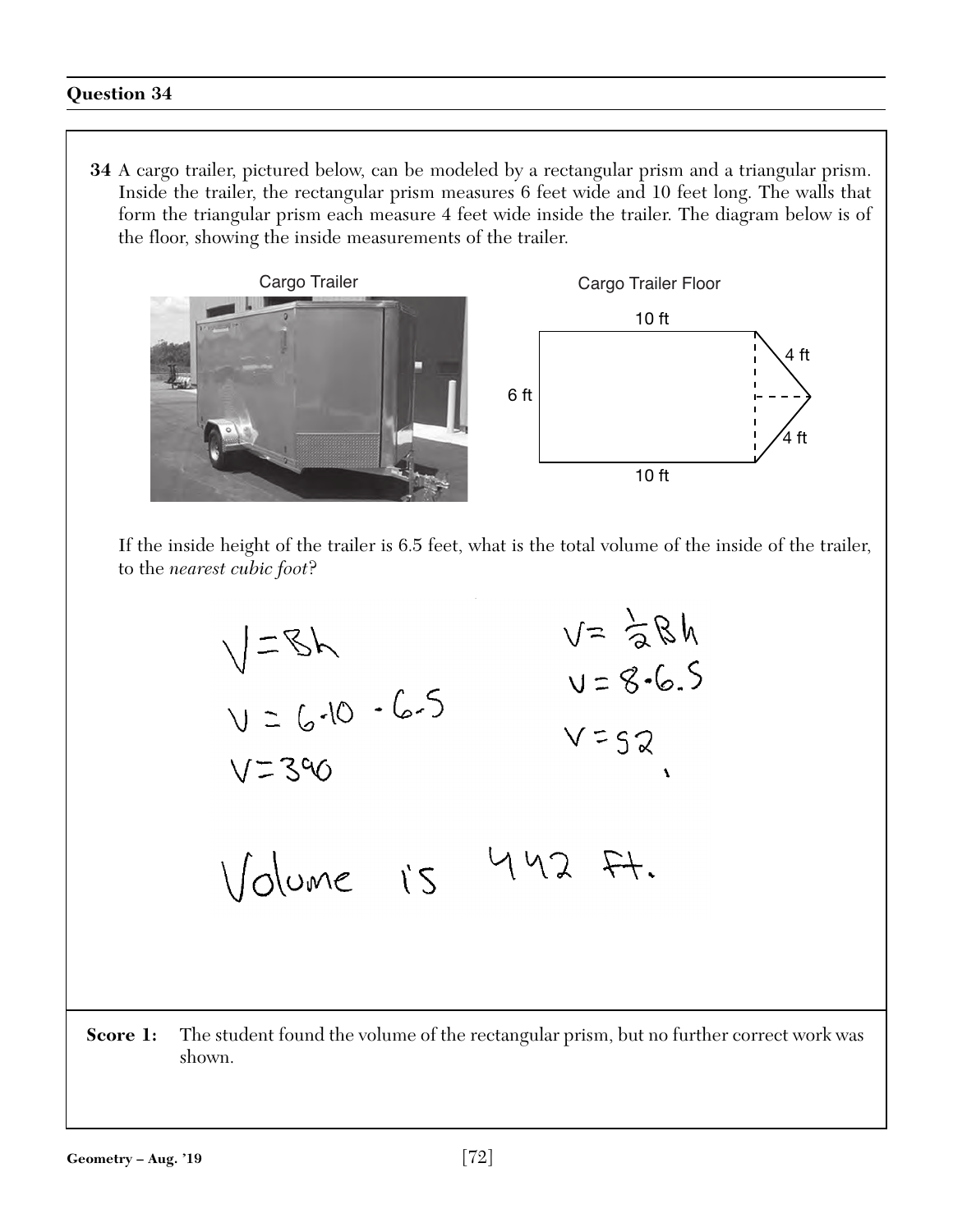**34** A cargo trailer, pictured below, can be modeled by a rectangular prism and a triangular prism. Inside the trailer, the rectangular prism measures 6 feet wide and 10 feet long. The walls that form the triangular prism each measure 4 feet wide inside the trailer. The diagram below is of the floor, showing the inside measurements of the trailer.



If the inside height of the trailer is 6.5 feet, what is the total volume of the inside of the trailer, to the *nearest cubic foot*?

 $65 + 26 = 91$ 

 $V = 65$   $V = 26$ 

 $V = bN$  $V = 10 (6.5)$   $V = 4(6.5)$ 

**Score 0:** The student gave a completely incorrect response.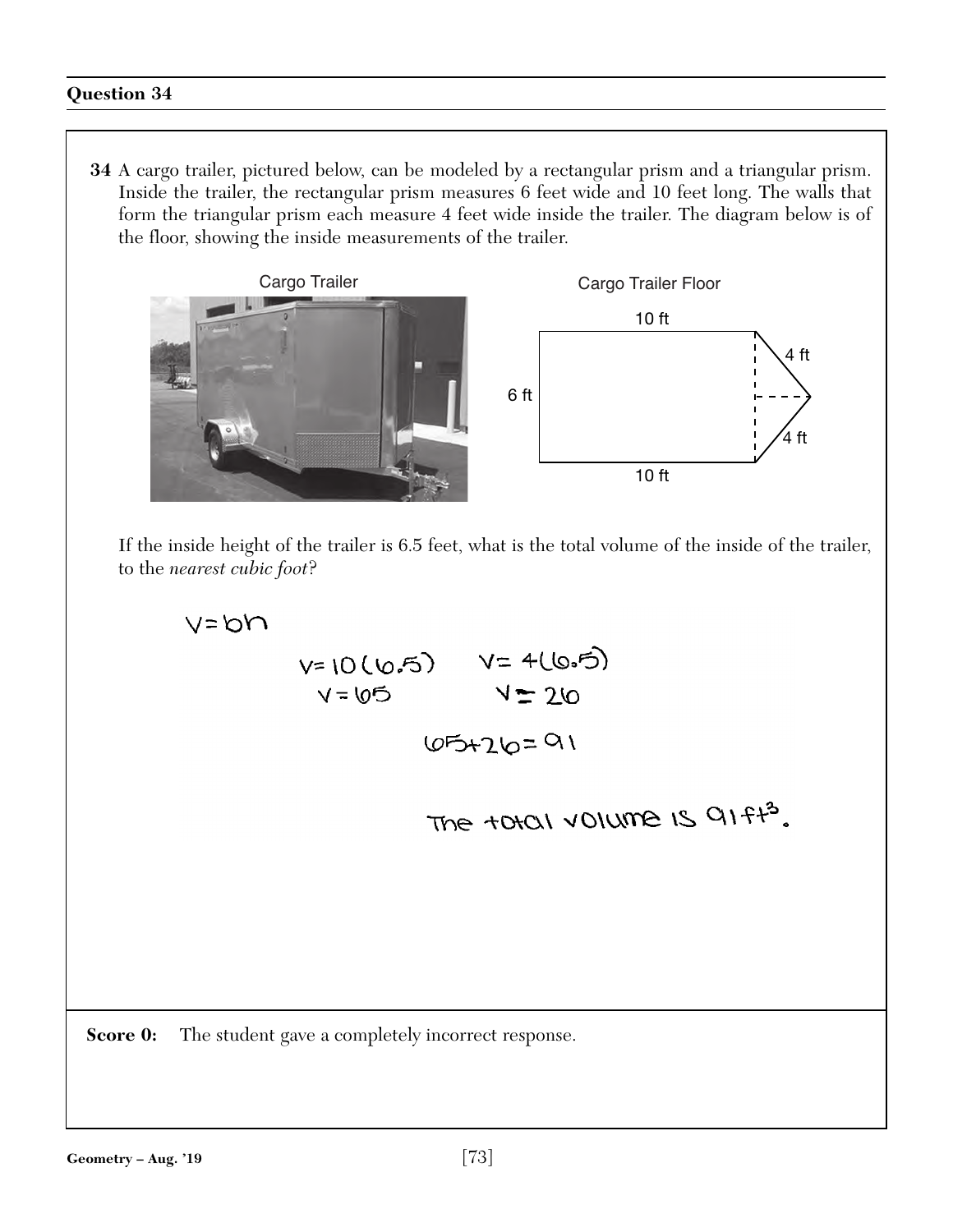**34** A cargo trailer, pictured below, can be modeled by a rectangular prism and a triangular prism. Inside the trailer, the rectangular prism measures 6 feet wide and 10 feet long. The walls that form the triangular prism each measure 4 feet wide inside the trailer. The diagram below is of the floor, showing the inside measurements of the trailer.



If the inside height of the trailer is 6.5 feet, what is the total volume of the inside of the trailer, to the *nearest cubic foot*?

$$
\begin{aligned} \beta &= 6 + |0 + 10 + 4 + 4 \\ \not{b} &= 34 \\ \sqrt{=} 34 \\ \sqrt{=} 34 \text{ (6.3)} \\ \sqrt{=} 221 \end{aligned}
$$

The volume of the trailer is<br>221 ft 3

**Score 0:** The student gave a completely incorrect response.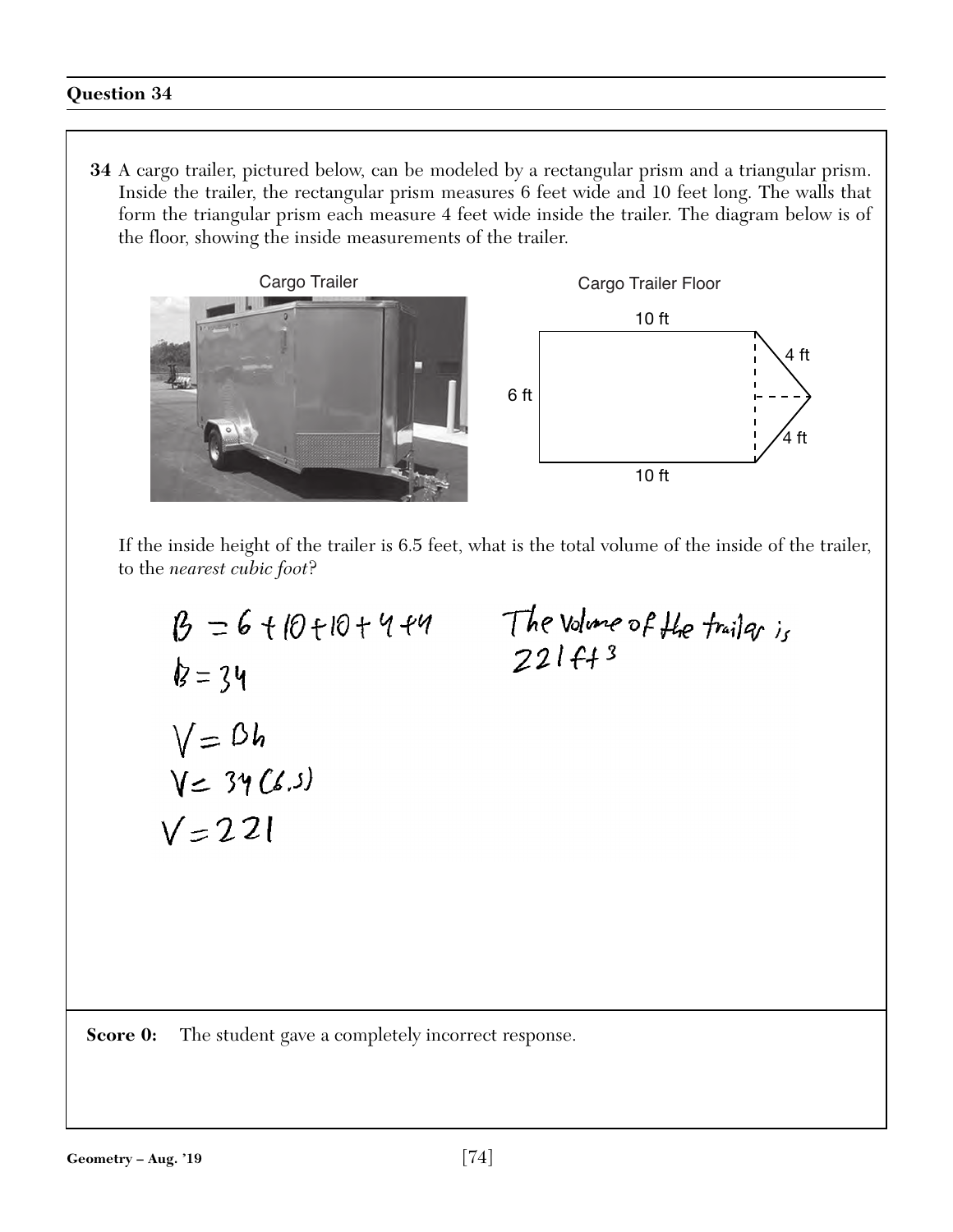**35** The coordinates of the vertices of  $\triangle ABC$  are  $A(1,2)$ ,  $B(-5,3)$ , and  $C(-6,-3)$ . Prove that  $\triangle ABC$  is isosceles. [The use of the set of axes on the next page is optional.]  $AB = \sqrt{(-51)^2 + (3-2)^2} = \sqrt{34}$  $BC = \sqrt{(5-6)^2 + (3-3)^2} = \sqrt{34}$ AABC to isosceles  $b/c$  AB=BC State the coordinates of point *D* such that quadrilateral *ABCD* is a square.  $(0, -4)$ **Score 6:** The student gave a complete and correct response.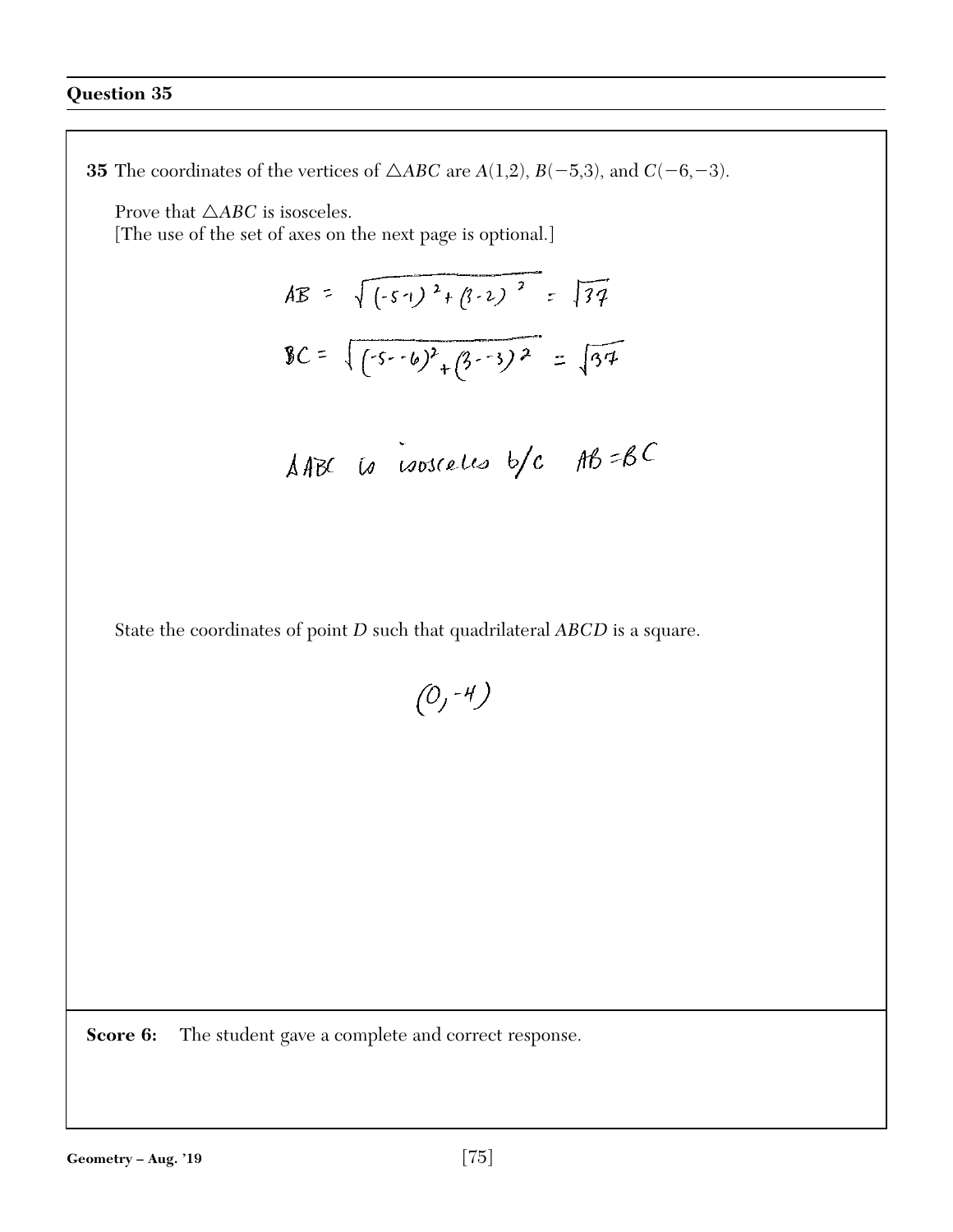Prove that your quadrilateral *ABCD* is a square. [The use of the set of axes below is optional.]

\n
$$
f(x) = \frac{\sqrt{1^2 + (1 - 4)^2} = \sqrt{34}}{(\sqrt{6})^2 + (\sqrt{3} - 4)^2} = \sqrt{34}
$$
\n

\n\n $f(x) = \sqrt{(4 \cdot 0)^2 + (\sqrt{3} - 4)^2} = \sqrt{34}$ \n

\n\n $f(x) = \frac{3 - 2}{5 - 1} = \frac{1}{6}$ \n

\n\n $f(x) = \frac{3 - 2}{5 - 1} = 6$ \n

\n\n $f(x) = \frac{3 - 2}{5 - 1} = 6$ \n

\n\n $f(x) = \frac{3 - 2}{5 - 1} = 6$ \n

\n\n $f(x) = \frac{3 - 2}{5 - 1} = 6$ \n

\n\n $f(x) = \frac{3 - 2}{5 - 1} = 6$ \n

\n\n $f(x) = \frac{3 - 2}{5 - 1} = 6$ \n

\n\n $f(x) = \frac{3 - 2}{5 - 1} = \frac{1}{6}$ \n

\n\n $f(x) = \frac{3 - 2}{5 - 1} = \frac{1}{6}$ \n

\n\n $f(x) = \frac{3 - 2}{5 - 1} = \frac{1}{6}$ \n

\n\n $f(x) = \frac{3 - 2}{5 - 1} = \frac{1}{6}$ \n

\n\n $f(x) = \frac{3 - 2}{5 - 1} = \frac{1}{6}$ \n

\n\n $f(x) = \frac{3 - 2}{5 - 1} = \frac{1}{6}$ \n

\n\n $f(x) = \frac{3 - 2}{5 - 1} = \frac{1}{6}$ \n

\n\n $f(x) = \frac{3 - 2}{5 - 1} = \frac{1}{6}$ \n

\n\n $f(x) = \frac{3 - 2}{5 - 1} = \frac{1}{6}$ \n

\n\n $f(x) = \frac{3 - 2}{5 - 1} = \frac{1}{6}$ \n

\n\n $f(x) = \frac{3 - 2}{5 - 1} = \frac{1}{6}$ \n

\n\n $f(x) = \frac$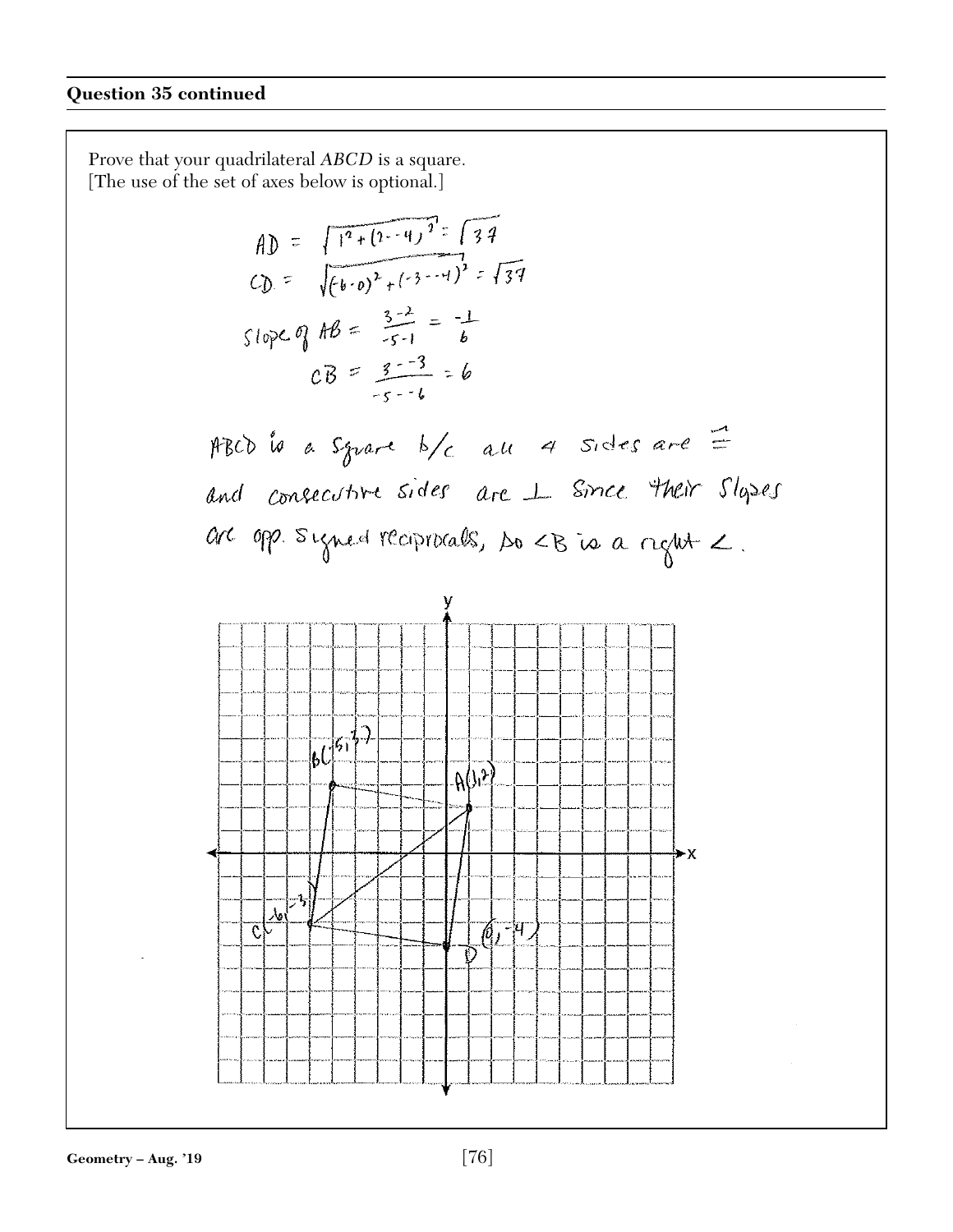**35** The coordinates of the vertices of  $\triangle ABC$  are  $A(1,2)$ ,  $B(-5,3)$ , and  $C(-6,-3)$ . Prove that  $\triangle ABC$  is isosceles. [The use of the set of axes on the next page is optional.] distance from A to  $B=\sqrt{(-5-1)^2+(3-3)^2}$  =  $\sqrt{36+1} = \sqrt{37}$ <br>distance from B to  $C=\sqrt{(-6-5)^2+(3-3)^2} = \sqrt{1+36} = \sqrt{37}$ Since shere are two congruent sides, AABC is isosules. State the coordinates of point *D* such that quadrilateral *ABCD* is a square.  $D - (0, -4)$ **Score 5:** The student did not write the concluding statement when proving the square.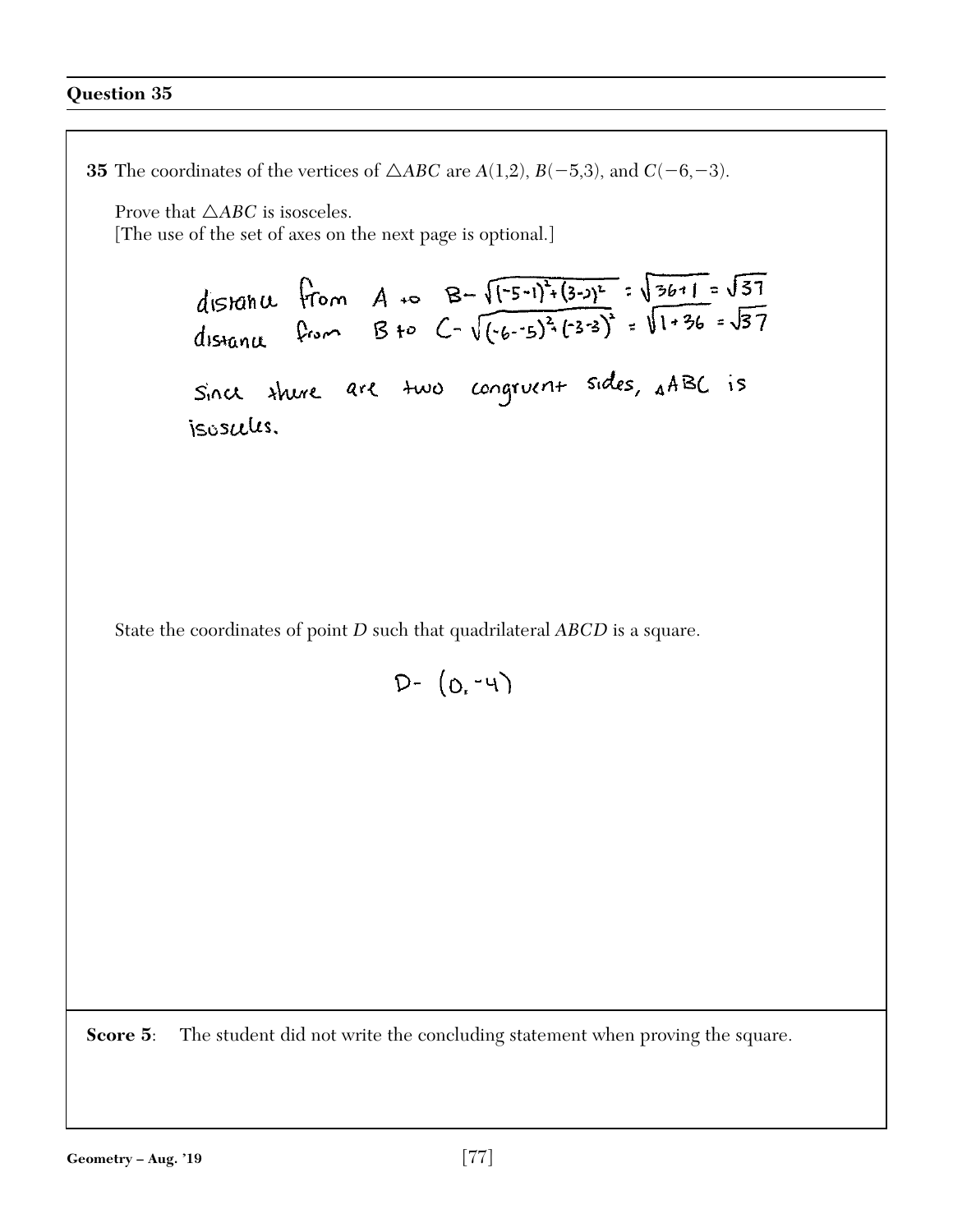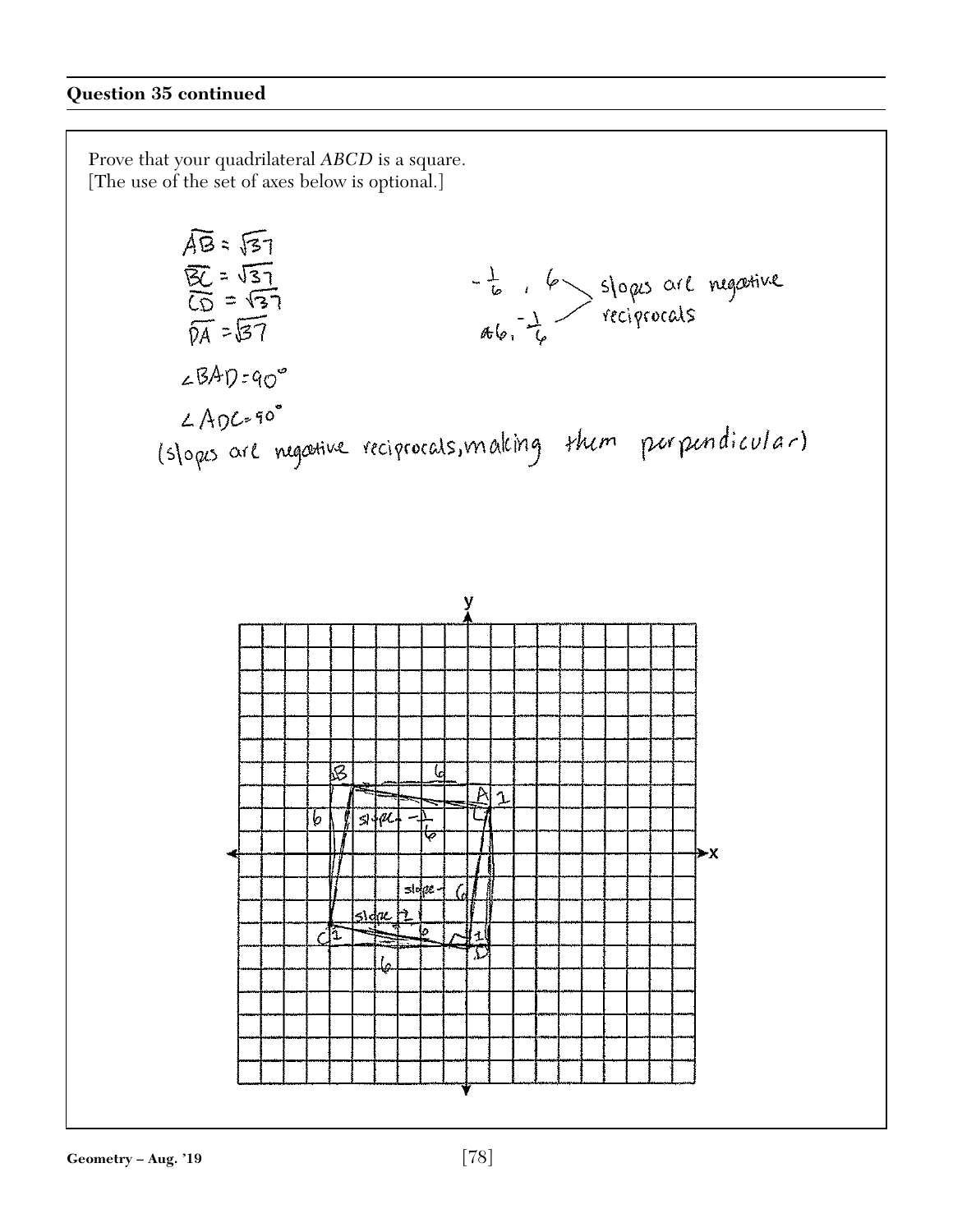**35** The coordinates of the vertices of  $\triangle ABC$  are  $A(1,2)$ ,  $B(-5,3)$ , and  $C(-6,-3)$ . Prove that  $\triangle ABC$  is isosceles. [The use of the set of axes on the next page is optional.] AB and BC are<br>conquent so AABC  $AB - d = \sqrt{(5-i)^2 + (3-i)^2}$  $d=\sqrt{36+1}$  $d = \sqrt{37}$  $BC - d = \sqrt{(6.15)^2 \cdot (3.3)^2}$  $d=\sqrt{1-3b}$  $d = \sqrt{37}$ State the coordinates of point *D* such that quadrilateral *ABCD* is a square.  $D(O,-4)$ **Score 4:** The student made a conceptual error by stating that all sides with the same length is a square.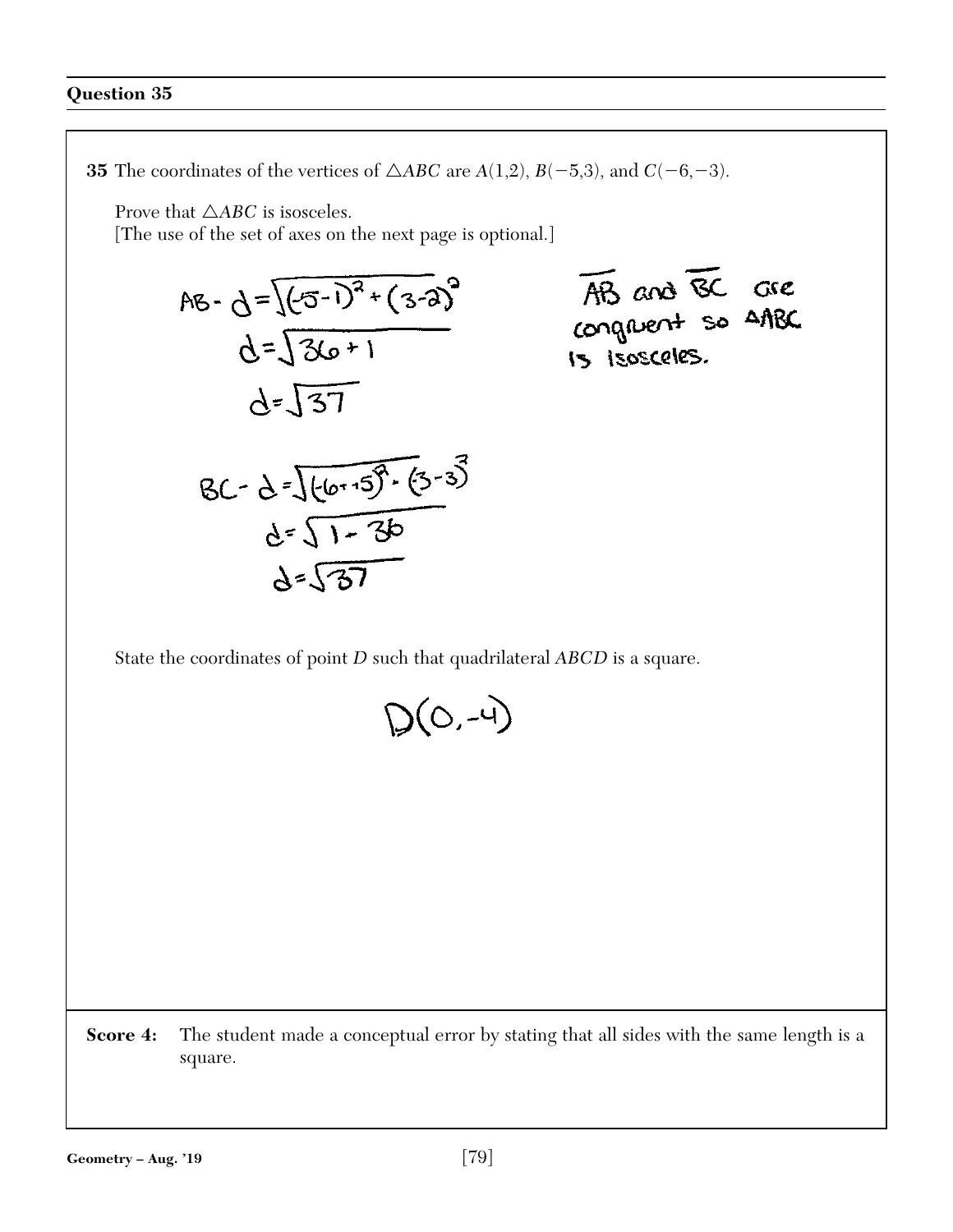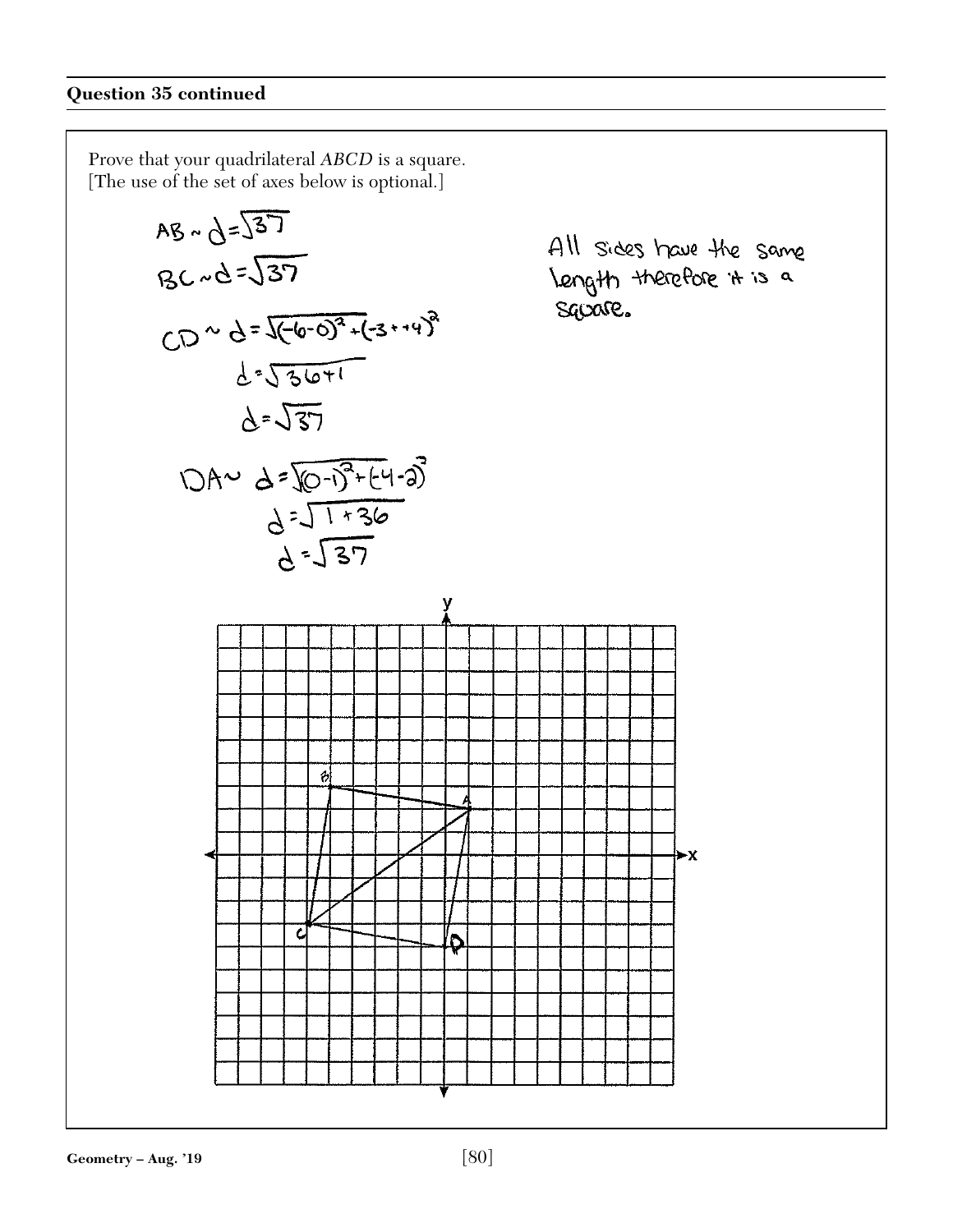**35** The coordinates of the vertices of  $\triangle ABC$  are  $A(1,2)$ ,  $B(-5,3)$ , and  $C(-6,-3)$ . Prove that  $\triangle ABC$  is isosceles. [The use of the set of axes on the next page is optional.]  $AB=\sqrt{(1-(-5))^{2}+(2-3)}^{2} = \sqrt{(6)}^{2}+1$  $P=\sqrt{36+1}^{2}$  $BC = \sqrt{(5-(6)^2+(3+3)} = \sqrt{(1)^2+(6)^2} = \sqrt{1+36} = \sqrt{37}$  $CA = \sqrt{(-6-1)2+(3-12)} = \sqrt{(7+1)2+(5)} = \sqrt{140+15} = \sqrt{7+1}$ . ABC is Boardes b/c two sides are congribed

State the coordinates of point *D* such that quadrilateral *ABCD* is a square.

| $\sqrt{2}$ |  |
|------------|--|
|------------|--|

**Score 3:** The student proved  $\triangle ABC$  is isosceles. The student graphed points *C* and *D* incorrectly, which resulted in a quadrilateral that is not a square. The student made an appropriate concluding statement based on their work, but the level of difficulty was significantly reduced.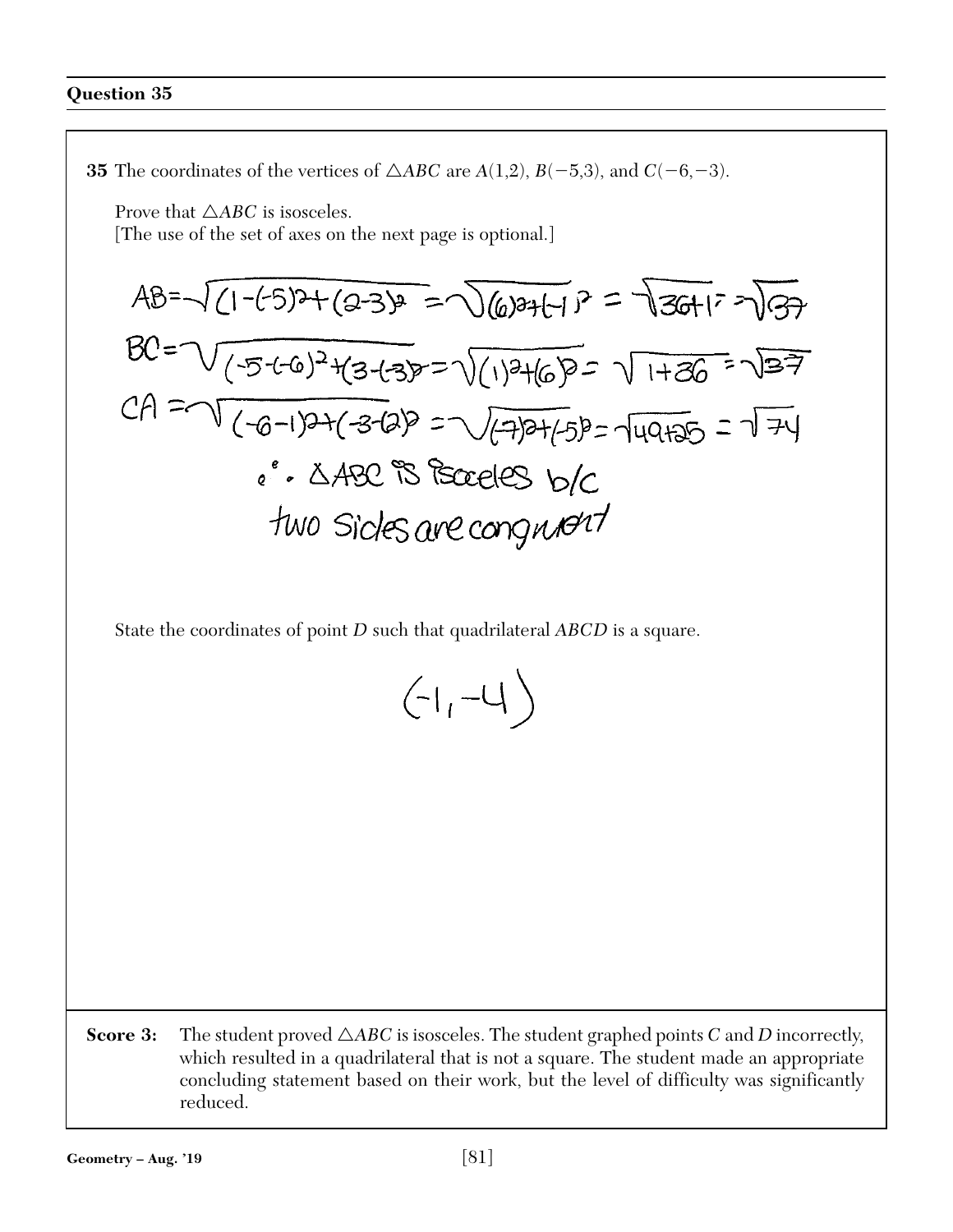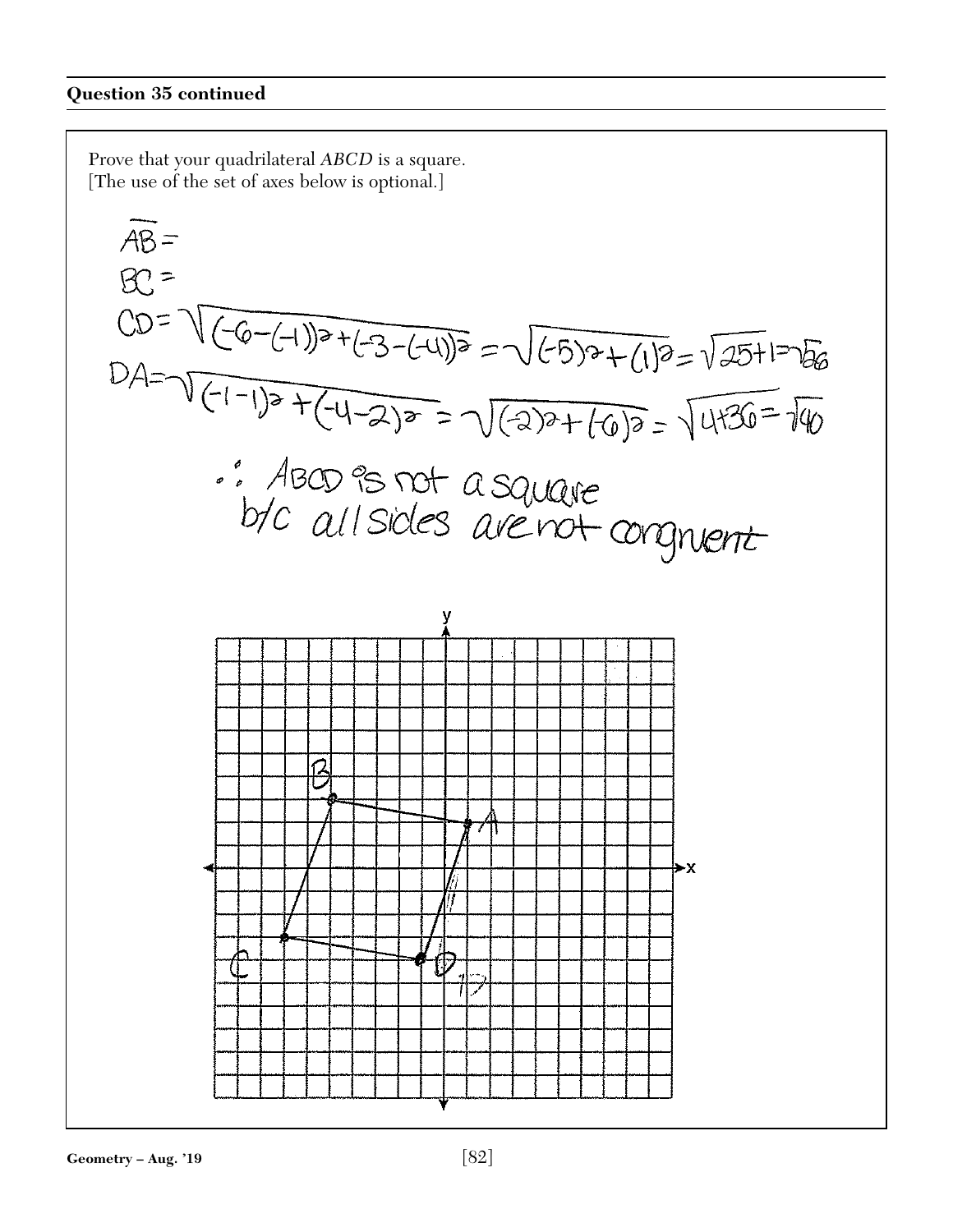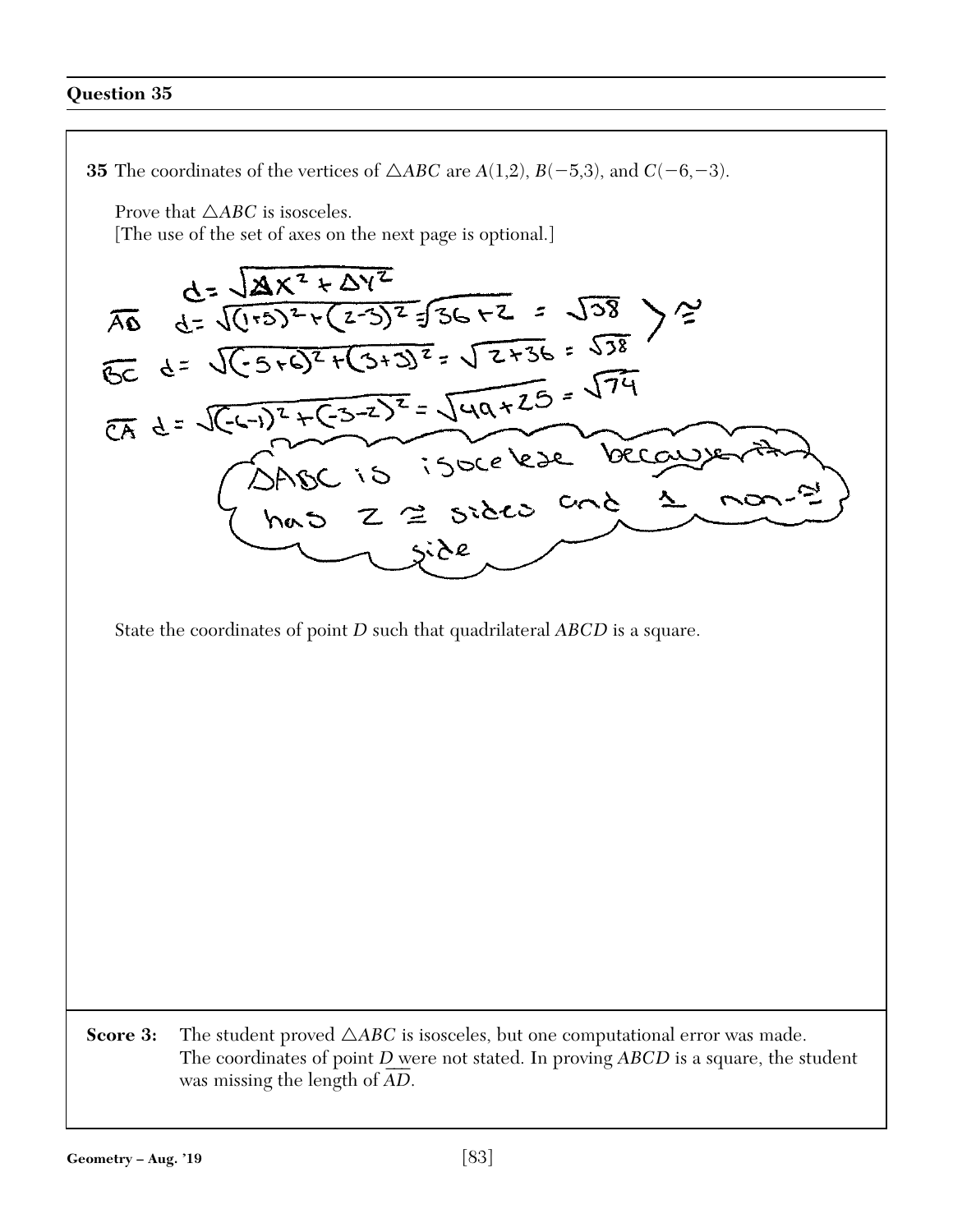Prove that your quadrilateral *ABCD* is a square. [The use of the set of axes below is optional.]  $\sigma$   $d = \sqrt{(\epsilon_0 + \epsilon_1)^2 + (\epsilon_1 - \epsilon_2)^2 + (\epsilon_3 - \epsilon_1)^2} = \sqrt{25 + 2} = \sqrt{28}$  $\sqrt{38} = \sqrt{38} = \sqrt{38}$  $\overline{CO}$  =  $\overline{CO}$  =  $\overline{CO}$  =  $\overline{AO}$ all sides are earch  $\frac{24}{40}$   $\frac{244}{100}$  =  $\frac{1}{10}$  and have r  $\frac{244}{100}$  =  $\frac{1}{10}$  slopes ⊁X D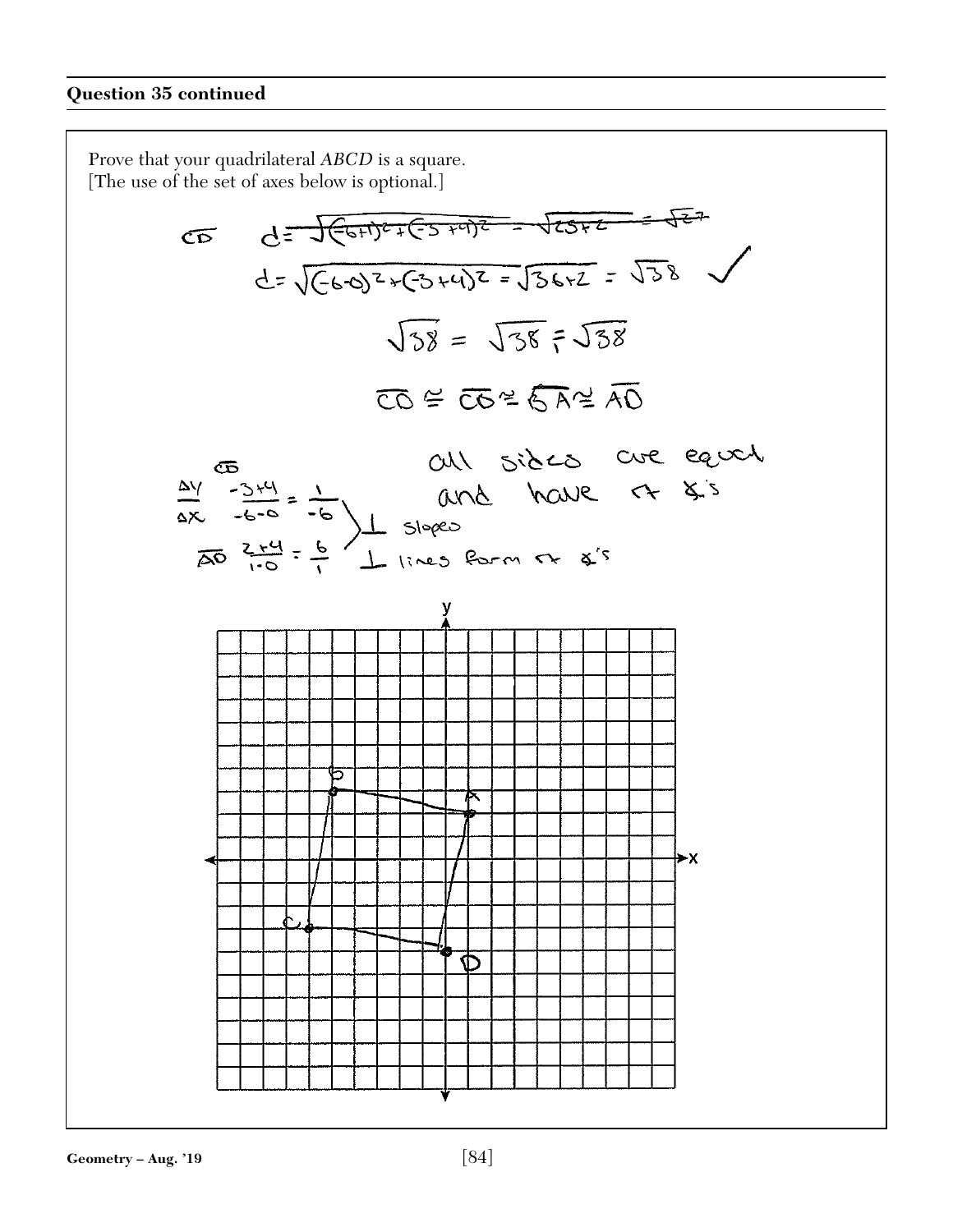**35** The coordinates of the vertices of  $\triangle ABC$  are  $A(1,2)$ ,  $B(-5,3)$ , and  $C(-6,-3)$ .

Prove that  $\triangle ABC$  is isosceles.

[The use of the set of axes on the next page is optional.]

$$
d_{40} = \sqrt{(-6.1)^{2} + (3.2)^{2}} = \sqrt{(-6.2)^{2} + (1)^{2}} = \sqrt{36 + 1} = \sqrt{37}
$$
  
 
$$
d_{60} = \sqrt{(-6.15)^{2} + (-3.2)^{2}} = \sqrt{(-1)^{2} + (-6)^{2}} = \sqrt{114} = \sqrt{37}
$$
  
 
$$
\sqrt{40} = 166
$$

State the coordinates of point *D* such that quadrilateral *ABCD* is a square.

**Score 2:** The student proved  $\triangle ABC$  is isosceles, but no further correct work was shown.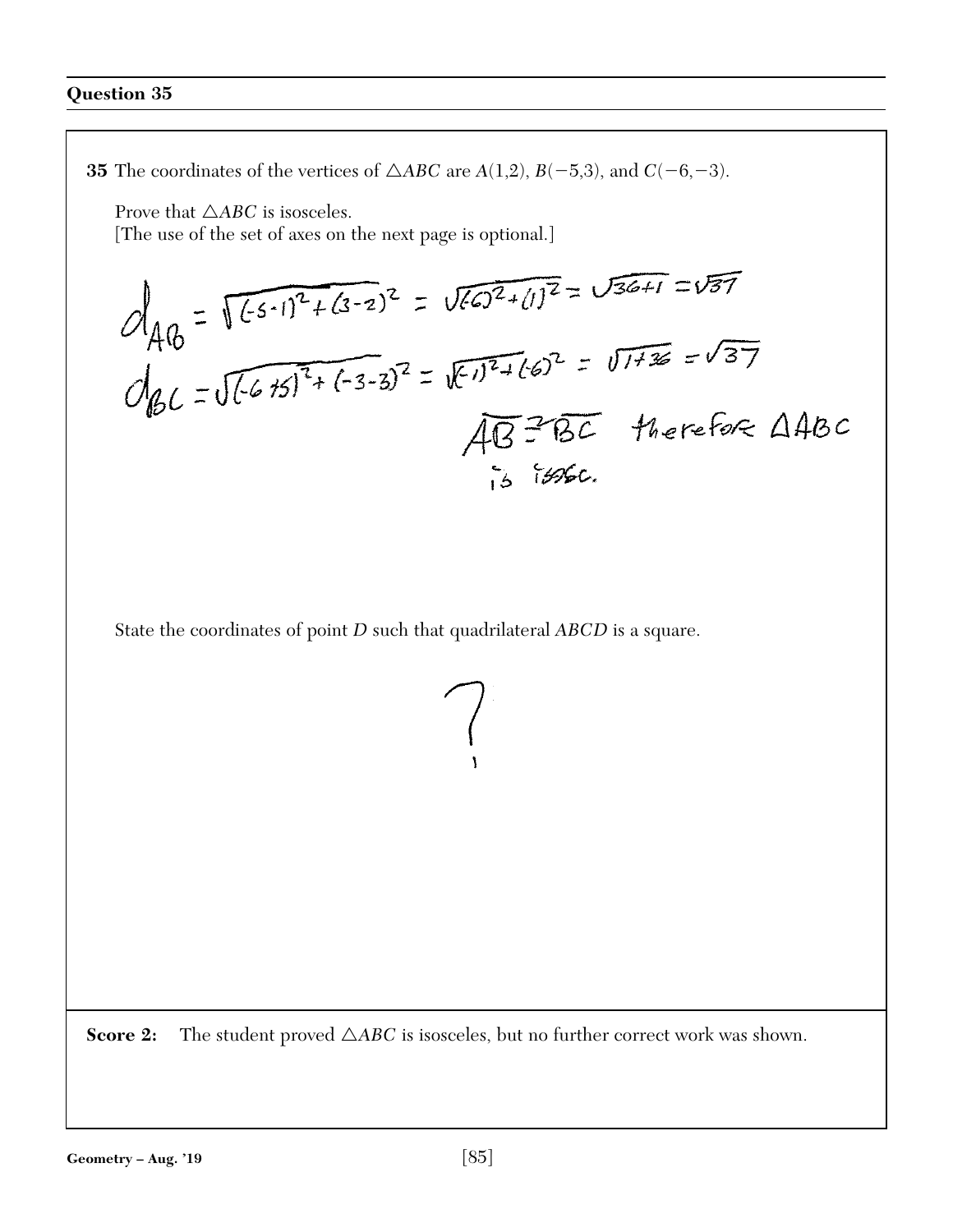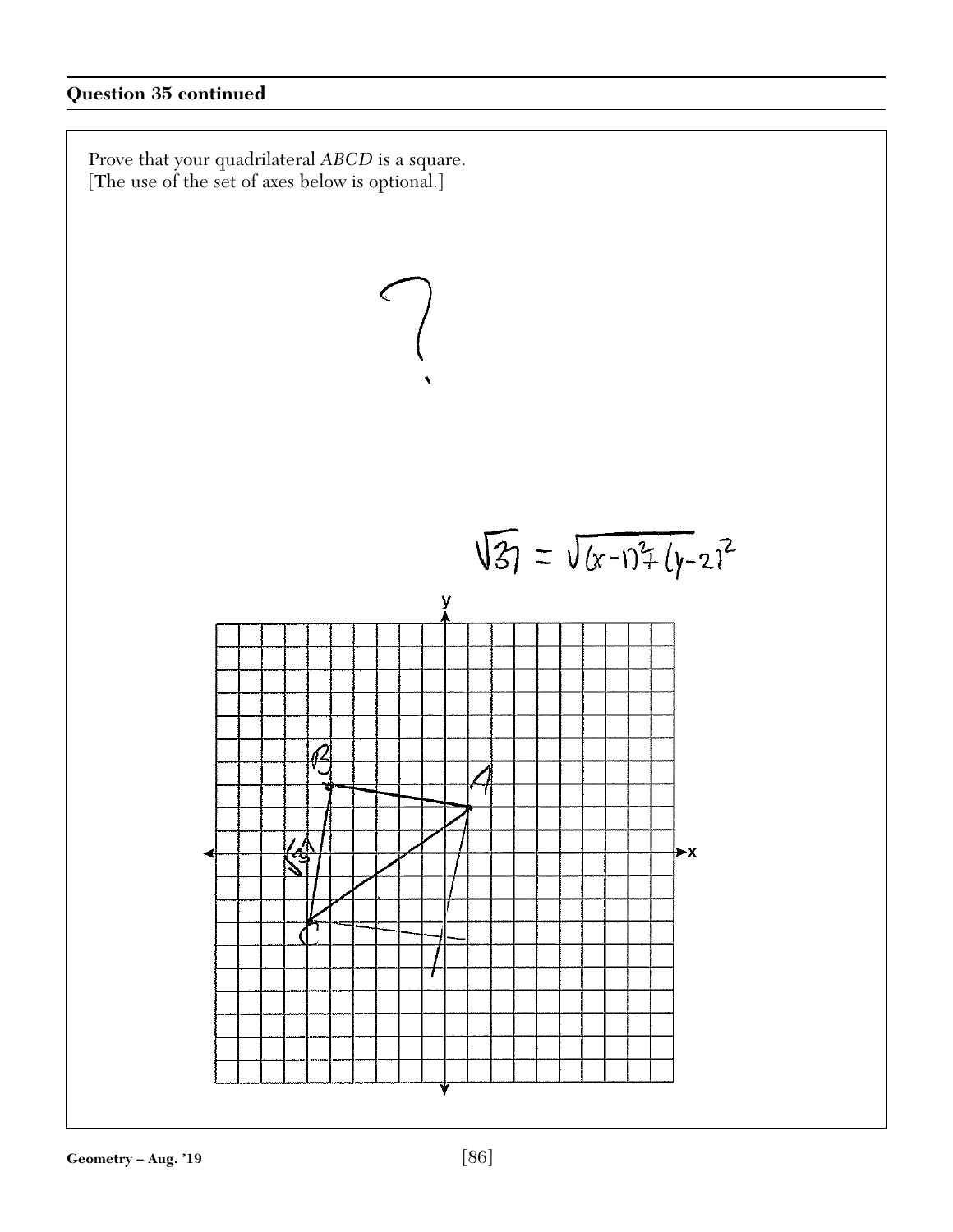**35** The coordinates of the vertices of  $\triangle ABC$  are  $A(1,2)$ ,  $B(-5,3)$ , and  $C(-6,-3)$ .

Prove that  $\triangle ABC$  is isosceles.

[The use of the set of axes on the next page is optional.]

$$
A(1,2)
$$
  $\frac{2-3}{1-5}$   $-1$   $-1^2 + 6^2 = \sqrt{37}$   
\n $B(-5,3)$  1--5 6  
\n $B(-5,3)$  3--3 6  
\n $C(-6,-3)$  -5-6 1 6<sup>2</sup>+1<sup>2</sup> =  $\sqrt{37}$   
\n $C(-6,-3)$  -5-6 1  
\n $C(-6,-3)$  -3-2  $\frac{-5}{1}$  -5<sup>2</sup>+-7<sup>2</sup>= $\sqrt{71}$   
\n $A(1,2)$  -6-1  $\frac{-7}{1}$ 

State the coordinates of point *D* such that quadrilateral *ABCD* is a square.

| $D(O, ^{2}$ | $-4$ ) |  |
|-------------|--------|--|
|             |        |  |

**Score 2:** The student showed the appropriate work to prove  $\triangle ABC$  is isosceles, but the concluding statement included an incorrect phrase. The student stated the coordinates of point *D*. The student did not show enough additional correct work to earn more credit.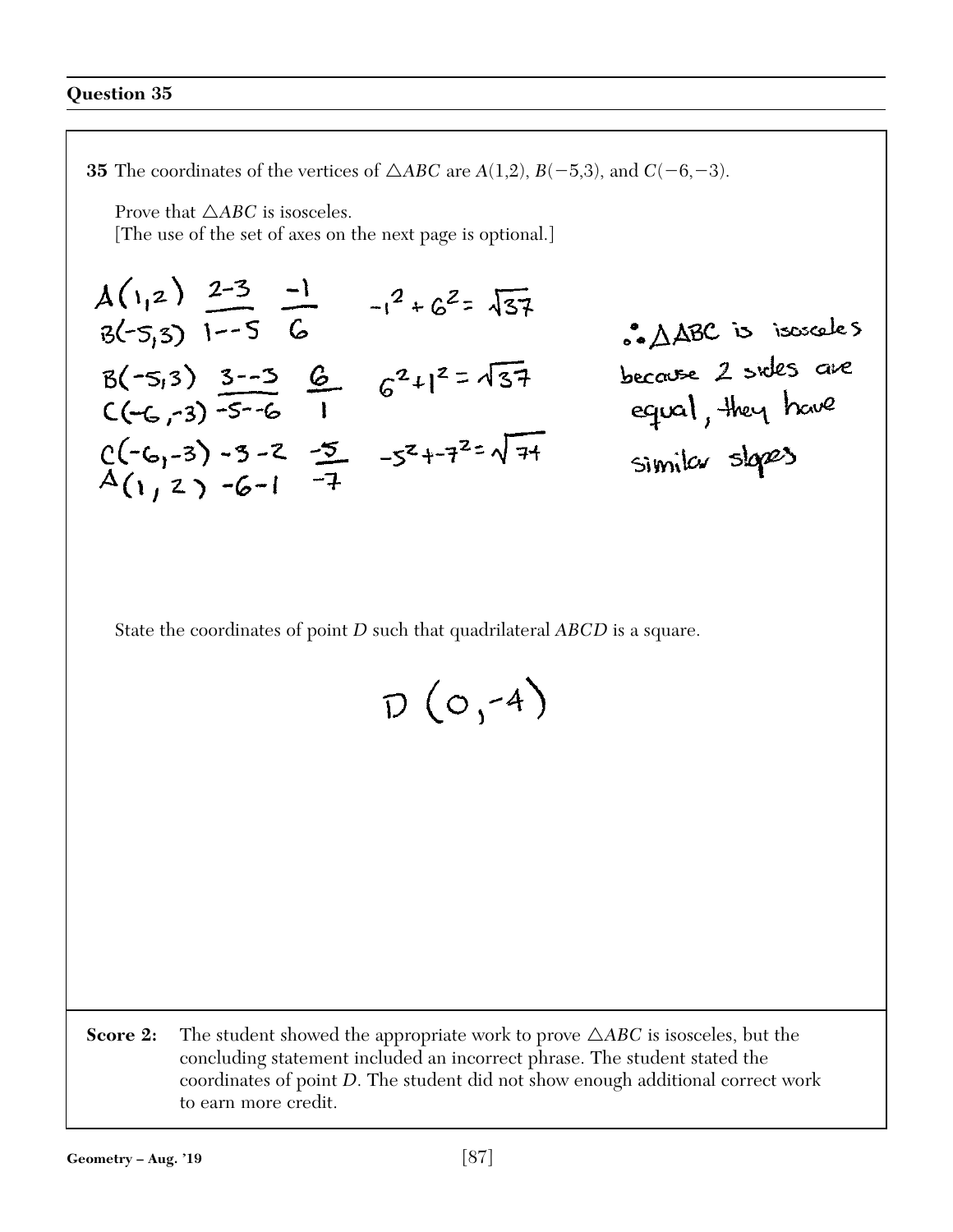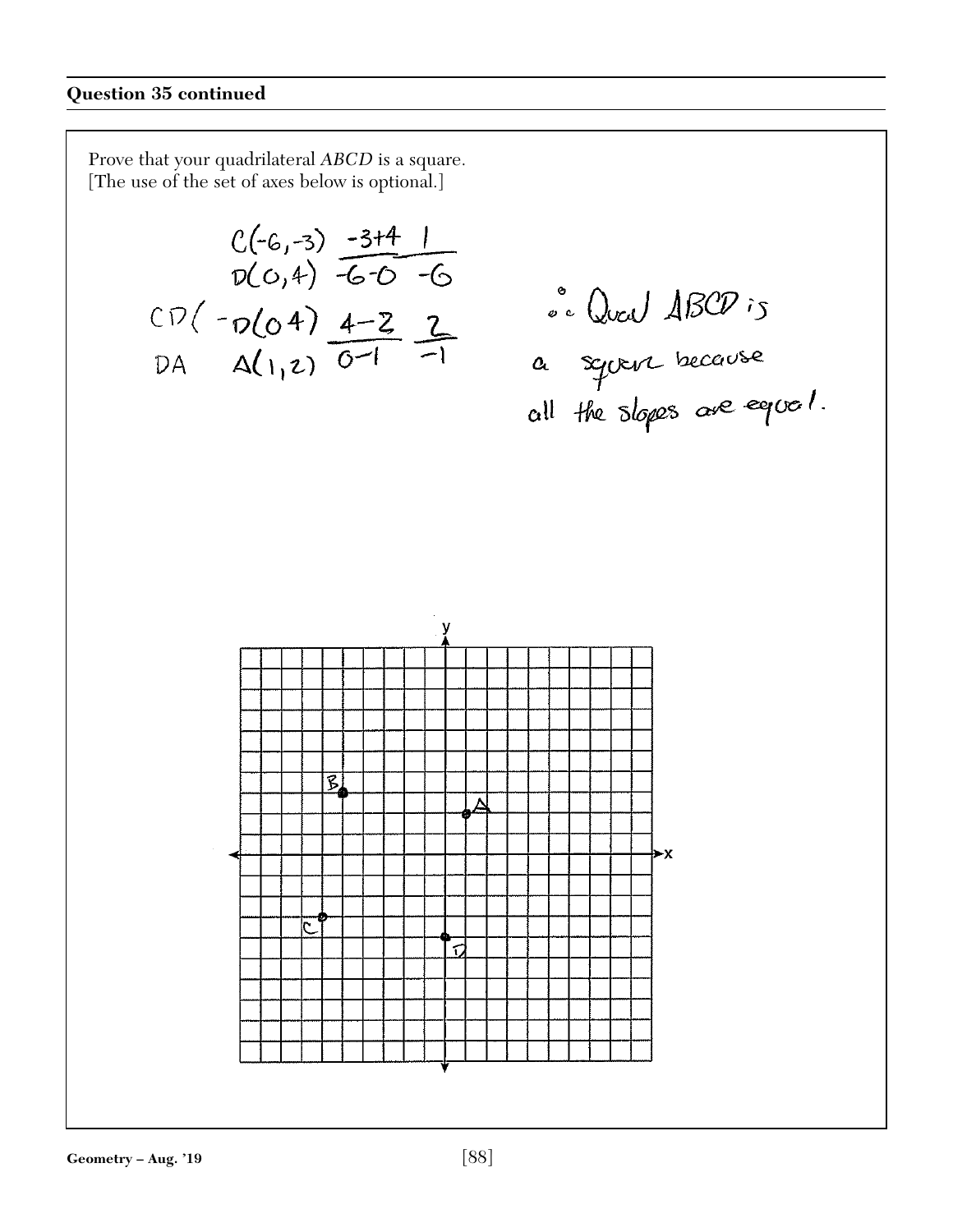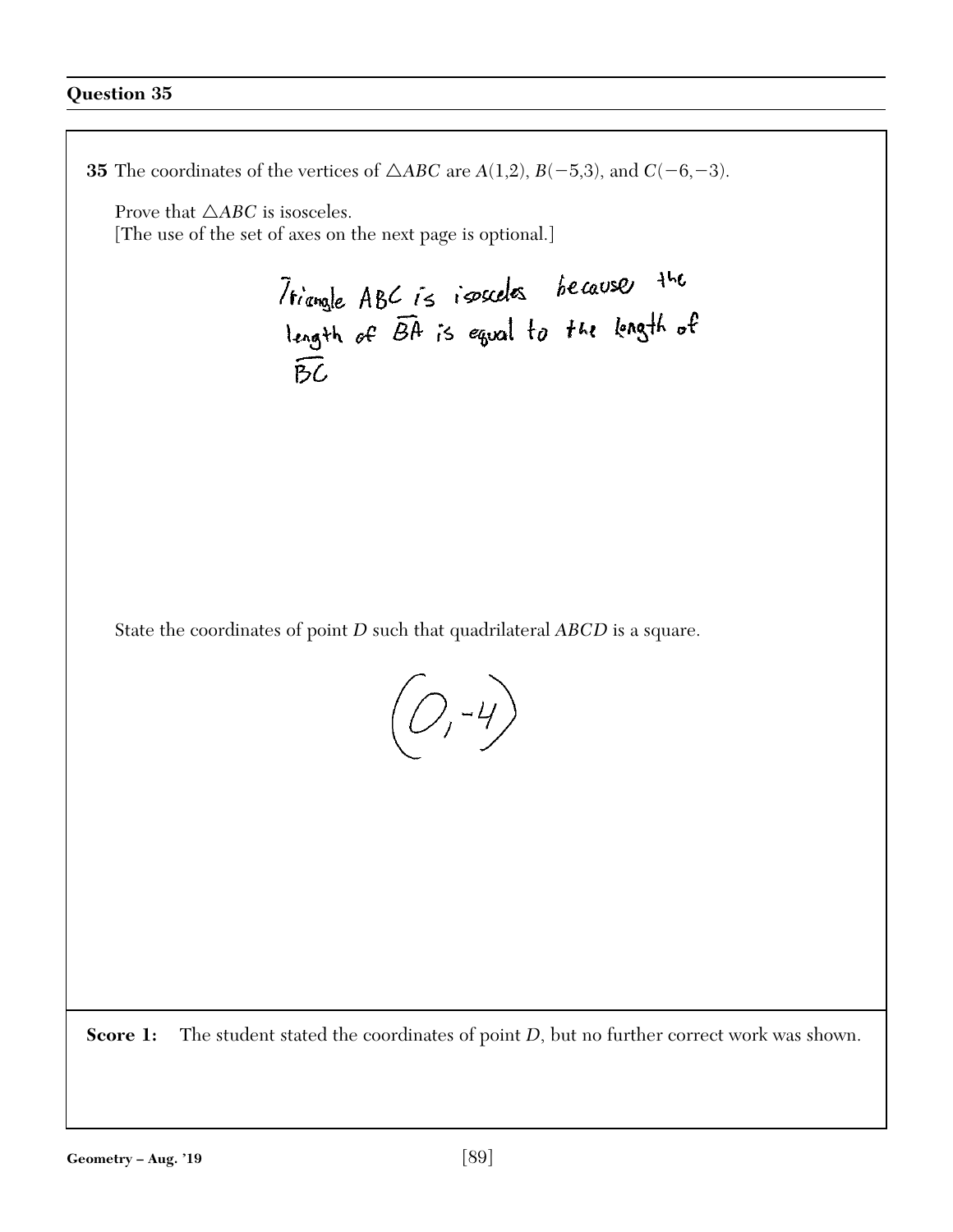Prove that your quadrilateral *ABCD* is a square. [The use of the set of axes below is optional.]

growthateral ABCD is a square because the<br>distance from AB, BCCD DA are the same and out angle meet to form 90° angles

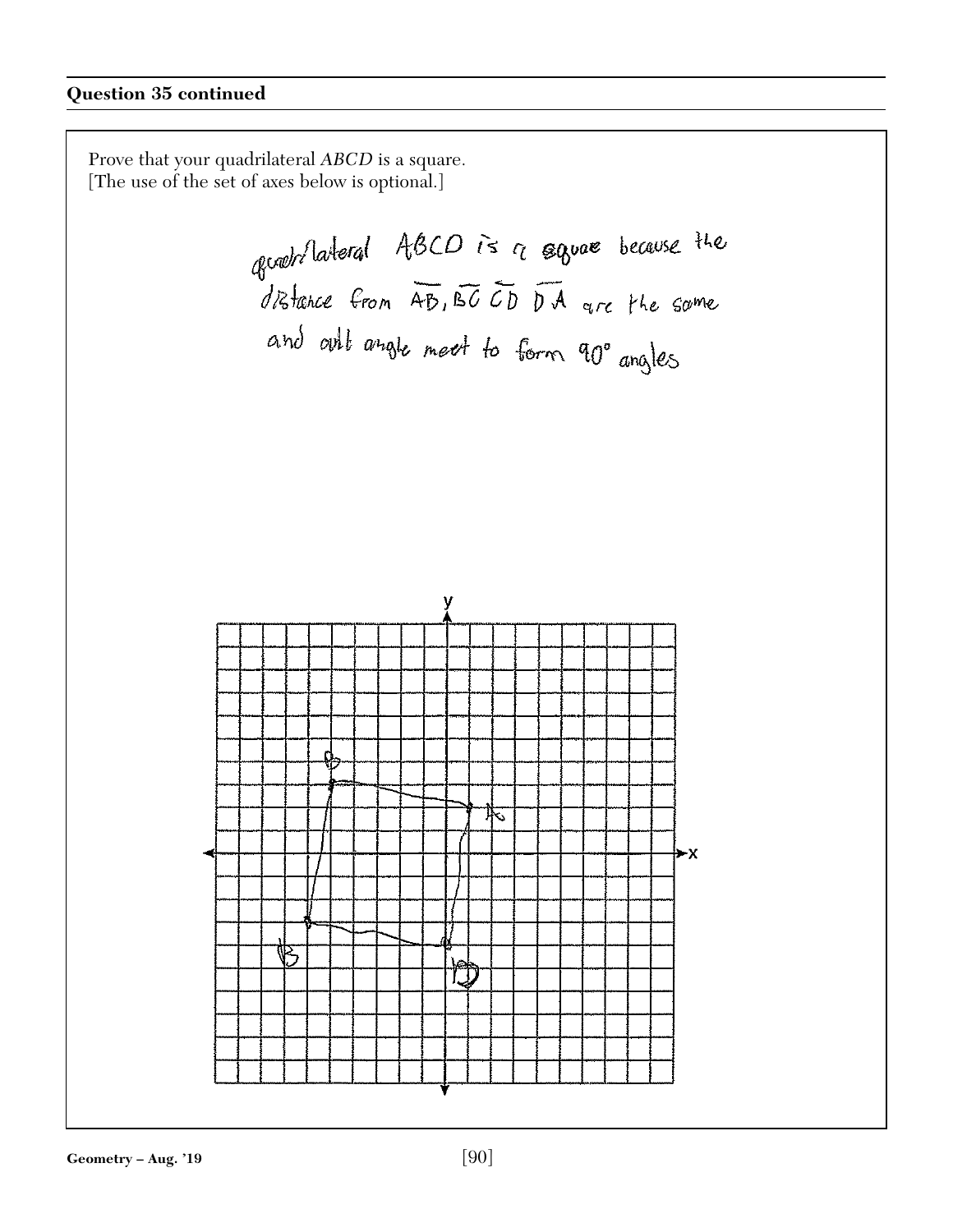**35** The coordinates of the vertices of  $\triangle ABC$  are  $A(1,2)$ ,  $B(-5,3)$ , and  $C(-6,-3)$ . Prove that  $\triangle ABC$  is isosceles. [The use of the set of axes on the next page is optional.] 1505celes triangles<br>glope of  $\frac{1}{4B}$  =  $\frac{6}{4}$  -1 have to have a 90°<br>Slope of  $\frac{1}{4B}$  =  $\frac{1}{4}$  angle which is what Negative<br>recipricals<br>Same slope Slope is  $\frac{3}{4}$ State the coordinates of point *D* such that quadrilateral *ABCD* is a square.  $pointD = (0, -4)$ **Score 1:** The student stated the coordinates of point *D*, but did not show enough correct work to earn additional credit.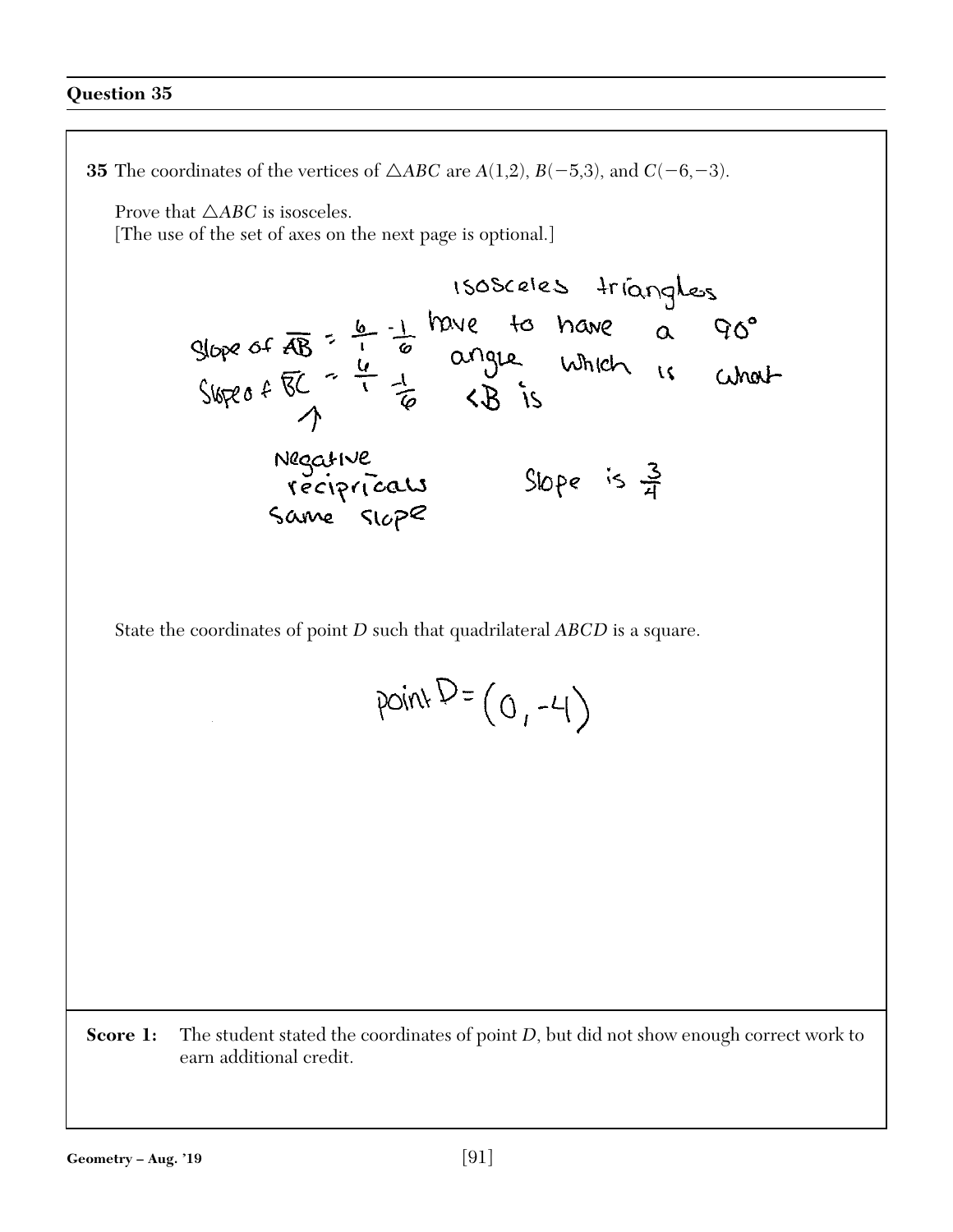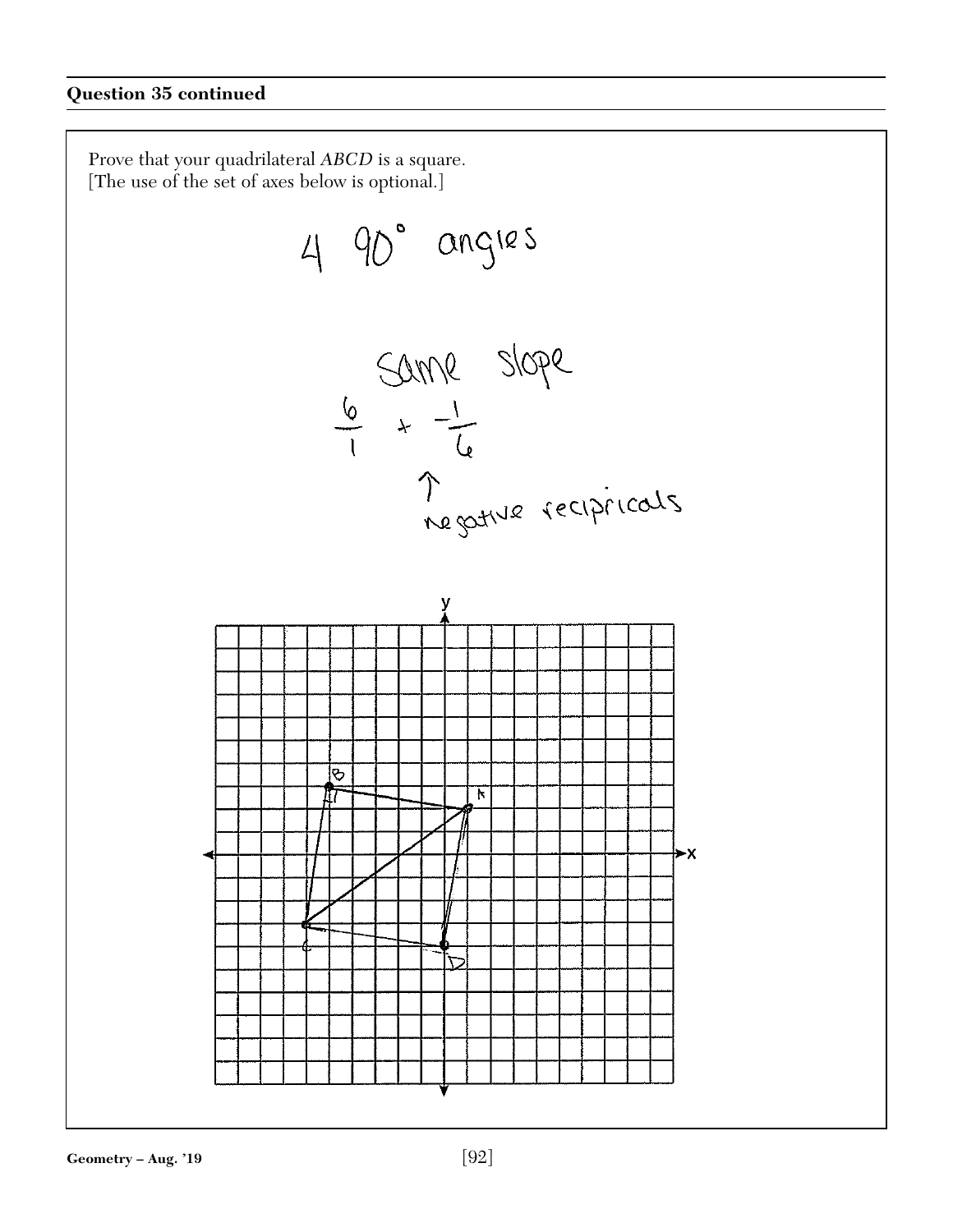